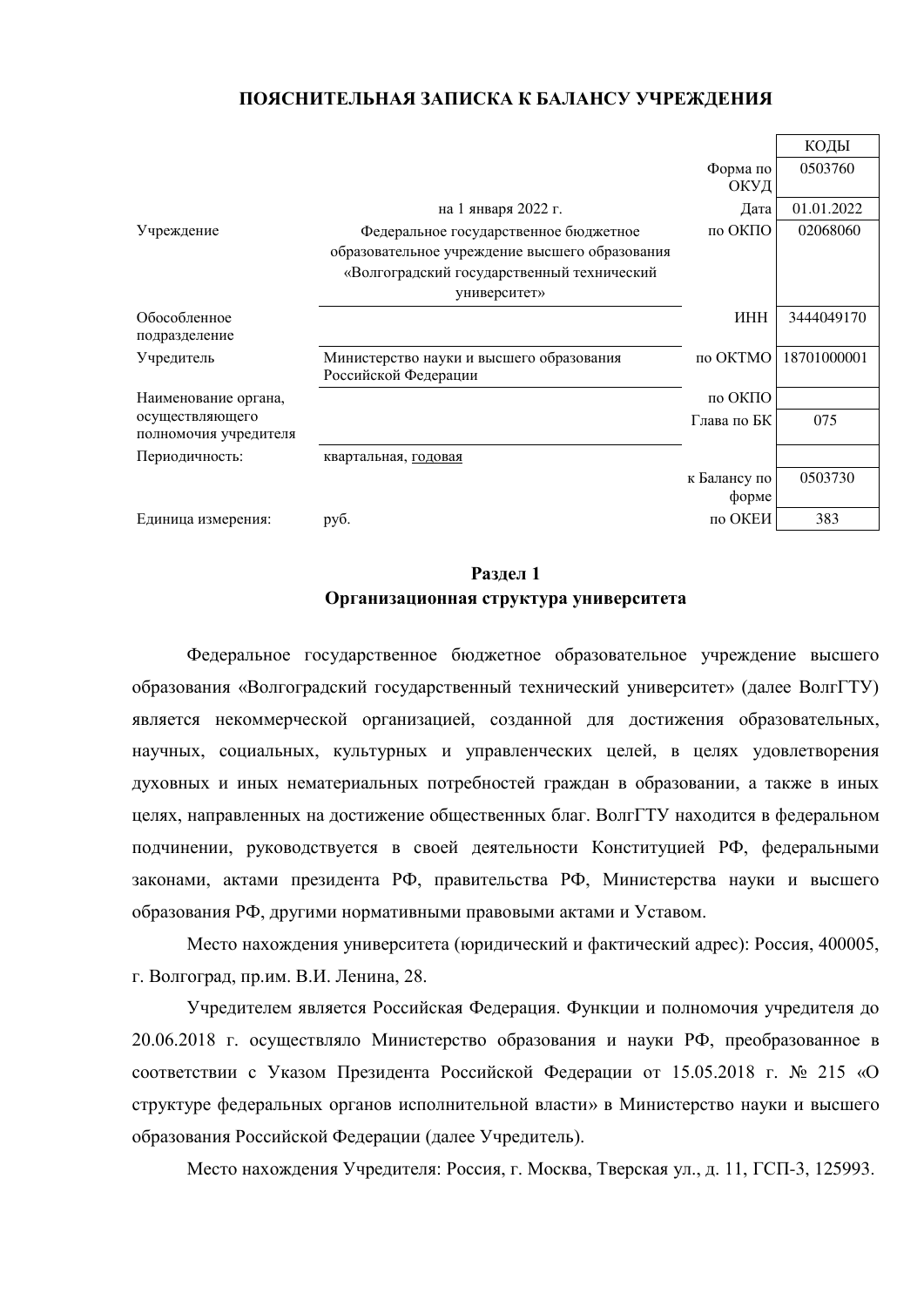Приказом Министерства образования и науки РФ от 4 сентября 2015 г. № 976 федеральное государственное бюджетное образовательное учреждение высшего профессионального образования «Волгогралский госуларственный технический университет» переименовано в федеральное государственное бюджетное образовательное учреждение высшего образования «Волгоградский государственный технический университет».

Устав ВолгГТУ утвержден приказом Министерства науки и высшего образования Российской Федерации от 31 октября 2018 г. № 881.

В состав ВолгГТУ входят 4 филиала, наделенные полномочиями юридического лица доверенностью ректора.

Филиалы ВолГТУ не являются юридическими лицами. Статус и функции филиалов определяются Положением о филиале, которое разрабатывается коллективом филиала и утверждается ректором ВолгГТУ.

Наименование филиалов полное – Наименование филиалов краткое – ИНН/КПП.

1. Волжский политехнический институт (филиал) федерального государственного бюджетного образовательного учреждения высшего образования «Волгоградский государственный технический университет» - ВПИ (филиал) ВолгГТУ 3444049170/343502001.

2. Камышинский технологический институт (филиал) федерального государственного бюджетного образовательного учреждения высшего образования «Волгоградский государственный технический университет» - КТИ (филиал) ВолгГТУ 3444049170/343602001.

3. Волжский научно-технический комплекс (филиал) федерального государственного бюджетного образовательного учреждения высшего образования «Волгоградский государственный технический университет» - ВНТК (филиал) ВолгГТУ 3444049170/343502002.

4. Себряковский филиал федерального государственного бюджетного образовательного учреждения высшего образования «Волгоградский государственный технический университет» - Себряковский филиал ВолгГТУ - 3444049170/345643001.

С 01.01.2012г. Университет является федеральным бюджетным учреждением и переведен на субсидиарное финансирование. Филиалы университета также переведены на субсидиарное финансирование. Бухгалтерский учет филиалами ВолгГТУ осуществляется самостоятельно с формированием отдельных балансов. Филиалы представляют соответствующую отчетность в органы казначейства, инспекции Федеральной налоговой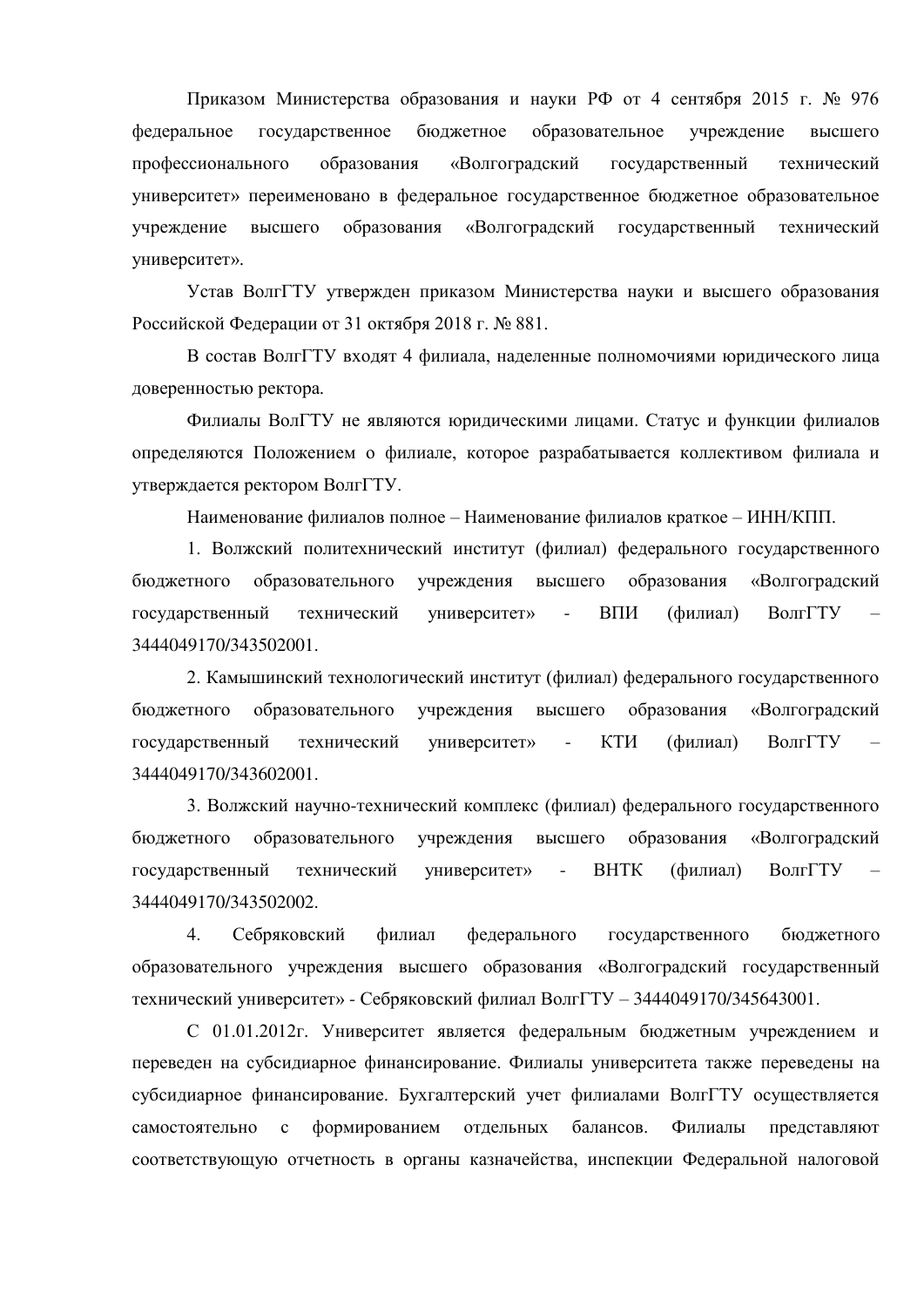службы, во внебюджетные фонды, а также ВолгГТУ для составления консолидированной отчетности

## Задачи и функции ВолгГТУ

ВолгГТУ – высшее учебное заведение, которое:

- реализует образовательные программы высшего и послевузовского образования по широкому спектру направлений подготовки (специальностей);

- выполняет фундаментальные, поисковые, прикладные, научные исследования, а так же опытно-конструкторские работы по широкому спектру областей науки, техники и технологий;

-основополагающим принципом подготовки специалистов в ВолгГТУ является соединение обучения с проведением фундаментальных и прикладных научных исследований, а также опытно-конструкторских работ.

Основными задачами ВолгГТУ являются:

- удовлетворение потребности личности в интеллектуальном, культурном и нравственном развитии посредством получения высшего и послевузовского дополнительного профессионального образования;

- подготовка, профессиональная переподготовка и повышение квалификации специалистов и руководящих работников;

- накопление, сохранение и приумножение нравственных, культурных и научных ненностей общества

- распространение знаний среди населения, повышение его образовательного и культурного уровня;

- написание и издание учебников, учебных пособий и монографий;

- развитие научных, педагогических и инженерных школ ВолгГТУ;

Финансирование деятельности ВолгГТУ осуществляется за счет:

- субсидий на выполнение государственного задания;

- субсидий на иные цели;

- средств, полученных от осуществления научной, опытно-конструкторской, платной образовательной, предпринимательской и иной деятельности, предусмотренной законодательством РФ;

- добровольных пожертвований и целевых взносов юридических и физических лиц (в том числе иностранных);

- иных источников, не противоречащих законодательству РФ.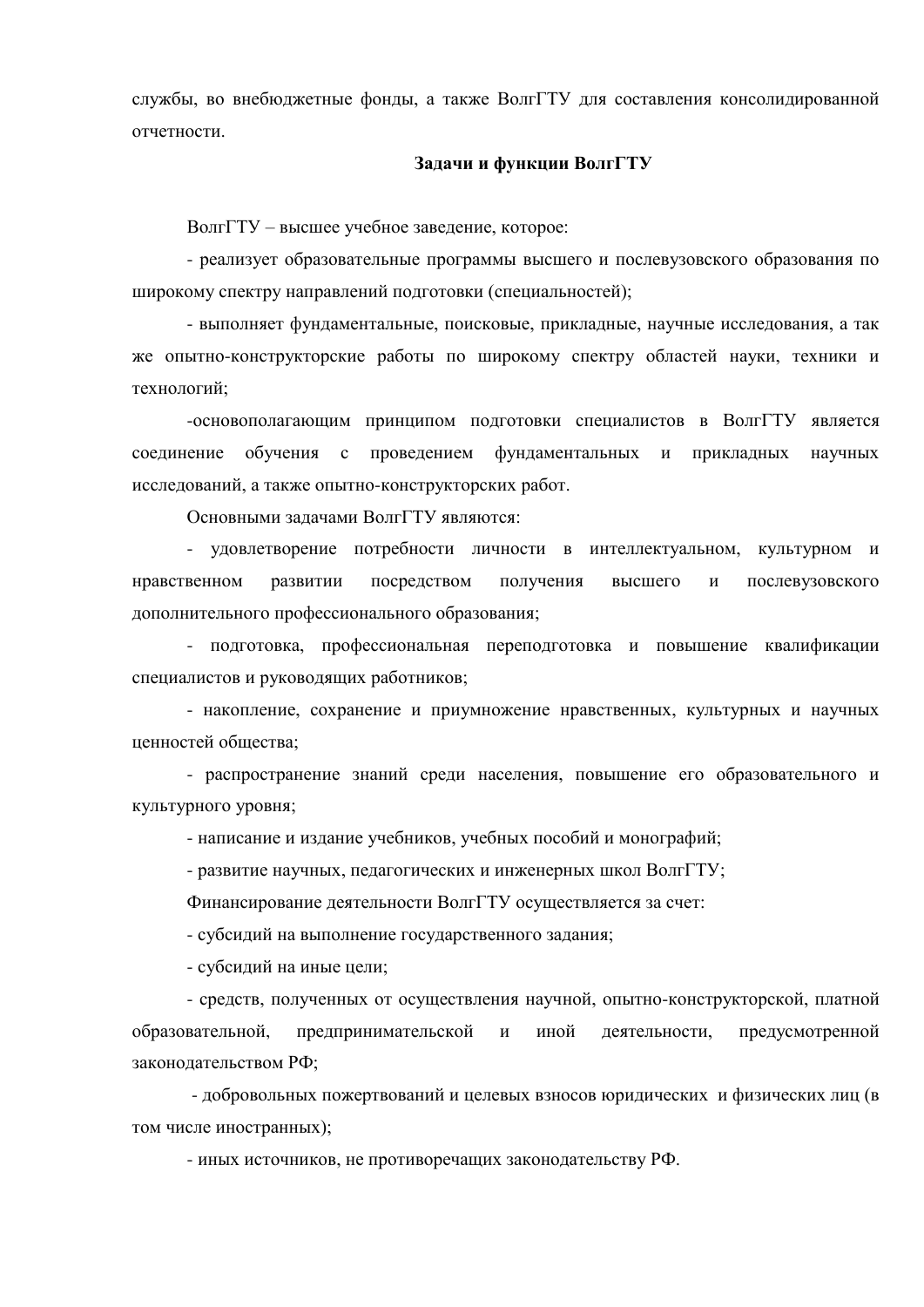### **Разлел 2**

## Результаты деятельности университета

Субсидии на выполнение государственного задания освоены полностью, плановые назначения исполнены в полном объеме.

В целях эффективного расходования средств субсидий и собственных средств в 2021г. применялись конкурентные способы заключения контрактов (договоров) в рамках исполнения Федерального закона от 05.04.2013 г. № 44-ФЗ.

В результате применения конкурентных способов экономия при заключении договоров составила 14 028,33 тыс. руб., в том числе:

 $-$  по КФО 5 – 319,84 тыс. руб.;

 $-$  по КФО 4 – 2 964,85 тыс. руб.;

 $-$  по КФО 2 – 10 743,64 тыс. руб.

В соответствии с нормами Федерального закона от 05.04.2013 г. №44-ФЗ количество контрактов через торги составило 37 шт., общей стоимостью 62 836,9 тыс. руб.; количество заключенных контрактов (договоров) с единственным поставщиком- 610 шт., общей стоимостью 196 847,00 тыс. руб.

Кроме того, Университетом в отчетный период в соответствии с нормами Федерального закона от 18.07.2011г. № 223-ФЗ через торги заключено 3786 договоров общей стоимостью 291 995,6 тыс.руб., 6 614 договоров с единственным поставщиком общей стоимостью 522 213,7 тыс. руб.

Штатная численность работников Университета на 01.01.2022 г. составила 2643 ставку, фактическая численность- 2447 человека.

Для выполнения госзадания Университет имеет в оперативном управлении 210 объектов недвижимого имущества, площадью 291 795,38  $M^2$ . Стоимость объектов особо ценного движимого имущества (ОЦДИ) на 01.01.2022 года составила 730 118,1 тыс. руб.,

В бессрочном пользовании на балансе университета учтены земельные участки площадью 50,3 га.

Для ведения учебного процесса используется 4644 компьютеров, 70100 электронных изданий. Компьютерная сеть Университета охватывает факультеты, кафедры и структурные подразделения. Оптоволоконные каналы связи соединяют учебные корпуса.

В университете имеется интернет-сайт, который поддерживается в актуальном состоянии.

Для улучшения состояния основных фондов были составлены планы ремонтных работ, заключены договоры на ремонт, техническое обслуживание объектов.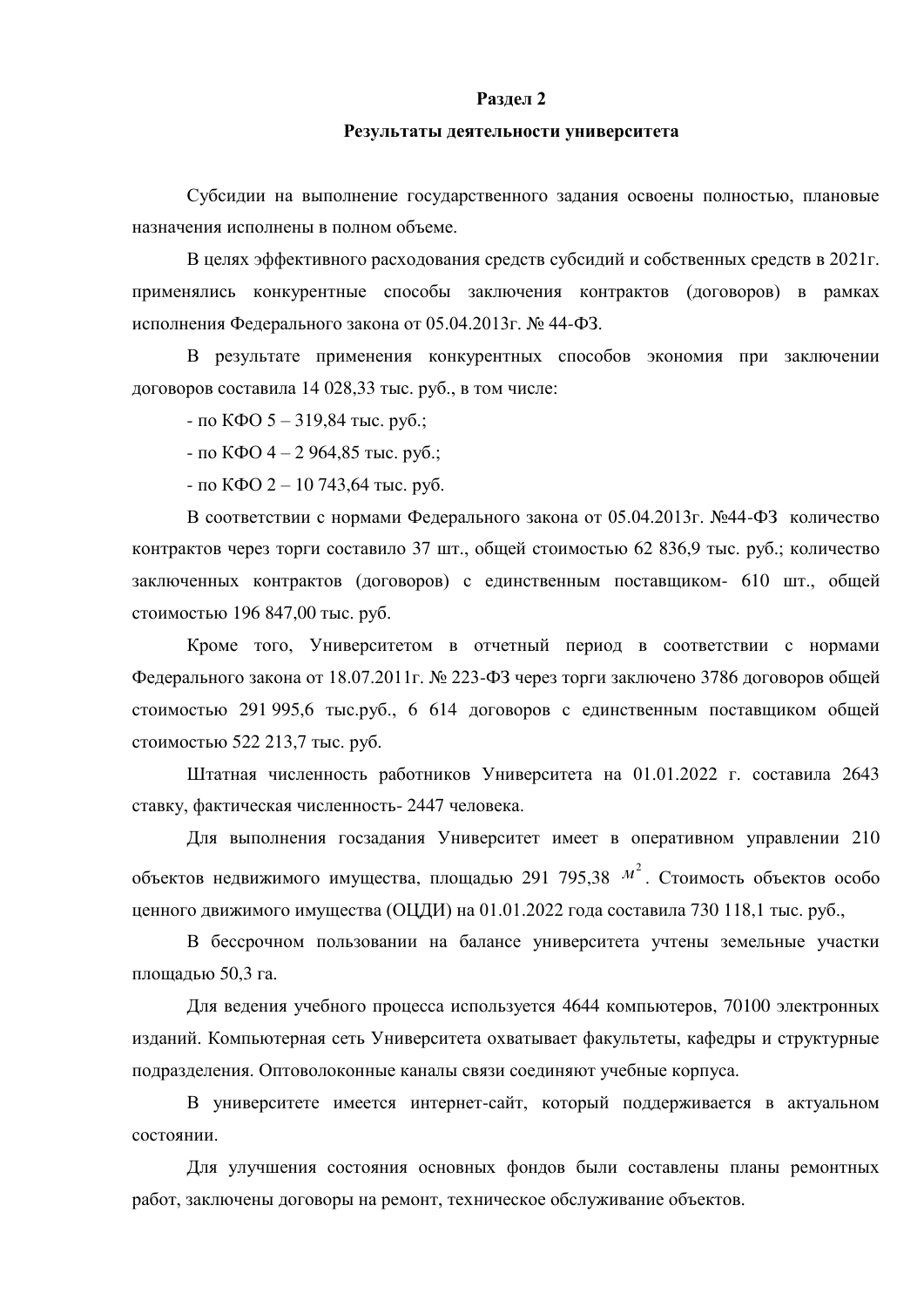По текущему и капитальному ремонту учебных корпусов, общежитий в отчетном периоде выполнено работ в сумме 32 988,7 тыс. руб. На оплату выполненных работ выделены источники: субсидии на госзадание в сумме 6 761,8 тыс. руб., субсидии на иные цели в сумме 3 344,7 тыс.руб., внебюджетные средства в сумме 22 882,2 тыс. руб.

Оборудование, используемое кафедрами в учебном процессе, находится в удовлетворительном состоянии, и используется в соответствии с утвержденным расписанием учебных занятий.

Своевременно проводилось обслуживание автоматических противопожарных систем, систем оповещающих людей о пожаре, охранной сигнализации, систем видеонаблюдения и других инженерных систем.

Сохранность имущества в Университете и его филиалах обеспечивается посредством его закрепления за ответственными лицами и своевременным проведением инвентаризации имущества.

Количество обучающихся по программам высшего образования 16 932 человек.

Количество обучающихся по программам довузовской подготовки иностранных студентов -70 человека, из них по контракту- 60 человек.

Количество аспирантов 276 человека, из них обучающихся очно 273 человек.

Количество докторантов 12 человек.

Количество обученных в 2021 г. слушателей по программам дополнительного образования 6 434 человека.

Количество человек, принимавших участие в реализации программ дополнительного образования 402 человек.

Повышение квалификации специалистов университета осуществлялось за счет средств федерального бюджета и внебюджетных средств. В 2021 году прошли повышение квалификации 427 научно-педагогических работников университета, которые повышали свою квалификацию и стажировались в ведущих образовательных и научных центрах РФ таких как: Московская школа управления «Сколково»; ФГАОУ ВО «Московский физикотехнический институт (национальный исследовательский университет); ФГБОУ ВО «Национальный исследовательский Мордовский государственный университет имени Н.П. Огарева»; ФГБОУ ВО «Российская академия народного хозяйства и государственной службы при Президенте Российской Федерации»; Национальном исследовательском университете «Высшая школа экономики» г. Москва; ФГАОУ ВО «Санкт-Петербургский политехнический университет Петра Великого»; ФГАОУ ВО «Новосибирский национальный исследовательский государственный университет»; ФГАОУ ВО «Национальный исследовательский ядерный университет» г. Москва; ФГБОУ ВО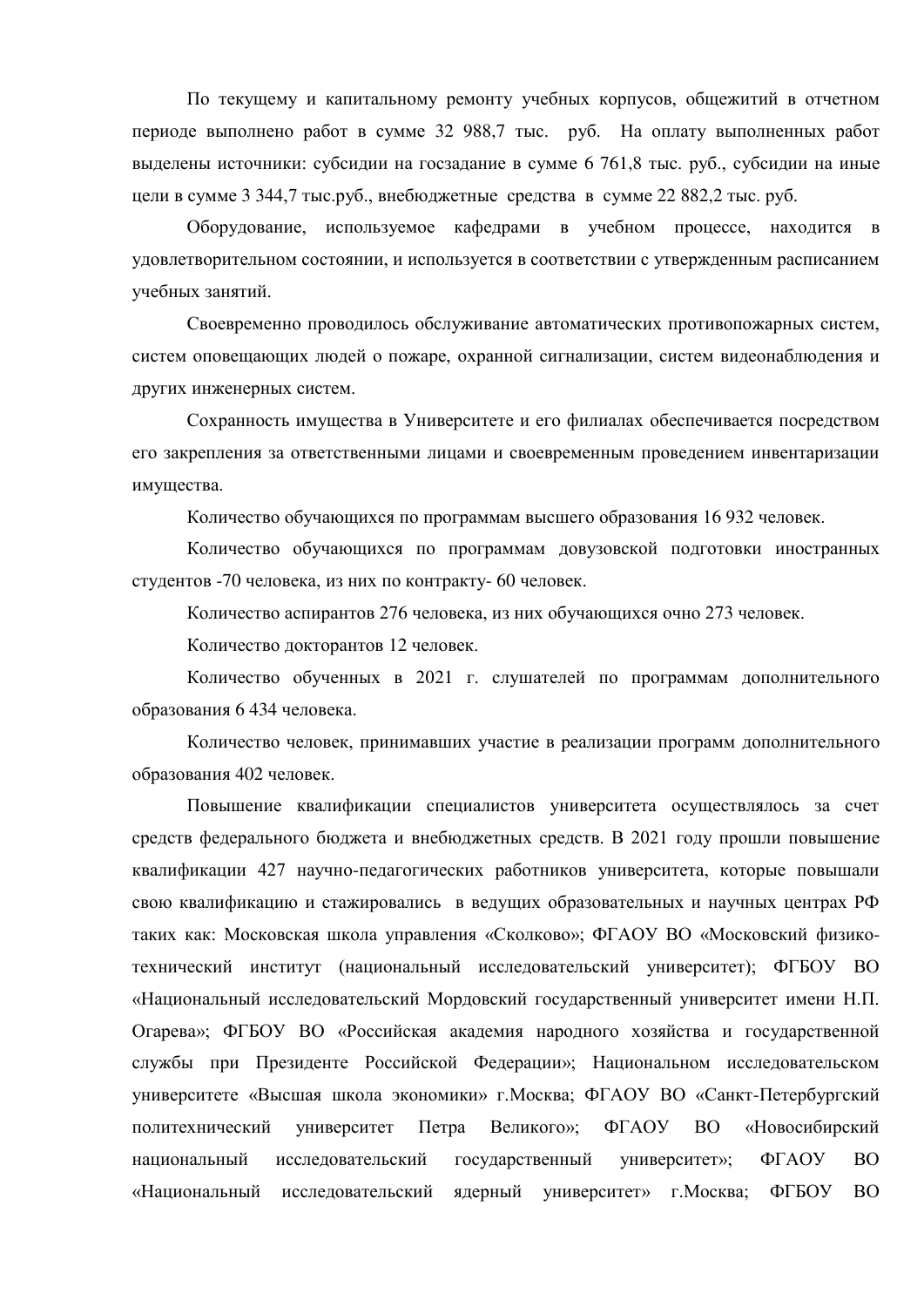«Саратовский национальный исследовательский государственный университет имени Н.Г. Чернышевского»; АНОД ПО «Санкт-Петербургский университет повышения квалификации и профессиональной переподготовки» и других.

Университет вошел в вузы первой категории, успешно выполнил гранты в рамках национального проекта «Наука». Выполняет базовую часть проекта «Приоритет 2030» в рамках национального проекта «Наука и университеты».

Выполнялись гранты Президента РФ 4 гранта - объем: 2,4 млн. руб., 2 стипендии - $16547$  млн. руб., 9 проектов РНФ – объем 36,45 млн. руб. Выполнено 30 грантов РФФИ с объемом 20,73млн. руб. и 2 гранта Администрации Волгоградской Области с объемом 1млн. руб. Также выполнялось 2 проекта по программе фундаментальные исследования: 1. «Для долгосрочного развития и обеспечения конкурентоспособности общества и государства» (2020-2022); 2. «По созданию новых лабораторий в целях реализации национального проекта «Наука и университеты». Всего университетом получено 50 грантов.

Выполнялись фундаментальные и прикладные исследования, объем которых составил 546,9млн. руб. Объем выполненных научных исследований по заказам предприятий составил 437,2 млн. руб. Учеными университета опубликовано в наукометрических базах РИНЦ 2634 статьи, статей (Article, Review) в БД SCOPUS–117, статей (Article, Review) в БД WoS - 84. Университет получил 225 охранных документов на объекты интеллектуальной собственности.

В 2021 году университет участвовал в 20 рейтингах вузов, из которых 6 национальных и 14 международных.

В рамках авторитетного международного рейтинга университетов THE World University Rankings - 2022, ВолгГТУ занял 1001-1200 место.

В 2018 г. ВолгГТУ впервые вошел в международный предметный рейтинг THE World University Rankings by Subject  $\pi$  направлению «engineering and technology», заняв  $801+$ место. В 2021 г. университет сохранил свою позицию, войдя в группу 801-1000 вузов (из более 1000 участвующих университетов мира).

Впервые войдя в 2019 г. в авторитетный международный региональный рейтинг университетов стран развивающейся Европы и центральной Азии по версии агентства QS (Deйтинг «OS University Rankings: Emerging Europe and Central Asia»), в 2021 г. ВолгГТУ занимает 301-350 место из более чем 400 университетов указанного региона второй год подряд.

В 2021 г. ВолгГТУ в очередной раз вошел в авторитетный международный рейтинг национального базирования «Московский международный рейтинг вузов «Три миссии университета»» (четвертое издание), войдя в число 112 вузов страны среди более чем 1650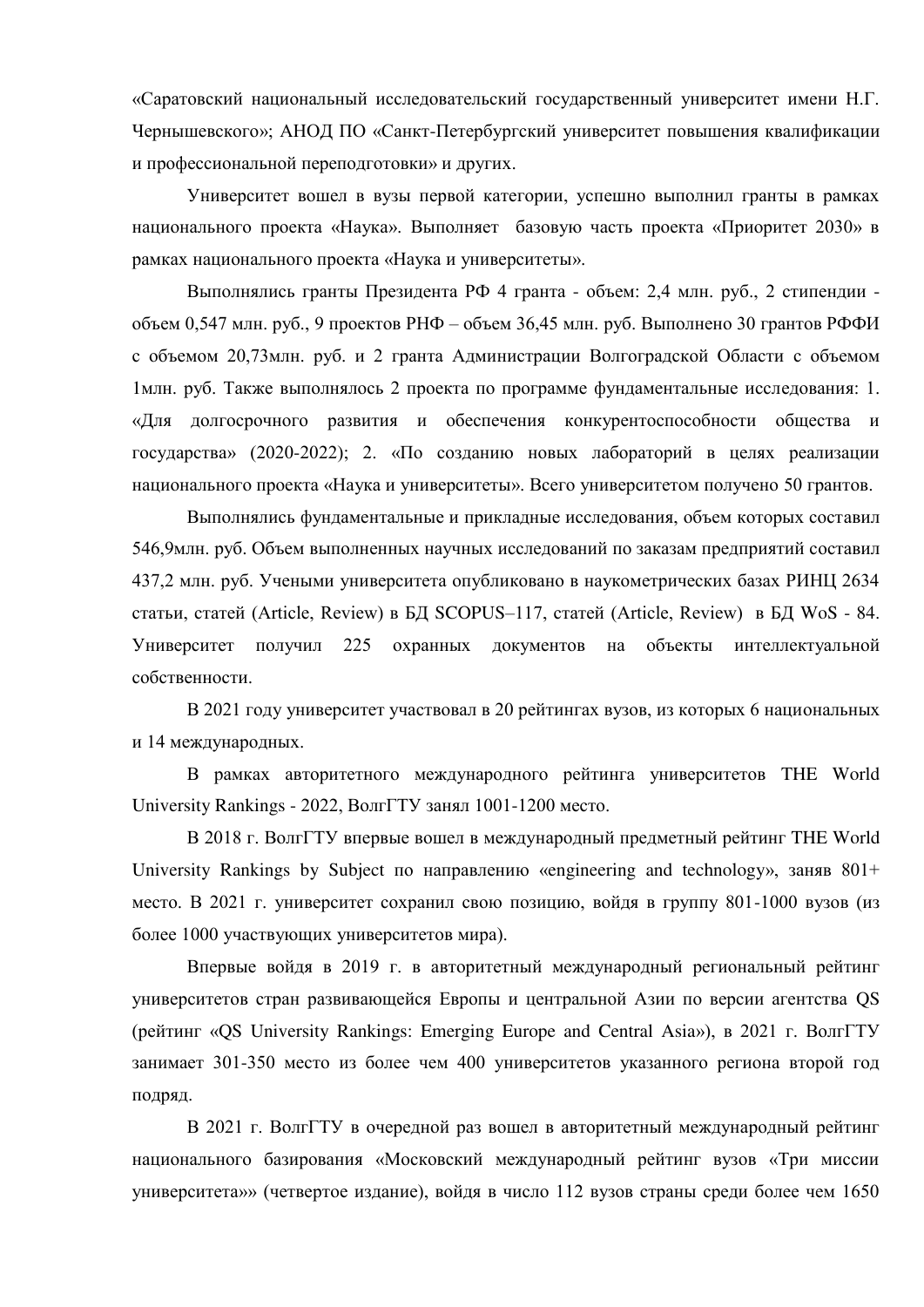университетов мира.

В 2021 г. ВолгГТУ второй год подряд вошел в авторитетный международный рейтинг Hационального базирования агентства RUR («Round University Ranking»), заняв 804 место из 867 университетов мира. В рамках предметных рейтингов RUR, ВолгГТУ занял 627 и 666 места по направлениям «Natural Sciences» и «Technical Sciences» из 729 и 790 мест соответственно.

По результатам опубликования в 2021 г. международного рейтинга университетов UniRanking (Top Universities in Russia, 2021: Russian University Ranking), ВолгГТУ поднялся на 3 позиции и занял 73 место среди 375 университетов страны.

Согласно рейтингу «Webometrics» – международному рейтингу веб-порталов университетов (Ranking Web of Universities) – Волгоградский государственный технический университет находится на 69 месте в стране, занимая лидирующую позицию среди университетов Волгоградской области. По результатам представленного международной информационной группой «Интерфакс» национального рейтинга университетов в 2021 г. ВолгГТУ занимает 82-84 позицию среди 341 российского вуза.

В 2021 году опорный университет Волгоградской области вновь вошел в сотню лучших вузов страны по версии рейтингового агентства RAEX (РАЭКС-Аналитика), заняв 93 место.

В июне 2021 г. аналитический центр «Эксперт» представил очередную волну исследования научной продуктивности (публикационной активности) и изобретательской активности российских университетов. В данных рейтингах ВолгГТУ всегда занимает достойные места. Так, в рамках оценки публикационной активности по предметной области «Компьютерные науки» вуз занял 23-25 место среди 48 университетов (по срезу компьютерных наук «Искусственный интеллект» – 21-23 место из 55); «Экономика» – 14-16 место из 26; «Материаловедение» (срез «Металлургия») – 36-37 место из 38.

ВолгГТУ – единственный среди университетов региона третий год подряд занимает достойные позиции в рейтинге российских вузов – Индексе изобретательской активности (рейтинг аналитического центра «Эксперт»). В 2021 г. университет занял 71-73 позицию среди 95 университетов страны. Данный проект – часть масштабной задачи по оценке результативности научно-исследовательской и инновационной деятельности российских университетов, включающей три важнейших составляющих: результативность в области фундаментальных научных исследований, способность к генерации инноваций и предпринимательству (источник данных – международные патентные базы). Оценка изобретательской активности строится на анализе деятельности университетов в области патентования разработок (анализируемые показатели разделены на три блока: «Качество»,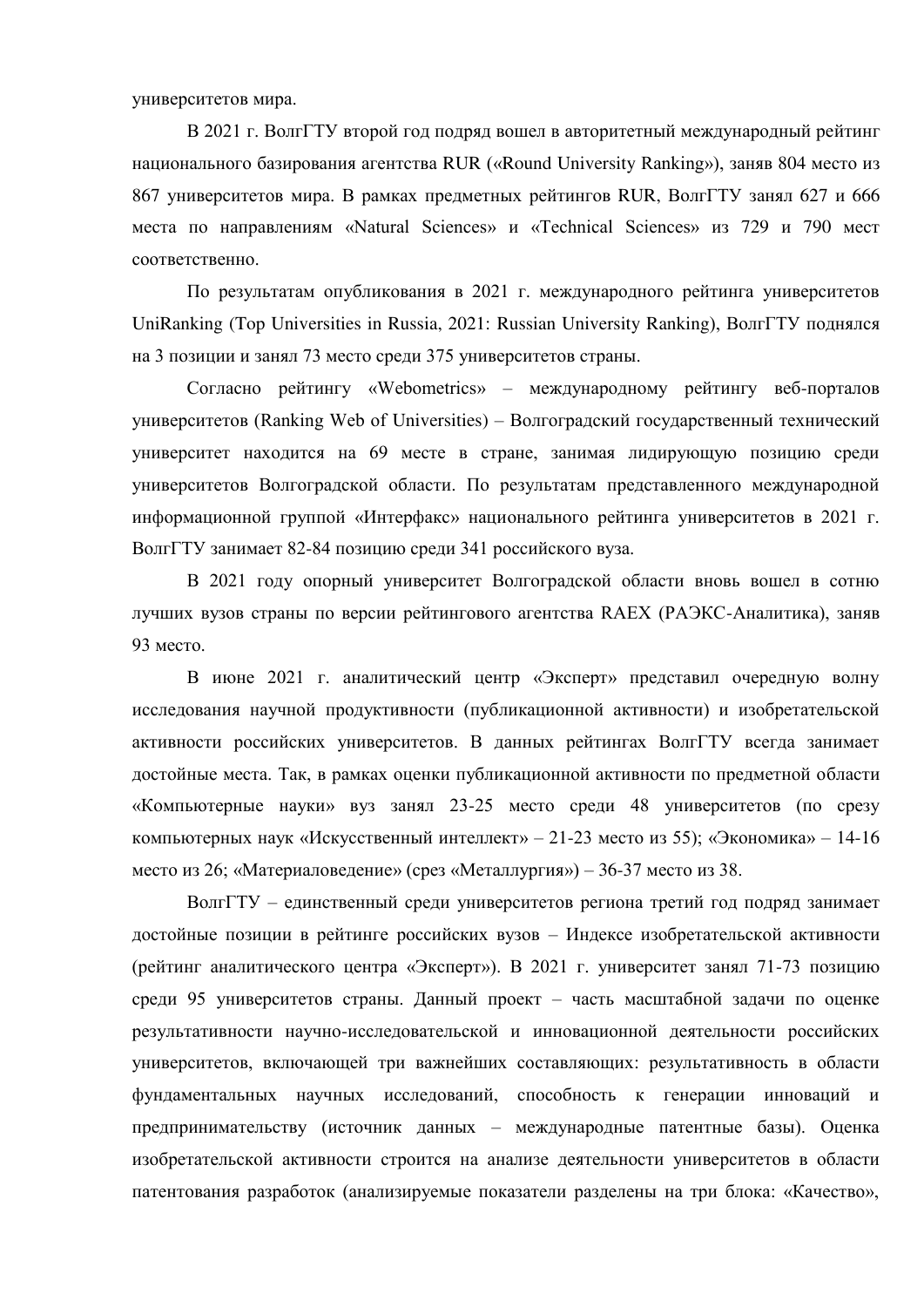«Исходные условия» и «Востребованность»).

В рейтинге «Superjob для студентов» ВолгГТУ занял 20 место среди вузов России по уровню зарплат занятых в ИТ-отрасли молодых специалистов – выпускников технических вузов, окончивших их в 2015–2020 гг.

Администрация Волгоградской области в 2021 г. в очередной раз подряд присвоила звание «Лучшая организация» в номинации «Наука» Волгоградскому государственному техническому университету.

В университете функционировали 10 диссертационных советов, в которых в 2021 году было защищено 6 докторских и 18 кандидатских диссертаций.

Подано 227 заявок на выдачу охранных документов (193 заявки на патенты РФ и 34 заявки на регистрацию программ для ЭВМ), получено 190 положительных решений и 225 охранных документов Российской Федерации на объекты интеллектуальной собственности (190 патентов РФ и 35 свидетельств о регистрации программ для ЭВМ), в том числе со студентами – 81. Заключено 8 лицензионных договоров о предоставлении права использования РИД, в том числе 7 ЛД на право использования программ для ЭВМ и 1 ЛД на право использования Полезной модели.

Для продвижения результатов научных исследований сотрудников университета, формирования научно-исследовательской повестки региона в отчетный период на базе ВолгГТУ проведено 25 конференций. Наиболее значимые из них:

– Форум молодых ученых и исследователей Южного федерального округа «Лидеры перемен»;

– Международная научно-техническая конференция "Пром-Инжиниринг";

– 4 международная научно-практическая конференция «Творчество, интеллектуальные технологии и обработка данных» CIT&DS;

– Международная научно-практическая конференция «Актуальные проблемы и перспективы развития строительного комплекса».

В 2021 году было внедрено более 200 разработок некоторые из них приведены ниже.

Для АО «ВТЗ», разработаны технологии производства оправок прошивных прошивного стана ТПА-159-426 с повышенным качеством и эксплуатационной надежностью, предложены рекомендации, позволяющие увеличить серийность при непрерывной разливке стали С45Е, что привело к уменьшению удельного возврата металла с 25,4 до 5 кг/т, проведен технический и технологический аудит участка стеклосмазки, разработаны мероприятия по совершенствованию технологии выпуска стеклосмазки для получения бесшовных коррозионностойких труб методом прессования.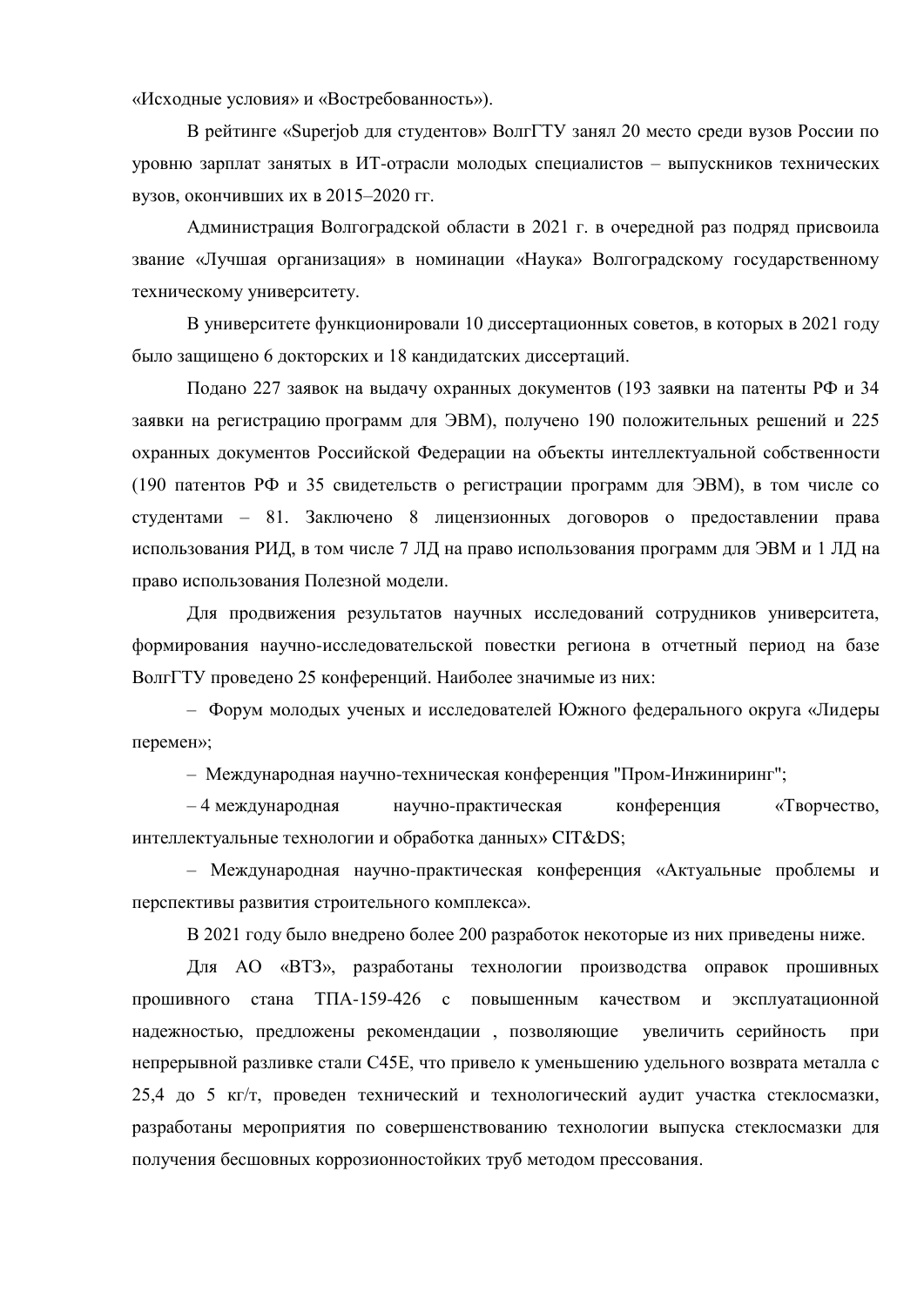Для АО «Волгоградский алюминиевый завод» освоена методика контроля защитного потенциала и коэффициента полезного использования протекторов для защиты морских нефте- и газопроводов.

АО «ФНПЦ «Титан-Баррикады» выполнено построение гидропривода на отечественной элементной базе, и системы его управления, обеспечивающих регулирование подачи пропанта в диапазоне от 0 до 12000 кг/мин с отклонением дозировки не более 5%.

Для ООО «ЛУКОЙЛ-инженерные навыки и компетенции» разработана установка для испытания загрузок, позволяющая определять гидродинамические характеристики различных зернистых загрузок.

Для ООО «ФЕРМАЛЭНД» спроектирована система автоматизированного управления технологической линией по производству микробиотического комплекса для повышения стойкости растений к неблагоприятным факторам, подавления патогенов и снижения уровня фитотоксинов.

Для филиала ОАО «ЕПК Самара» в г. Волжский спроектирована технологическая линия для сборки и испытания на герметичность подшипника 6У-537718КМ, разработаны чертежи установки смазки подшипника и стенда испытания подшипника на герметичность.

Для конструкторско-испытательного центра «ВЕГА» разработаны технологические рекомендации для сборки и сварки киля промыслового траулера для эксплуатации в условиях субарктики.

Для ОАО «АБС ЗЭиМ Автоматизация» изготовлена партия энергосберегающих композиционных заготовок деталей коммутационного оборудования ГЭС.

В 2021 году продано 8 лицензии (не исключительных) на предприятия Волгоградской области.

#### Разлел 3

### Анализ отчета об исполнении Университетом плана его деятельности.

## Источниками финансирования деятельности Университета являются:

- субсидии на финансовое обеспечение выполнения государственного задания на оказание государственных услуг;

- целевая субсидия на иные цели;

- гранты в форме субсидий;

- поступления от платной и иной приносящей доход деятельности;

- иные источники.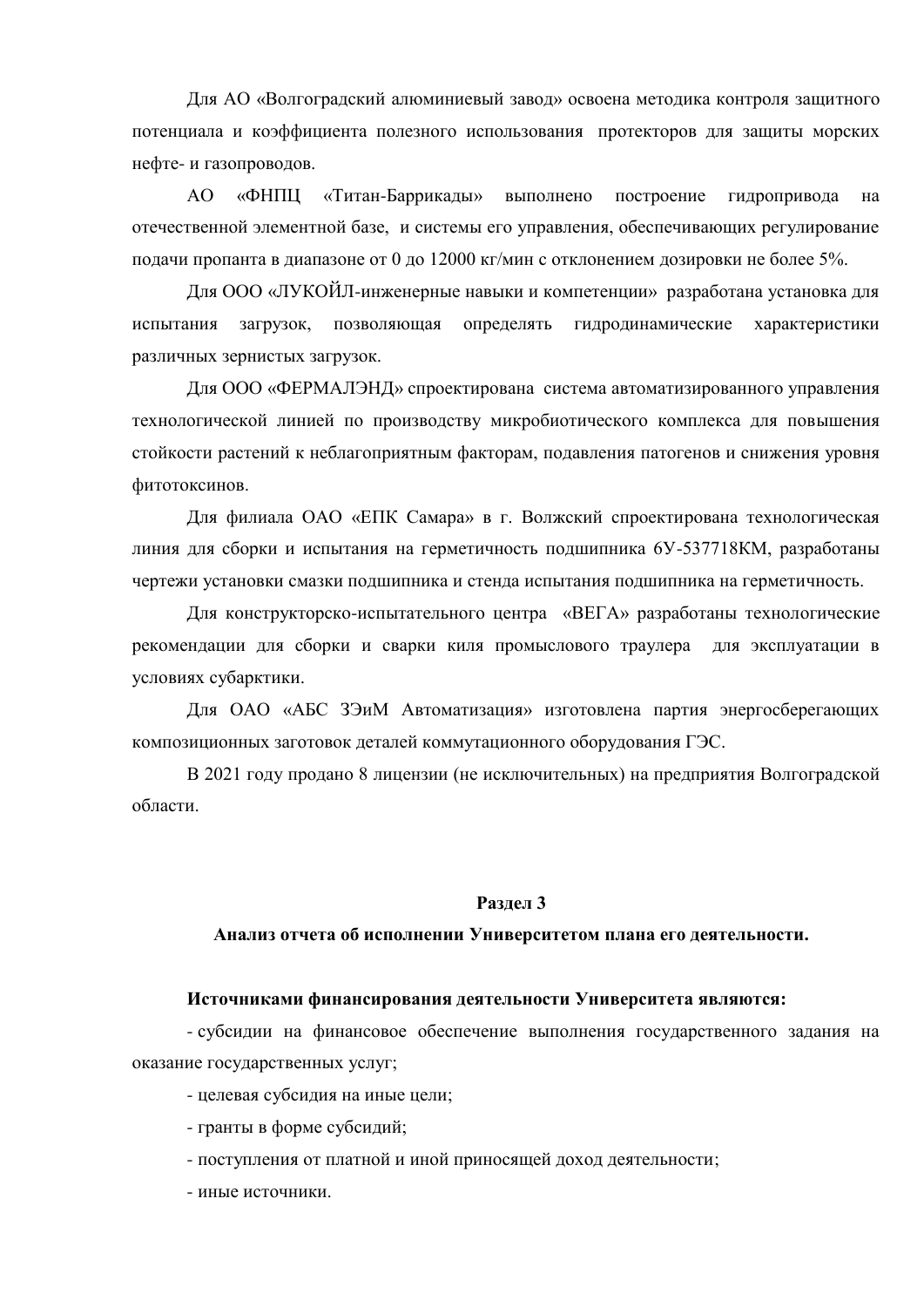### **Университету на 2021 год было выделено:**

• Субсидии на выполнение государственного задания (КФО 4) в сумме **981 517,80 тыс. руб., в том числе:** 

- по КБК: 07507064720290059611 (субсидия на высшее образование) в сумме 939 201 100,00 pyő.;

- по КБК: 07507094720290059611 (полготовительный факультет) в сумме 425 400,00  $py6$ .;

- по КБК 07507040210290059611 (на средне-профессиональное образование) в сумме  $16411800,00 \text{ py6.};$ 

- по КБК: 07501104730290059611 (на фундаментальные исследования в области образования) в сумме 10 548 900,00 руб.;

- по КБК: 0750110473S724600611 (на фундаментальные исследования в области образования) в сумме 14 930 600,00 руб.

• Субсилии на иные цели ( $K\Phi$ О 5) в сумме 306 226,06 тыс. руб., в том числе:

- по КБК 07507064720393490612 (выплаты стипендии обучающимся ВО (код 01-10)) в сумме 296 408 400,00 руб.;

- по КБК 07507040210293490612 (стипендии обучающимся СПО (код 01-10)) в сумме  $3\,353\,700.00\,\text{pv6}$ .;

- по КБК 07507064720338930612 (стипендия Президента РФ, правительства РФ (код  $(01-11)$ ) в сумме 4 096 000,00 руб.;

- по КБК 07507064720393490612 (стипендия Президента РФ, правительства РФ (код  $(01-11)$ ) в сумме 64 960,00 руб.;

-по КБК 07501104730290059612 (международное сотрудничество (код 08-15)) в сумме 920 400,00  $py6$ .;

-по КБК 07507040210292501612 (выплаты ежемесячного вознаграждения за выполнение функций классного руководства (код 01-17)) в сумме 1 380 200,00 руб.;

-по КБК 07507064720290059612 (выплаты в целях содержания имущества (код 02-99)) в сумме 2400,00 руб.

Университет осуществляет приносящую доход деятельность, предусмотренную Уставом. Поступления от приносящей доход деятельности остаются в распоряжении Университета.

Объем полученных средств от приносящей доход деятельности (КФО 2) за отчетный период с учетом уплаты налогов (НДС и налога на прибыль) составил 1 206 411,97 тыс.руб.

Остаток неизрасходованных средств субсидии на госзадание (КФО 4) на 01.01.2022г. на лицевом счете в УФК по Волгоградской составил 6 929 544,69 руб., в том числе: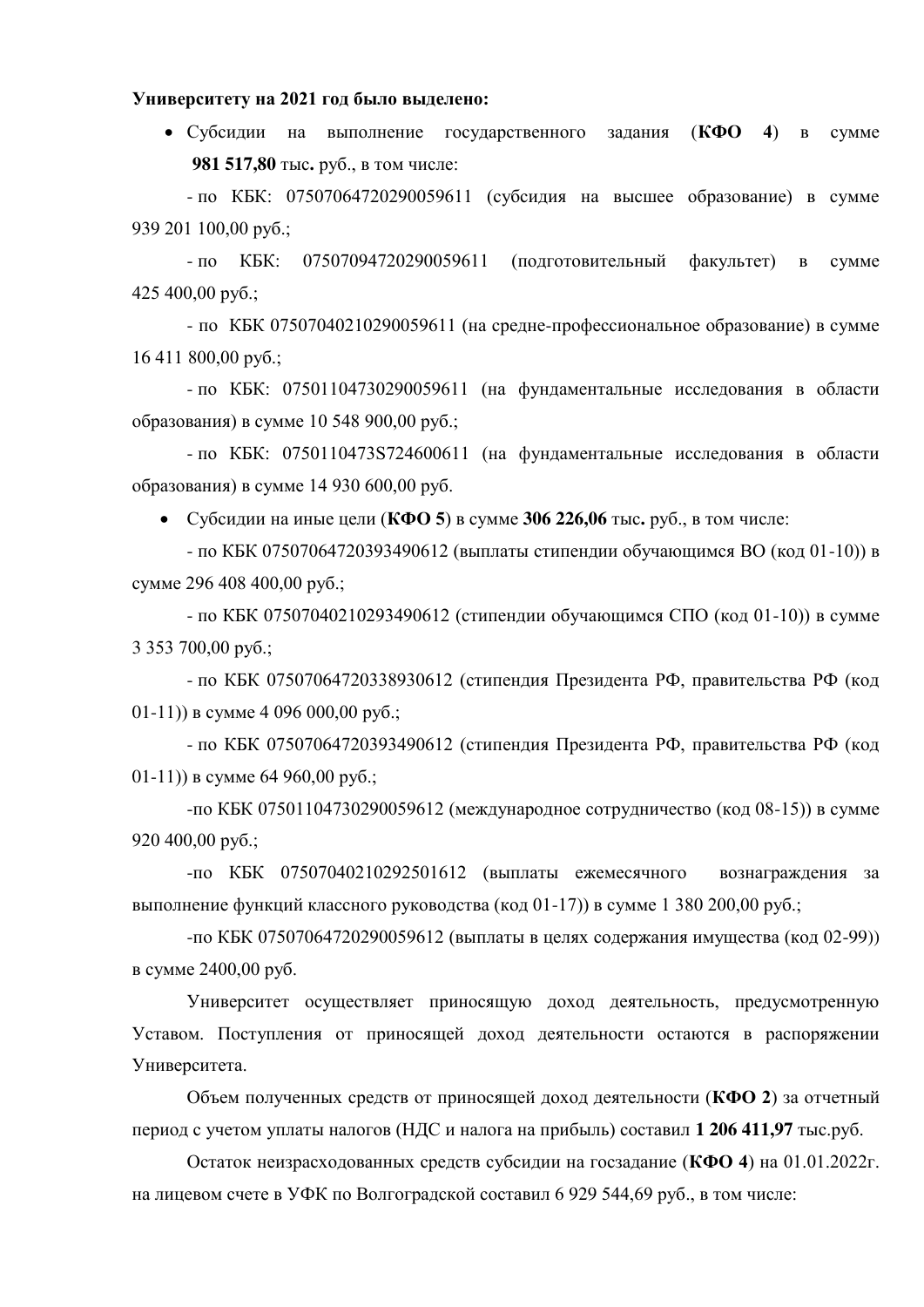67 112,29 руб. – депонированная заработная плата за 2021 г.;

29 376,50 руб. – депонированное вознаграждение по договорам гражданско-правового xapaktepa.

6 833 055,90 руб. - на приобретение научного оборудования по контрактам, заключенным в  $2021$ г с исполнением в 2022 году.

Остаток неизрасходованных средств субсидий на иные цели (КФО 5) на 01.01.2022 г. на лицевом счете в УФК по Волгоградской составил 2 154 196,57 руб., в том числе:

- 1 041 680,00 руб. излишне полученная субсидия для выплаты ежемесячного вознаграждения за выполнение функций классного руководства (код 01-17) (будут возвращены в федеральный бюджет в 2022 г.).

- 920 400,00 руб. - международное сотрудничество (будут возвращены в федеральный бюджет в 2022 г.).

 $-182$  116,57 руб. – депонированная стипендия студентов, обучающихся ВО за 2021г.

 $-10\,000,00\,$ руб. – остаток по стипендии Президента и правительства РФ образовался в связи с защитой студентом диплома в июне 2021 г. и призывом его в ряды Российской армии (будут возвращены в федеральный бюджет в 2022 г.).

Остаток неизрасходованных средств по приносящей доход деятельности (КФО 2) на 01.01.2022 г. на лицевом счете в УФК по Волгоградской области составил **211 426 602,93**руб., в том числе предоплата за образовательные, научные и коммерческие үслүги, для оплаты заработной платы, перечисления налогов, закупки сырья. Остаток средств будет израсходован в 2022 г. в соответствии с утверждённым ректором планом финансово-хозяйственной деятельности.

Остаток средств во временном распоряжении (КФО 3) составил 307 835,60 руб., в том числе: **307 835,60** руб. – обеспечение заявок на участие в конкурсах

Для обеспечения выполнения возложенных функций на Университет в УФК по Волгоградской области открыты лицевые счета для учета операций не участника бюджетного процесса: лицевой счет бюджетного учреждения (код 20), отдельный лицевой счет бюджетного учреждения (код 21); валютные счета открыты в Южном филиале ПАО «Промсвязьбанк», в ВТБ (ПАО) и в банке ВЭБ РФ, С 25.06.2021 г в Сбербанке открыт новый расчетный счет  $40503810811000000004$  в рублевом эквиваленте для оплаты нерезидентами за обучение и проживание в общежитии.

Выполнение плановых назначений в разрезе видов финансового обеспечения:

Отчет об исполнении плана ФХД за счет субсидии на выполнение государственного задания приведен в форме 0503737 (КФО 4). Утвержденные плановые назначения в части расходов за отчетный период не исполнены на 0,05 % (на сумму 420,91 тыс.руб.) в связи с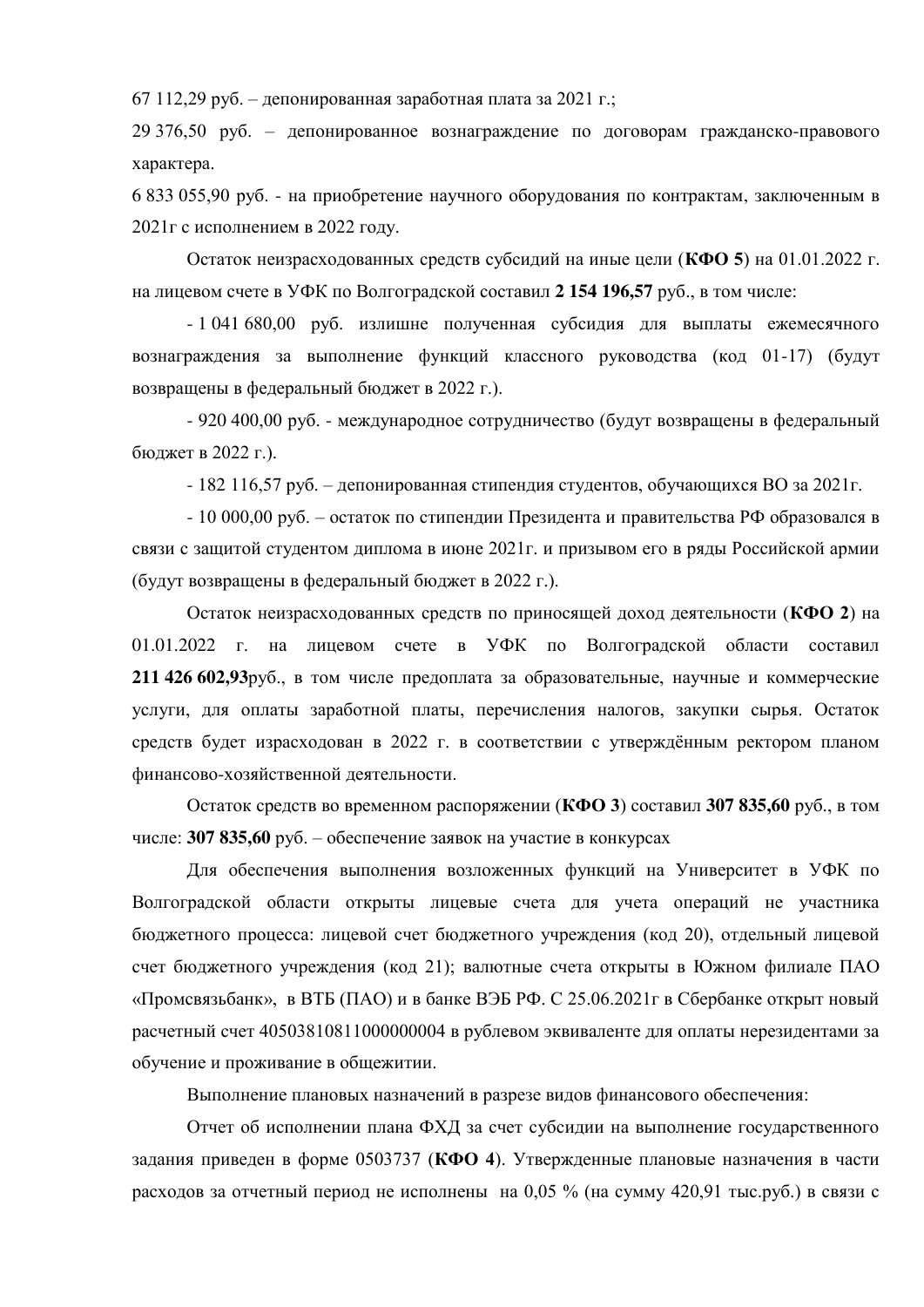выплатой в 2021 году депонированной заработной платы 2020 года и депонированного вознаграждения по договорам гражданско-правового характера 2020 года. В части расходов наибольший удельный вес занимают расходы на заработную плату и начисления на ФОТ работников, их доля в общей сумме кассовых расходов составляет 64,2%.

Отчет об исполнении плана ФХД по средствам субсидии на иные цели представлен в форме 0503737 (КФО 5). Сведения об исполнении мероприятий в рамках субсидий на иные цели представлены в форме 0503766.

Субсидии на цели осуществления капитальных вложений (КФО 6) Университету не вылелялись.

Отчет об исполнении плана ФХД по средствам, полученным от приносящей доход деятельности представлен в форме 0503737 (КФО 2).

## Разлел 4

#### Анализ показателей отчетности университета.

#### Сведения о движении нефинансовых активов отражены в ф.0503768.

По состоянию на отчетную дату в бухгалтерском учете университета учтены следующие показатели:

 $\Pi$ **о** (КФО 4) -основные средства балансовой стоимостью – 2 315 037 470,45 руб., в том числе недвижимое имущество балансовой стоимостью – 1 273 155 207,95 руб.; особо ценное движимое имущество балансовой стоимостью - 541 034 582,18 руб.

Увеличение основных средств произошло в результате:

- приобретения особо ценного движимого имущества балансовой стоимостью -1 892005,00 руб. - оборудование для ведения учебного процесса и научно-исследовательских работ;

- приобретение иного движимого имущества балансовой стоимостью -3 818781,22 руб. - оборудование для ведения учебного процесса и научно-исследовательских работ.

Согласно решению комиссии университета на основании проведенной инвентаризации был произведен перевод основных средств, признанных неактивами, в количестве 220 единиц на сумму 220 руб. на забалансовый счет 02.

Амортизация основных средств всего - 1 374 851 836,89 руб., в том числе:

-недвижимого имущества – 440 960 487,01 руб.;

-особо ценного движимого имущества – 460 563 186,13 руб.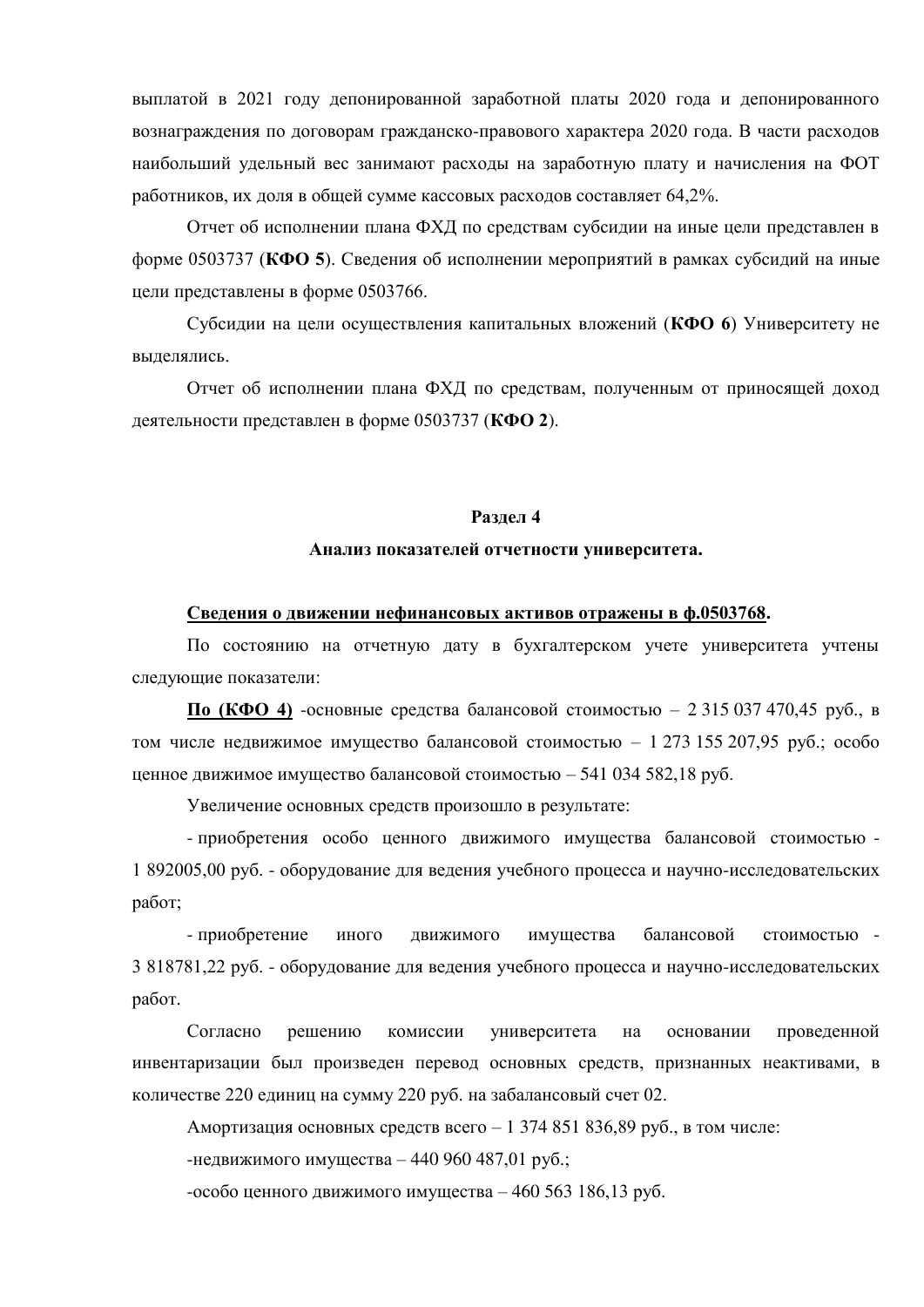Перед составлением годового финансового отчета проведена инвентаризация нефинансовых активов. Инвентаризационной комиссией признаков обесценения объектов нефинансовых активов не выявлено (протокол заседания комиссии от 29.12.2021 г. № 1).

В соответствии с письмом филиала Федерального государственного бюджетного учреждения «Федеральная кадастровая палата Федеральной службы государственной регистрации, кадастра и картографии» по Волгоградской области от 05.08.2021 г. № 11-35586-ТПШ/21 и Выписки из Единого государственного реестра недвижимости о кадастровой стоимости недвижимости от 28.01.2021 и от 15.01.2021 г. №КУВИ-001/2021-2427220, увеличена кадастровая стоимость земельных участков на 87 457 272,57 руб. и үменьшена кадастровая стоимость земельных участков на 194 433 190,12 руб...

Остаток материальных запасов на конец отчетного периода составил 10 833 993,87 pyő.

в том числе:

-мягкий инвентарь (постельное белье, спортивная одежда) в сумме 5 151 953,48 руб.;

-спортивный инвентарь, запасы материалов для деятельности типографии в сумме  $5\,551\,666,43\,$  py $6$ .;

-прочие материальные запасы в сумме 130 373,96 руб.

Остаток долгосрочных материальных запасов на конец отчетного периода составил  $5019017$ , 08 руб. Остаток состоит из мягкого инвентаря и тары

В связи с переходом на новый стандарт «Нематериальные активы» увеличен остаток на начало года по счету 111.6I в сумме 95 840,00 (программное обеспечение).

### Движение материальных ценностей на забалансовых счетах:

### **01 счет**

Уменьшение на 8 875 192,12 произошло за счет прекращения неисключительных прав на пользование программными продуктами.

# **02 счет**

Увеличение за счет материальных ценностей, не соответствующих критериям активов  $B$  cymme 220,00 py $6$ .;

Уменьшение за счет списания основных средств после демонтажа в сумме  $323,00$  py $6$ .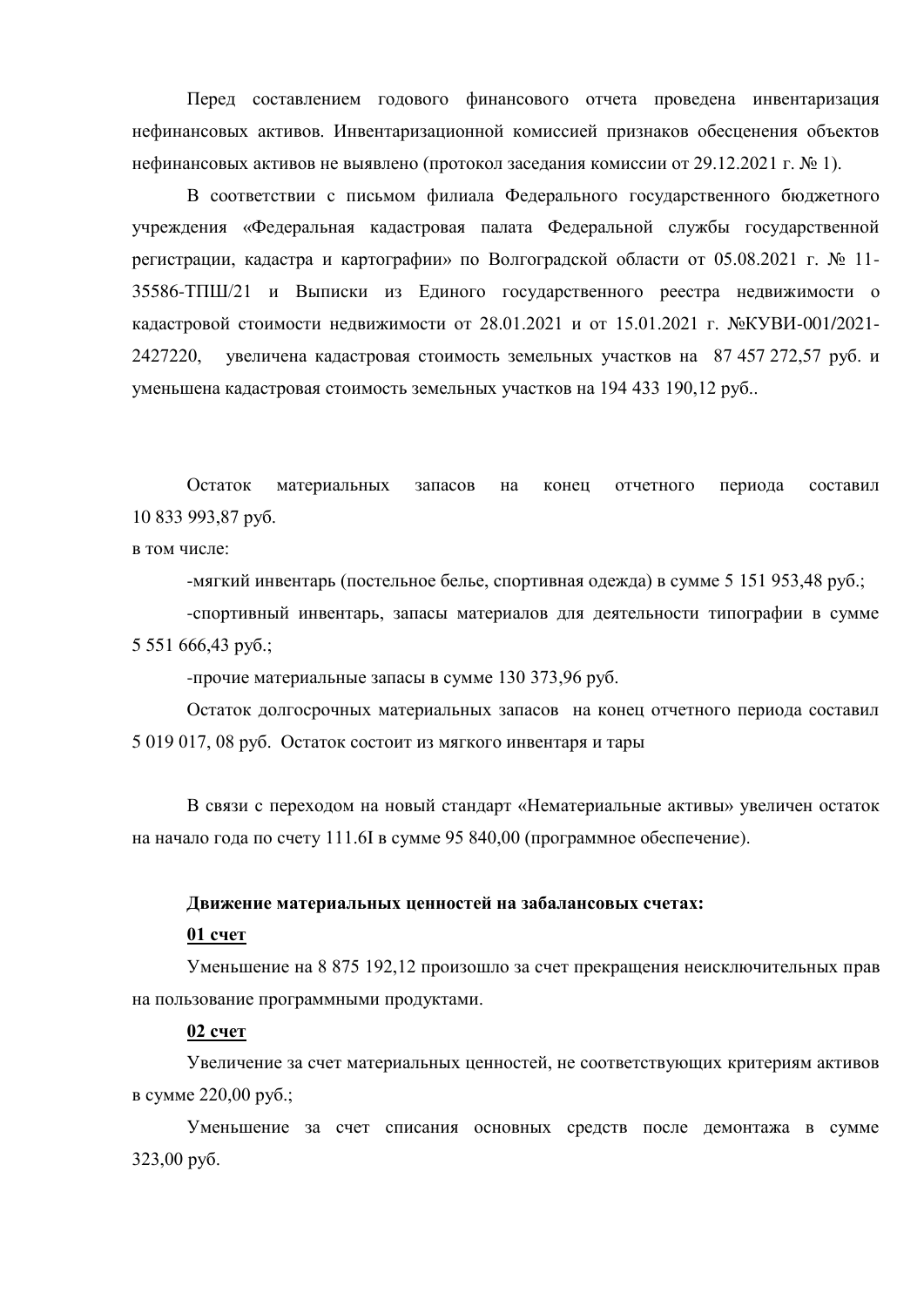## **25 счет**

Увеличение за счет передачи недвижимого имущества в аренду в сумме 929 113,84 руб. Уменьшение за счет прекращения договоров с арендаторами в сумме 989 829,03 pyő.

#### $\Pi$ <sub>0</sub> K $\Phi$ <sup>O</sup> 5

За счет средств субсидий на иные цели в отчетном году закуплено основных средств в сумме 580 000 руб., в том числе особо ценное движимое имущество в сумме  $500000$  руб., иное движимое имущество в сумме  $8000$  руб.

Оборудование закуплено для ведения учебного процесса и научно-исследовательских работ. Переведено для учета на КФО 4.

Уменьшение материальных запасов на сумму 2 460 815,93руб. произошло в результате списания.

Остаток материальных запасов в сумме - 1 402 780,99 руб.

Остаток долгосрочных материальных запасов на конец отчетного периода составил 90 228,00 руб. Остаток состоит из мягкого инвентаря.

### Права пользования активами.

В связи с переходом на СГС «Нематериальные активы», утвержденный приказом Министерства финансов РФ от 15.11.2019г. №181н, увеличен остаток на начало года по счету 111.6I в сумме 1 039 500,00 руб. и произошло увеличение права пользования на 901 645,33 pyő.

Амортизация прав пользования программным обеспечением и базами данных составила 363 991,10 руб.

#### **01 счет**

Уменьшение произошло в связи с переходом на СГС «Нематериальные активы», утвержденный приказом Министерства финансов РФ от 15.11.2019г. №181н с использованием балансовых счетов 106.6I и 111.6I в сумме 416 636,00 руб.

## По КФО 2

-основные средства балансовой стоимостью 583 991 845,41 руб., в том числе недвижимое имущество балансовой стоимостью 42 705 663,71 руб., особо ценное движимое имущество 189 083 479,31 руб.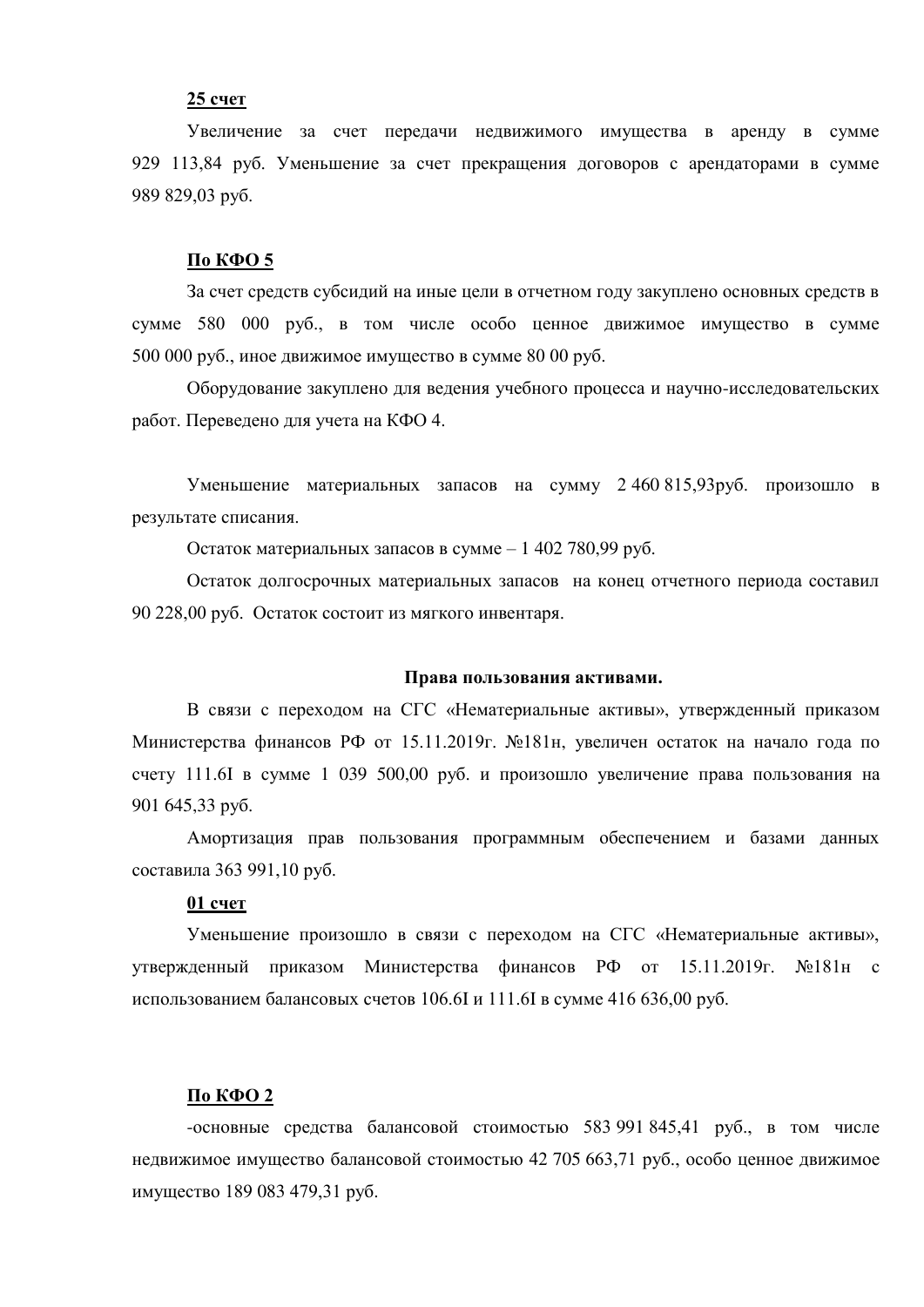Увеличение основных средств произошло в результате:

-приобретения особо ценного движимого имущества балансовой стоимостью 40 862 866,04 руб. – оборудование для ведения учебного процесса и научноисследовательских работ.

Безвозмездно получены: оборудование (компьютеры, проекторы, смартфон, сплитсистемы, кресло) в сумме 758 149,78 руб. в т. ч. получены книги в сумме 25 422,00 руб.

- восстановлено комиссией по поступлению НФА с забалансового счета 02 объектов основных средств в количестве 2 единиц на сумму 36 536,95 руб.

Созданы 3 объекта основных средств в сумме 557 468,00 руб. из комплектующих, закупленных для комплектования.

Получено филиалами (внутриведомственное перемещение) оборудование и инвентарь производственный и хозяйственный в сумме 5 060 773,93 руб.

Основные средства выбыли по причине перевода на забалансовый счет 21 при передаче в эксплуатацию основных средств стоимостью до 10 000 руб. в сумме  $6314150,66 \text{ py6}.$ 

Перед составлением годового финансового отчета проведена инвентаризация нефинансовых активов. Инвентаризационной комиссией признаков обесценения объектов нефинансовых активов не выявлено.

Согласно решению комиссии университета, на основании проведенной инвентаризации был произведен перевод основных средств, признанных не активами, на забалансовый счет 02 в сумме 305, 00 руб. в количестве 305 единиц.

Нематериальные активы увеличились на 256 197,00 руб. за счет принятия к учету иных объектов интеллектуальной собственности, в том числе от результатов проведенной инвентаризации оприходованы объекты на сумму 147 400,00 руб. в количестве 30 шт.

- уменьшение нематериальных активов произошло в результате списания на сумму  $124582,00 \text{ py6}.$ 

Изменился входящий остаток вложений в нематериальные активы и составил 13 826,50p. по счетам 106 3I, 106 3D, в связи с отнесением затрат прошлых лет на капвложения нематериальных активов. Увеличение вложений в нематериальные активы в сумме 1 522 343,08 руб. связано с осуществлением расходов на создание НМА. Уменьшение счета на 108 797,00р. отражает принятие к учету НМА. Остаток вложений в нематериальные активы 1 427 372,55р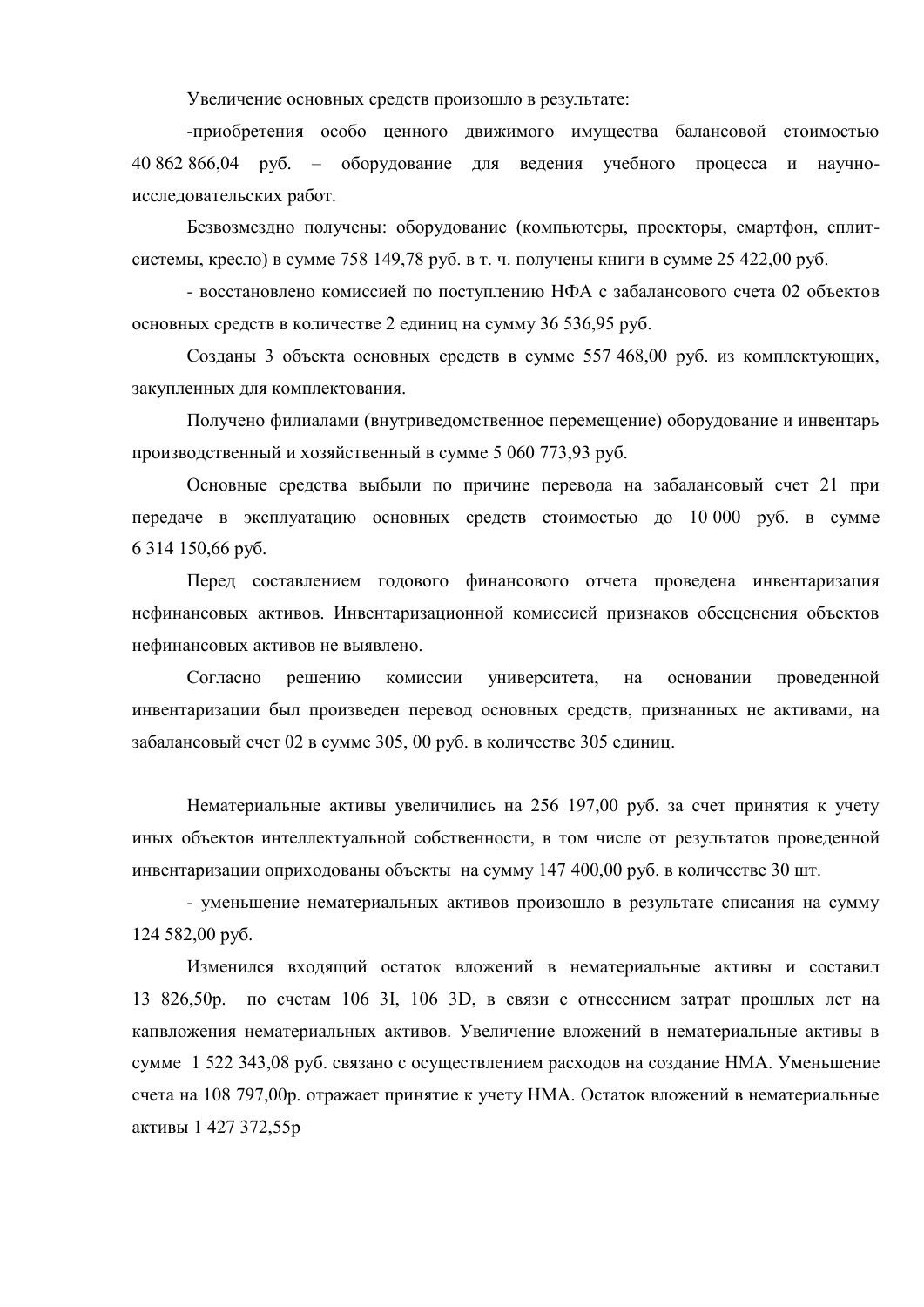Увеличение материальных запасов – особо ценное движимое имущество учреждения произошло в результате:

-приобретения материальных запасов - особо ценного движимого имущества балансовой стоимостью на сумму 13 786 205,00 руб.

Кроме того, закуплены материальные запасы в сумме на 557 468,00 руб., в том числе расходные материалы, комплектующие для создания рабочих мест. Из комплектующих в сумме 557 468,00 руб. созданы 3 объекта основных средств.

Остаток материальных запасов на конец отчетного периода составил 96 718 455,07 руб. Основную часть, в сумме 95 583 424, 95 руб., составляет мягкий инвентарь (постельное белье для семи общежитий), продукты питания, посуда (студенческая столовая), стройматериалы закупленные для ремонта, спортивный инвентарь, продукция вузовской типографии, комплектующие к вычислительной технике.

Уменьшение материальных запасов на сумму 152 947,23 руб. произошло за счет произведенного ремонта особо ценного движимого имущества.

Остаток долгосрочных материальных запасов на конец отчетного периода составил 6 172 794, 12 руб. Остаток состоит из мягкого инвентаря, тары, бензопил и сучкорезов.

Безвозмездно получены: кабель соединительный и книги в сумме 116 663,60 руб.

### Права пользования активами.

В отчетном году приняты в пользование нежилые помещения на сумму  $2\,274\,596.40\,$  pvб., в т.ч. безвозмездно на 1 954 674,00 руб.; оборудование на сумму  $2.473001,00$  руб., в т.ч. безвозмездно на  $2.180393,00$  руб. Право пользования активами в конце отчетного года прекращено согласно договорам аренды оборудования в сумме 1 551 604,67 pyő.

Амортизация прав пользования в 2021 г. составила 4 806 072,62 руб.

Изменение остатков на начало года по счету. 111.6I связано с переходом на СГС «Нематериальные активы», утвержденный приказом Минфина России от 15.11.2019 г. №181н на сумму 66 200 руб. Увеличение счета произошло на сумму 4 117 8936,19 руб. за счет поступления – 3 863 978,20 руб. и перевода со счета 01 в сумме 253 913,99 руб. в связи с переходом на СГС «Нематериальные активы».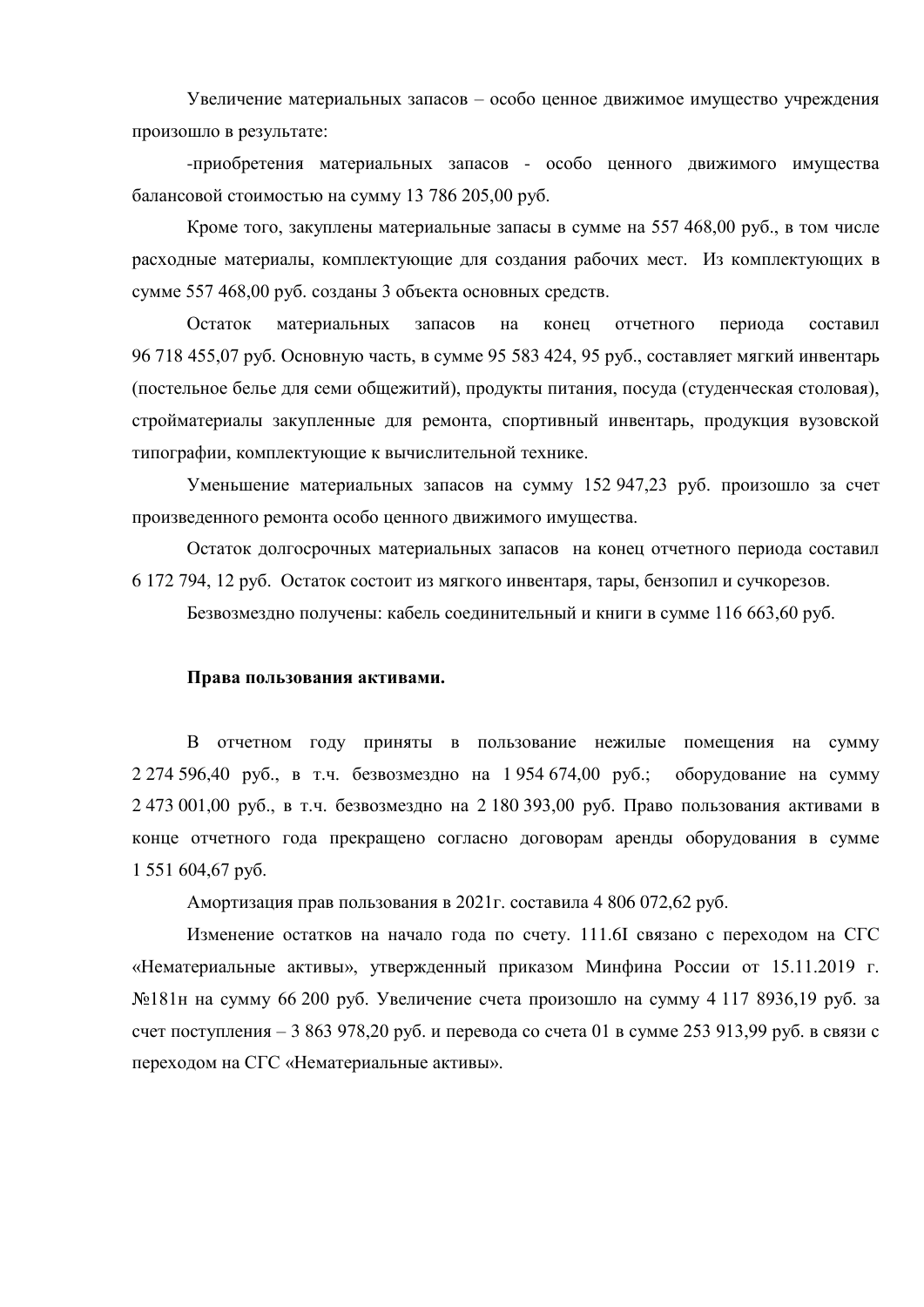### **Лвижение материальных ценностей на забалансовых счетах:**

# **01 счет**

Изменение остатков в сумме 4 363 739,03 руб. произошло: в результате прекращения неисключительных прав пользования программным обеспечением на сумму 4 109 825,04 руб. и переходом на СГС «Нематериальные активы» с использованием балансовых счетов 106.6I и 111.6I на сумму 253 913,99 руб.

#### **02 счет**

Изменены входящие остатки по 02 счету с 8 745 596,19 руб. на 9 963 821,19 руб.: исправление ошибки прошлых лет по материальным ценностям на хранении с 8 743653,19 руб. на 9 961 878,19 руб.

Увеличение за счет материальных ценностей, не соответствующих критериям активов, в сумме 305 руб.; вторсырья, поступившего в результате списания и демонтажа основных средств, продажи макулатуры и металлолома в сумме 955 734,85 руб. Уменьшение произошло за счет списания основных средств после демонтажа в сумме 283 руб. и продажи макулатуры и металлолома в сумме 1 417 294,74 руб.

## **25 счет**

Увеличение за счет сдачи в аренду оборудования в сумме 2 977 735,40 руб.

Уменьшение за счет прекращения договоров с арендаторами в сумме 1 392 000,00 руб.

# 26 счет

Увеличение за счет передачи давальческого сырья в сумме 152 947,23 руб. Уменьшение за счет списания используемого давальческого сырья в сумме 152 947,23 py6.

В справке о наличии имущества и обязательств на забалансовых счетах (ф.0503730) и в Сведениях о движении нефинансовых активов (ф.0503768) по состоянию **НА ОТЧЕТНУЮ ДАТУ ОТРАЖЕНЫ:** 

-на счете 01 Уменьшение на 13 655 567,15 руб. произошло в связи с прекращением неисключительных прав пользования программными продуктами и с введением с 2021 года Федерального стандарта «Нематериальные активы».

**-на счете 03** отражены бланки строгой отчетности в сумме 16 055,00 руб. (бланки дипломов, приложений, квитанций, удостоверений, путевок), изменение остатков произошло в результате поступления БСО в сумме 12 284,00 руб., а также выдачи и списания по актам в сумме 15 762,00 руб.

-на счете 04 отражена списанная за баланс дебиторская задолженность в сумме  $6 165 111,92$  руб. в том числе: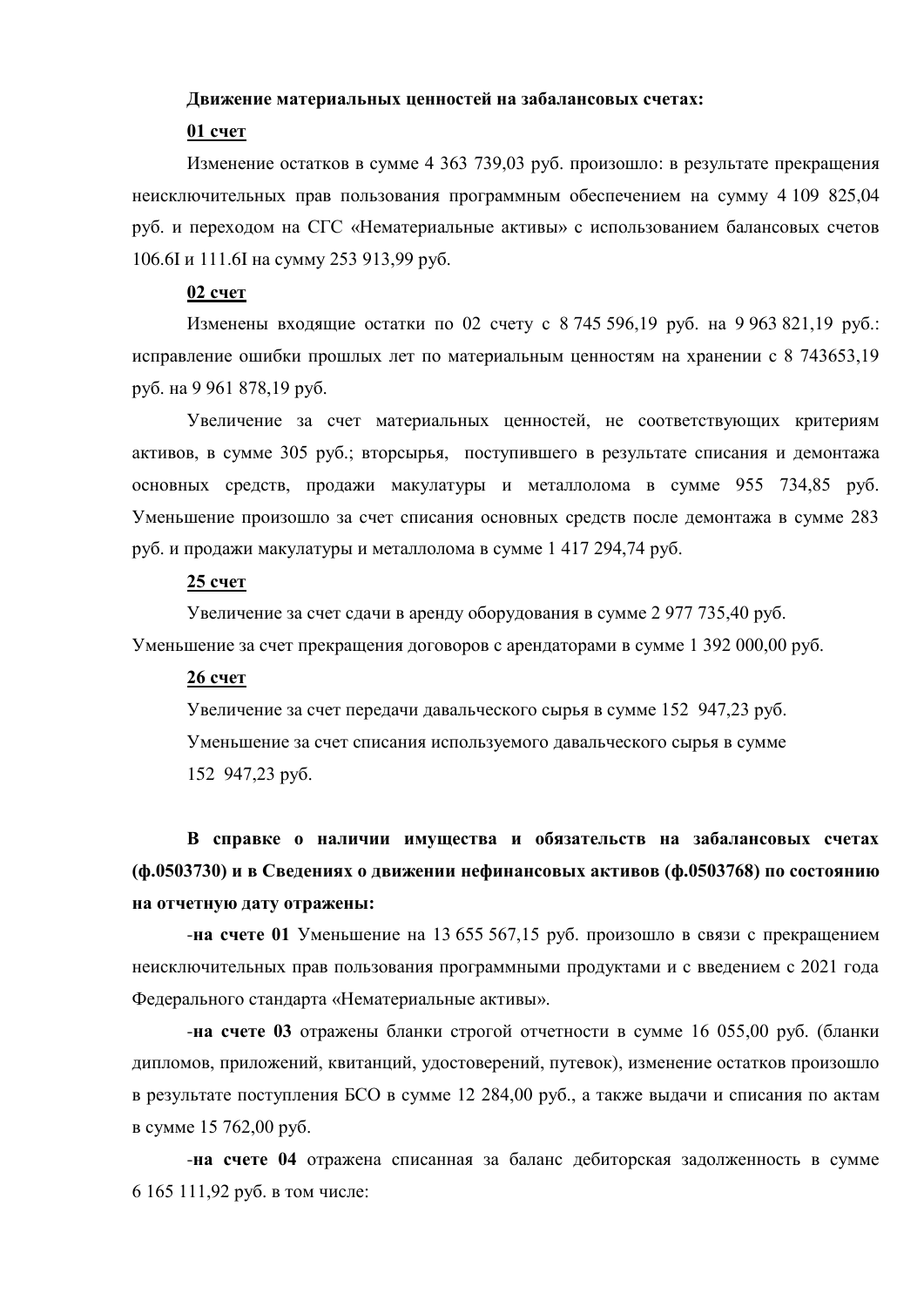Физические лица в сумме 3 851 165,98 руб.;

Юридические лица 2 313 945,94 руб.

- на счете 07 отражены Награды, призы, кубки и ценные подарки, сувениры в сумме 350 600,00 руб. Увеличение произошло за счет поступления сувенироной продукции на сумму 348 700,00 руб..

-на счете 09 отражены запчасти к транспортным средствам, выданные взамен изношенных, в сумме  $2\,020\,232.85$  руб., изменение остатков на счете обусловлено обновлением запчастей к транспортным средствам: поступление в сумме 229 112,00 руб. и выбытие в сумме 170 777,06 руб.

-на счете 20 отражена списанная за баланс кредиторская задолженность в сумме 5811149,08 py6.

-на счете 25 отражено имущество, переданное в возмездное пользование по договорам аренды, в сумме 8 654 143,23 руб., в том числе: недвижимое имущество, переданное в аренду, в сумме 3 361 346,83 руб. общей площадью 1002,9 м<sup>2</sup>, оборудование, переданное в аренду, в сумме 5 292 796,40 руб. Изменение остатков произошло в результате передачи недвижимого имущества в аренду в сумме 929 113,64 руб. и выбытия в связи с прекращением договоров аренды в сумме 989 829,03 руб., передачи оборудования в возмездное пользование по договорам аренды оборудования в сумме 2977 735,40 руб. и выбытия по причине передачи оборудования ссудодателю в связи с прекращением договоров аренды в сумме 1 392 000,00 руб.

-**на счете 26** отражены материальные запасы, переданное давальческого сырье в сумме 152 947,23. Списание используемого давальческого сырья на сумму 152 947,23 руб.

**-на счете 27** отражены материальные запасы, выданные в пользование работникам (спецодежда) в сумме 1 145 235,90 руб. Изменение остатков произошло в результате списания на сумму 164 565,72 руб.

#### Пояснения к форме 0503737 КФО 2

В графе 9 в части «Доходы учреждения» по строке «Безвозмездные денежные поступления текущего характера» (код 150) отражены следующие поступления:

- 36 450 000,00 руб. Гранты от Российского научного фонда;
- 11 500 000,00 руб. Гранты от Российского фонда фундаментальных исследований;
- 2 400 000,00 pv<sub>0</sub>.- Грант в форме субсидий из ФБ (Грант Президента РФ);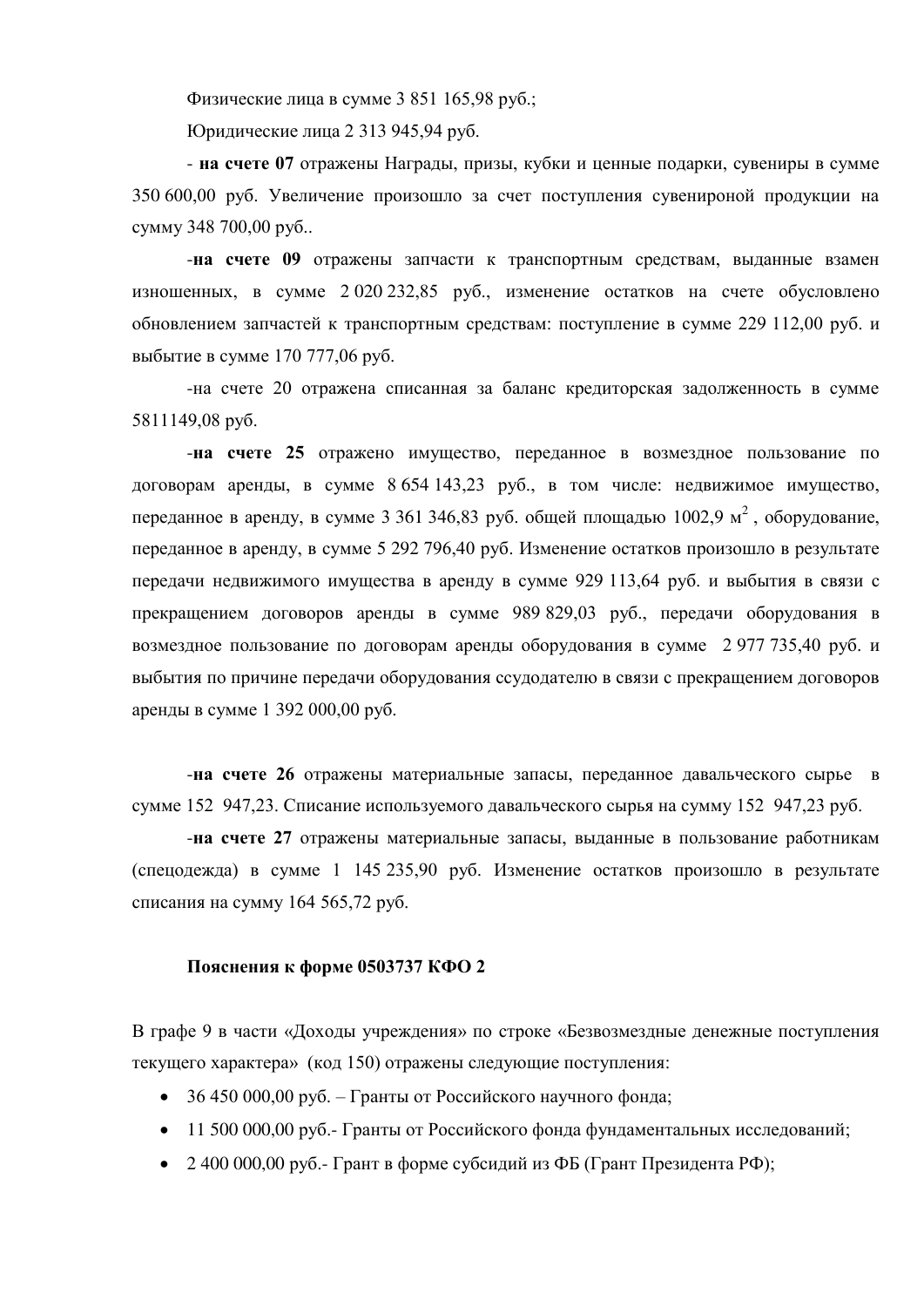- 22 130 000,00 руб.- Грант в форме субсидий МИНОБРНАУКИ на разработку программ магистратуры и бакалавриата по профилю «Искусственный интеллект»;
- $100\,000\,000,00$  руб.- Грант в форме субсидий МИНОБРНАУКИ на разработку программ «Приоритет-2030»
- 21 338 095,70 руб. Грант в форме субсидий (Облкомобразование) для осуществления образовательной деятельности по образовательным программам СПО;
- 2 500 000,00 руб. Грант в форме субсидии из Федерального бюджета (Росмолодежь);
- $1\,000\,000\,00$  руб. Грант в форме субсидий на финансовое обеспечение затрат на проведение прикладных научных исследований и опытно-конструкторских работ по постановлению АВО (ОБЛКОМЭКОНОМРАЗВИТИЯ)
- 14 374 862,71 руб. прочие безвозмездные поступления

В части «Прочие доходы» (код 180) отражено:

- $\bullet$  37 593 951,00 руб. НДС на услуги, реализуемые на территории РФ за 4-й кв-л 2020г, за 1-й, 2-й и 3-й кв-л 2021г;
- - 10 064 791,00 руб. Налог на прибыль за 4-й кв-л 2020г, за 1-й кв-л 2021г;
- -0,95 Курсовая разница между датой поступления и датой возврата валюты иностранному студенту, не являющемуся студентом ВолгГТУ.

Доходы и кассовые расходы в разрезе статей доходов и затрат в форме 0503737 по КФО 2 по предпринимательской деятельности, по КФО 4 средства Субсидий на выполнение государственного (муниципального) задания с отчетом УФК о состоянии л/сч 20296Х09660 имеют расхождения на суммы:

• Остаток средств в кассе учреждения (разница между остатками на конец и начало отчетного периода) в рублях:

| <b>KBP</b> | 201.34(2)  | 201.34(4) |
|------------|------------|-----------|
| 130        | $-7026,70$ |           |
| 440        | 23228,50   |           |
| 244        |            |           |
| итого      | 16201,80   |           |

• Остаток денежных средств на счете с финансовым органом по наличным денежным cpeдствам

| <b>KBP</b> | 210.03(2) | 210.03(4) |
|------------|-----------|-----------|
| итого      | 0,00      | 0,00      |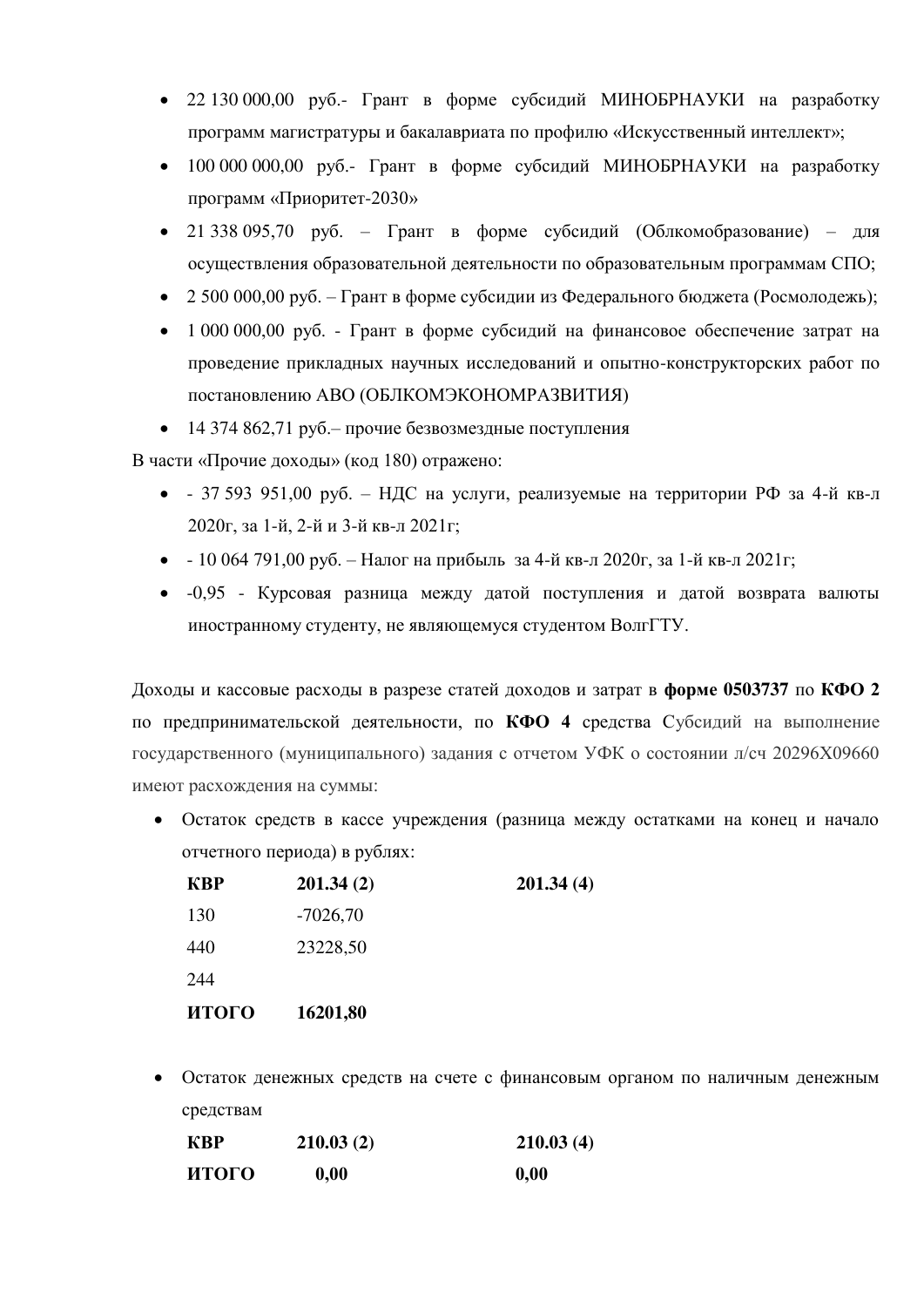• Остаток денежных средств в пути:

| <b>KBP</b>   | 201.23(2) | 201.23(4) |
|--------------|-----------|-----------|
| <b>ИТОГО</b> | 0,00      |           |

• Денежные средства по эквайрингу 5 126 354,06 руб. отражены в ф. 0503737 в гр. 6 (через банковские счета) по строкам;

- «Доходы от оказания платных услуг» (аналитическая группа подвида доходов бюджетов 130, код КОСГУ 131) – 513 220,39 руб.

- «Доходы от оказания платных услуг» (аналитическая группа подвида доходов бюджетов 440, код КОСГУ 131) - 4 613 133,67 руб.

## Пояснения к форме 0503738 КФО 2

В связи с применением СГС «Аренда» не выполняется соотношение между ф.0503738 (гр.11) и ф.0503769 Кредиторской задолженности (гр.9) в части расходов на сумму 605 541,56 руб. по счету 2 302 24, в т.ч. краткосрочная задолженность на 2022 год в сумме 240 770,89 руб., долгосрочная задолженность на период 2023-2024 гг. в сумме 364 770,67 руб.

## Пояснения к форме 0503769

## Форма 0503769 КФО 2 дебиторская задолженность

На 01.01.2022 г. университет имеет просроченную дебиторскую задолженность в сумме 12 961 778,75 руб., в том числе по платным образовательным услугам 11 757 143,35 руб., по научным договорам 1 204 635,40 руб., которая возникла в результате неисполнения заказчиками условий по оплате предоставленных им услуг. В целях погашения задолженности университетом принимаются следующие меры: предъявляются претензии должникам, подаются иски в суды.

### Форма 0503769 КФО 2 кредиторская задолженность

• в разделе 1 по счету 0706 0000000000 244 2 30226 004 в графе 11 ( 1 000 000,00 руб.)просроченная задолженность по агентскому договору №А-07 1119 от 01.10.2019г. заключенного с ООО «Авторский Композит 2.0» по оплате за консалтинговые услуги. Задолженность в сумме 1 000 000,00 руб. будет рассматриваться 01.03.2022 г. в Арбитражном суде Волгоградской области - дело №А12-1145/2022.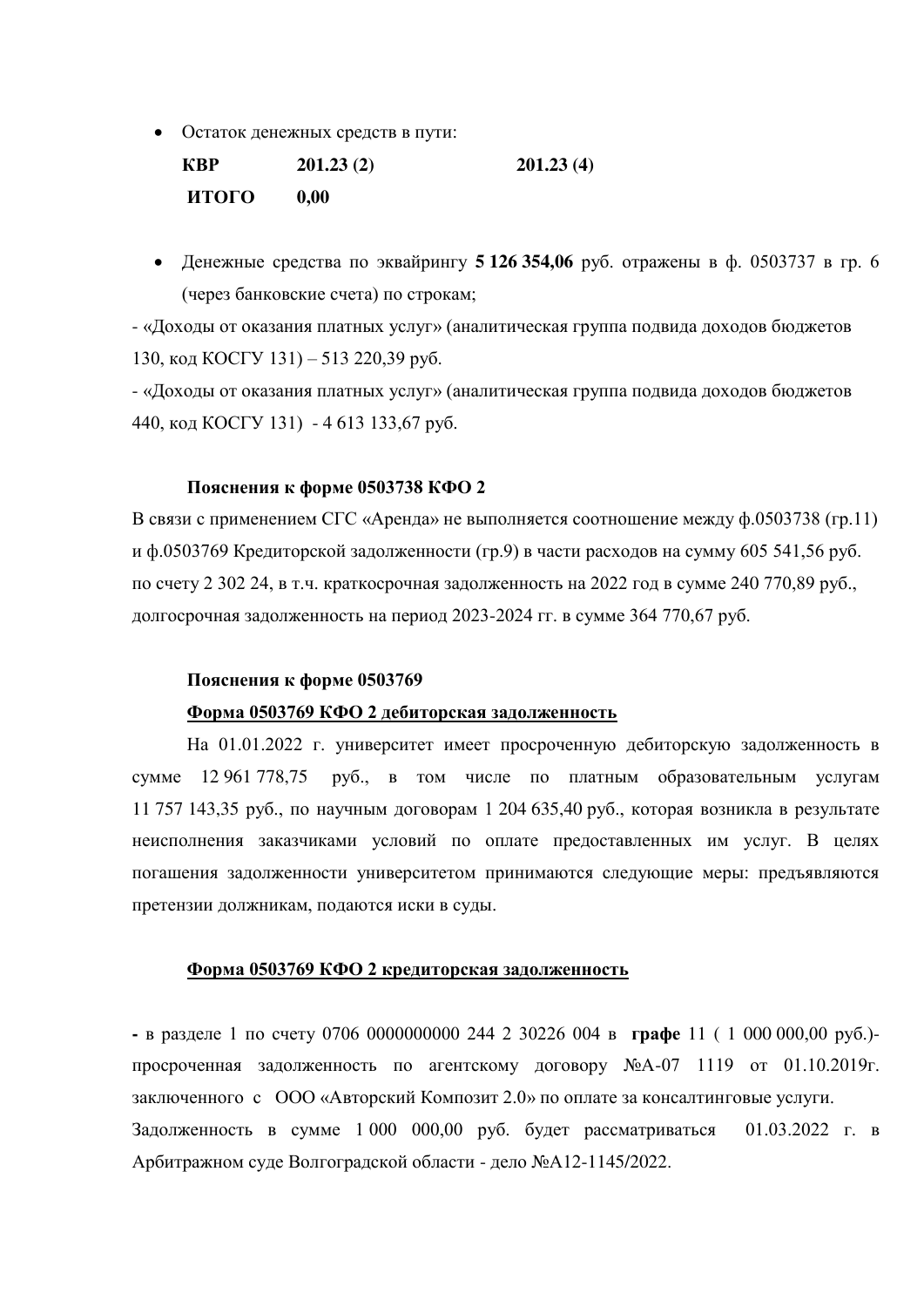#### **События после отчетной даты**

В отчетности за 2021 год уменьшилась кредиторская задолженность по КФО 2, в т.ч. просроченная на сумму 500 000,00 руб. На основании Постановления арбитражного суда апелляционной инстанции **от 17.01.2022 г.** принято решение Арбитражного суда Волгоградской области от 01.09.2021 г. по делу № А12-3647/2021 оставить без изменения, апелляционную жалобу - без удовлетворения в пользу ВолгГТУ.

Данный факт хозяйственной жизни отражен в бухгалтерской отчетности за 2021 год, как событие после отчетной даты.

#### Пояснение к отчету об обязательствах учреждения (ф.0503738).

В разделе 3 по строке 800 в графе 6 отражены обязательства по контрактам, заключенным в конце отчетного периода со сроком выполнения в 2022 г. в сумме 182 116,57 pyō. (K $\Phi$ O 5); 66 325 966,92 pyō. (K $\Phi$ O 4); в сумме 117 693 477,97 pyō. (K $\Phi$ O 2).

В графе 8 отражены обязательства, оплата по которым будет произведена в 2022 г. в сумме 182 116,57 руб. (КФО 5); в сумме 2 571 744,79 руб. (КФО 4); в сумме 50 912 447,55 руб.  $(K\Phi O 2)$ .

По строке 860 отражены резервы предстоящих расходов на оплату отпусков в сумме 42 773 253,73 руб. (КФО 4); в сумме 26 590 071,30 руб. (КФО 2), а также резервы на оплату коммунальных, транспортных услуг, услуг связи, приобретение материальных запасов в cymme 79 654,88 py6.

В сведениях о финансовых вложениях учреждения (ф.0503771) отражено участие Университета в создании хозяйственных обществ путем вложения в их уставный капитал неисключительных прав использования результатов интеллектуальной деятельности.

В отчетном периоде хозобщества ООО «НОЦ «ЭКСПЕРТ», ООО «МИП «ЭКОЦЕНТР» прекратили свою деятельность, что привело к уменьшению финансовых вложений в сумме 37 400,00 руб. Всего сумма финансовых вложений на 01.01.2022 г. составила 83 000,00 руб. по 9 хозобшествам

#### Пояснение по остаткам средств на счетах бухгалтерского баланса (ф.0503730):

-по строке 040 отражены стоимость нематериальных активов в сумме  $14\,652\,106.2\,$  pv<sub>0</sub>.;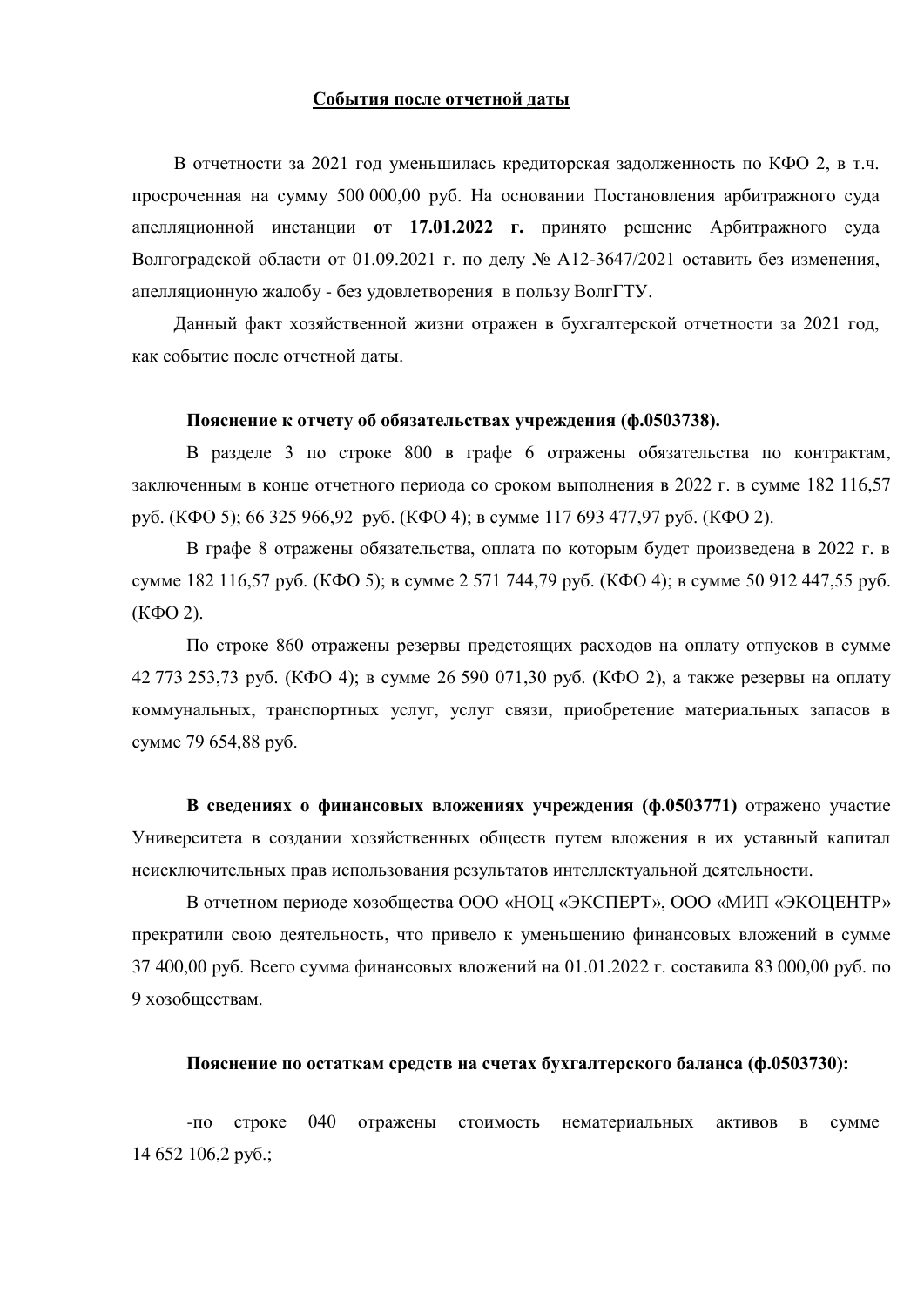-по строке 120 (счет 0 106 10 000) отражено вложение в строительство летней площадки для проведения культурно-массовых мероприятий в сумме  $2337614,15$  руб. (увеличение произошло в результате безвозмездно оказанных услуг ООО «Строй ТехИнвест» по договору №1 от 01.12.2021 г. в сумме 671 214,92 руб. и использования собственных материальных запасов в сумме 152 947,23 руб.); вложения в прочие объекты интеллектуальной собственности в сумме 1 355 183,55 руб.; вложения в программные обеспечения и базы данных в сумме 72 189 руб.

-по строке 203 отражены остатки средств на валютном счете в сумме 35 377 923,42 руб., предоплата за образовательные услуги иностранных студентов; остатки средств на отдельных расчетных счетах, предназначенных для оплаты зарплаты, налогов, закупку сырья и прочих расходов в целях выполнения государственного оборонного заказа в сумме 4 930 110,46 руб.

- по строке 240 в сумме 83 000,00 руб. отражены вложения неисключительных прав использования результатов интеллектуальной деятельности при создании хозяйственных обществ;

-по строке 431 в сумме 307 835,60 руб. отражены остатки средств во временном распоряжении: обеспечение заявок на участие в конкурсах в сумме 307 835,60 руб.

# Пояснения остатков по счетам 401.40, 401.50, 401.60 на 01.01.2022 г. **(форма 0503730)**

Сч. 0.401.40.000 КОСГУ 121,131,152,154,155,157,182 (КФО2) сумма

1 007 377 623,19 руб. - доходы будущих периодов начисленные согласно СГС «Аренда», «Доходы».

Сч. 0.401.40.000 КОСГУ 131(КФО 4) сумма 52 521 500,00 руб. -доходы будущих периодов начислены по Соглашению на  $\Gamma$ 3 на 2022-2023гг. согласно СГС «Доходы».

Сч. 0.401.50.000 КОСГУ 226 (КФО 2) сумма 3 662 591,08 руб. - неисключительные права пользования нематериальными активами приобретенные в 2021 году с переходом на 2022 год (распространяются на два финансовых года). Страхование имущества.

Сч. 0.401.60.000 КОСГУ 211 (КФО 2) сумма 20 449 764.43 руб. - резерв на оплату отпусков за фактически отработанное время.

Сч. 0.401.60.000 КОСГУ 213 (КФО 2) сумма 6 140 306.87 руб.- резерв по начислениям на оплату отпусков за фактически отработанное время.

Сч. 0.401.60.000 КОСГУ 221 (КФО 2) сумма 34 955,30 руб.- резерв по начислениям на оплату услуг связи за текущий период.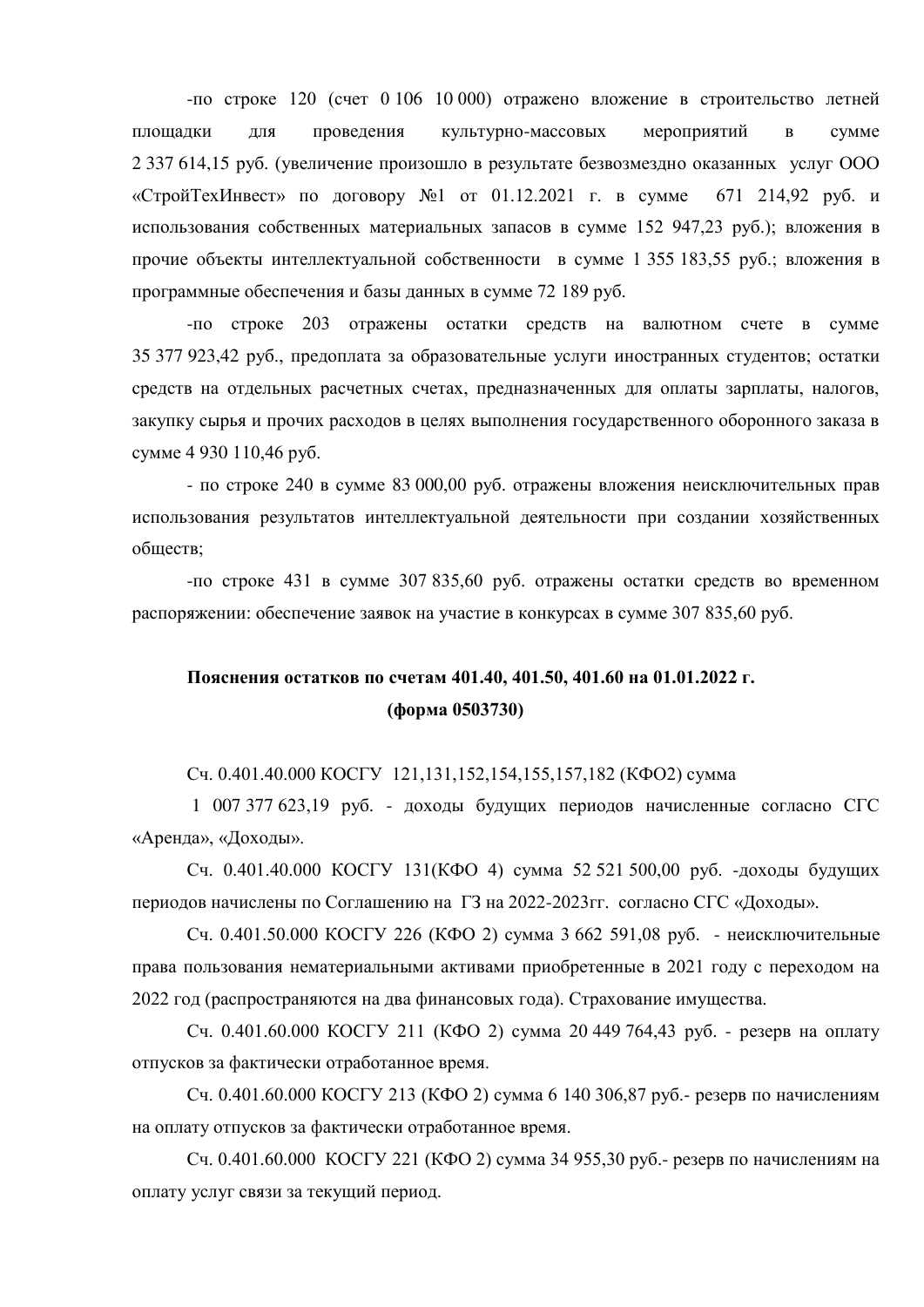Сч. 0.401.60.000 КОСГУ 222 (КФО 2) сумма 3 255,00 руб.- резерв по начислениям на оплату транспортных услуг за текущий период.

Сч. 0.401.60.000 КОСГУ 223 (КФО 2) сумма 23 767.19 руб.- резерв по начислениям на оплату коммунальных услуг за текущий период.

Сч. 0.401.60.000 КОСГУ 272 (КФО 2) сумма 17 677,39 руб.- резерв по начислениям на оплату материальных запасов.

Сч. 0.401.60.000 КОСГУ 211 (КФО 4) сумма 32 973 456,86 - резерв на оплату отпусков за фактически отработанное время.

Сч. 0.401.60.000 КОСГУ 213 (КФО 4) сумма 9 799 796,87 - резерв по начислениям на оплату отпусков за фактически отработанное время.

## Пояснение к отчету о финансовых результатах (ф.0503721).

### **По КФО 4:**

По строке 040 (981 517 800,00 руб.)- начислен доход текущего года по субсидиям на

ГЗ.

По строке 090 (-1 837 669,45 руб.) отражено:

ИЗ НИХ:

-строка 090 код 172 (105 091 270,32 руб.)

(-1 892 005,00 руб.) Принятые к учету ОЦДИ за 2021 год;

 $(106975917.55 \text{ pvo}$ .) Изменение кадастровой стоимости земельных участков;

(7 357,77руб.) Восстановление с забалансового счета 02 на балансовый счет 101.34 вычислительной техники (компьютер).

#### **По КФО 2:**

По строке 030 (7 352 063,15 руб.) отражено начисление дохода текущего периода по операционной аренде.

По строке 040 (952 264 101,06 руб.) отражено начисление за платные услуги (образовательные, плата за общежитие, средства поступающие от арендаторов на возмещение коммунальных услуг, доходы от возмещений Фондом социального страхования Российской Федерации расходов).

По строке 050 (354 841,26 руб.) отражено начисление дохода от штрафных санкций, пени, неустойки за нарушение условий контрактов, договоров, возмещение ущерба за бракованную продукцию виновными лицами.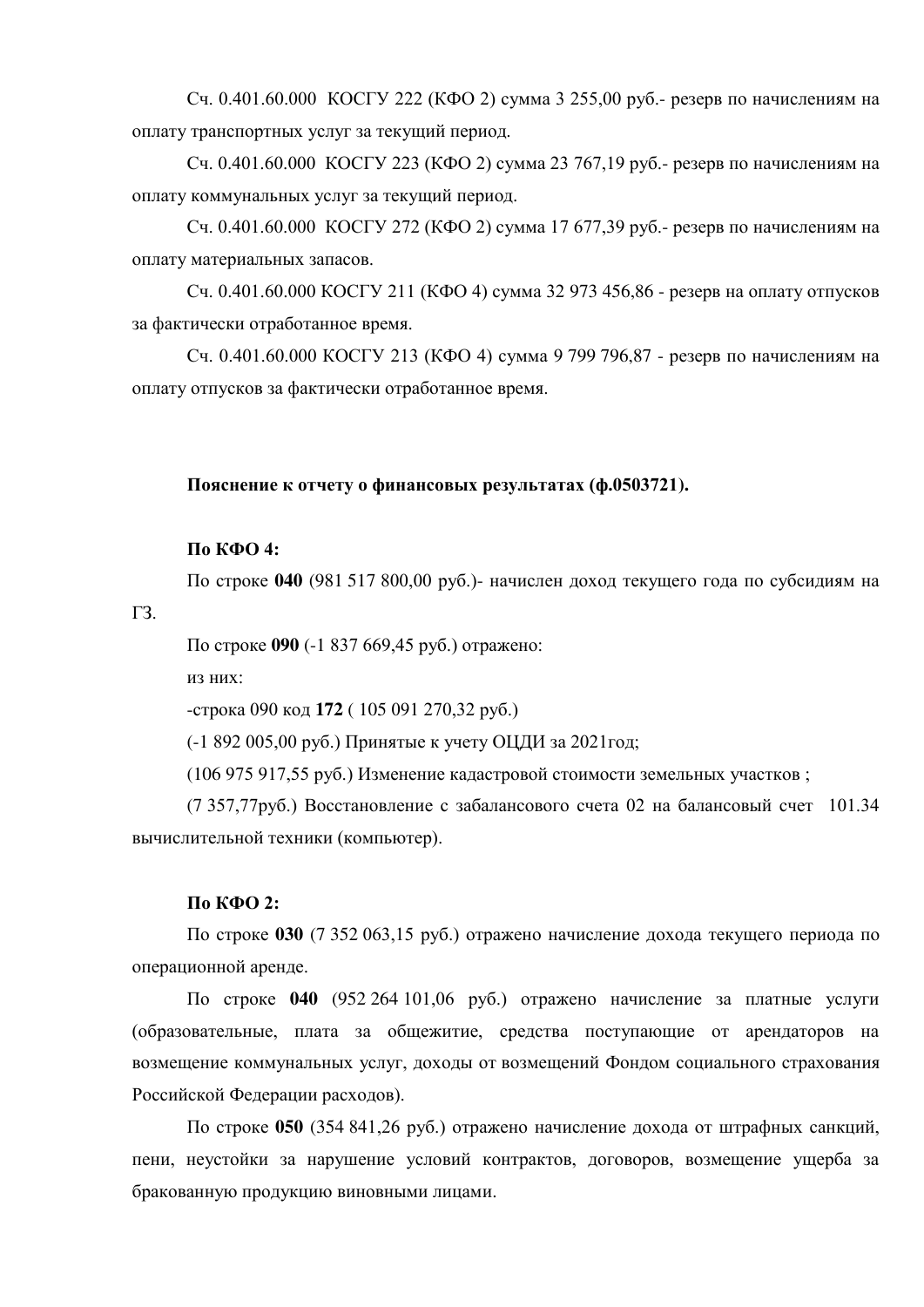По строке 060 (241 652 022,74 руб.) отражено:

- строка 060 код 152 (167 828 553,19 руб.) - начисление дохода по Грантам в форме субсидий Минобрнауки РФ программа Приоритет 2030, искусственный интеллект), Федерального агентства по делам молодежи, Облкомэкономразвития, Комитета финансов Волгоградской области(Облкомобразования).

- строка 060 код 154 (58 336 569,00 руб.) - начисление дохода по Грантам Российского Научного Фонда, РФФИ.

- строка 060 код 155 (10 246 029,30 руб.) - начислены доходы по договору пожертвования на ведение уставной деятельности (именная стипендия, безвозмездная финансовая помощь).

- строка 060 код 156 (3 395 731,96 руб.) – начислен доход по стипендии по договору с Министерством образования и подготовки кадров Социалистической республики Вьетнам.

- строка 060 код 157 (1 845 139,29 руб.) - начислены доходы по международным проектам Эразмус 1,2,3.

По строке 090 (5 897 253,77 руб.) отражено:

ИЗ НИХ:

- строка 090 код 171( 1 243 175,87 руб.) отражена курсовая разница по валютным операциям.

- строка 090 код 172 ( 623 867,65 руб.) отражено начисление дохода от реализации макулатуры, металлолома, драгоценных металлов, химического сырья, восстановлено оборудование с забалансового счета 02 на балансовый 101.34, восстановление амортизации по этим объектам, оприходованы книги взамен утерянных по рыночной стоимости, перевод вложений из недвижимого имущества во вложения движимого имущества, выбытие иных форм участия в капитале хоз.обществ;

По строке 100 (4 693 653,94 руб.) отражены доходы текущего периода от предоставления права пользования активом (по договорам безвозмездного пользования зданиями, оборудованием и автотранспортом).

По строке 110 (1938 466,52 руб.) отражено:

ИЗ НИХ:

- строка 110 код 193( 1 190,00 руб.) отражены безвозмездные поступления текущего характера от физических лиц - материальные запасы (кабель);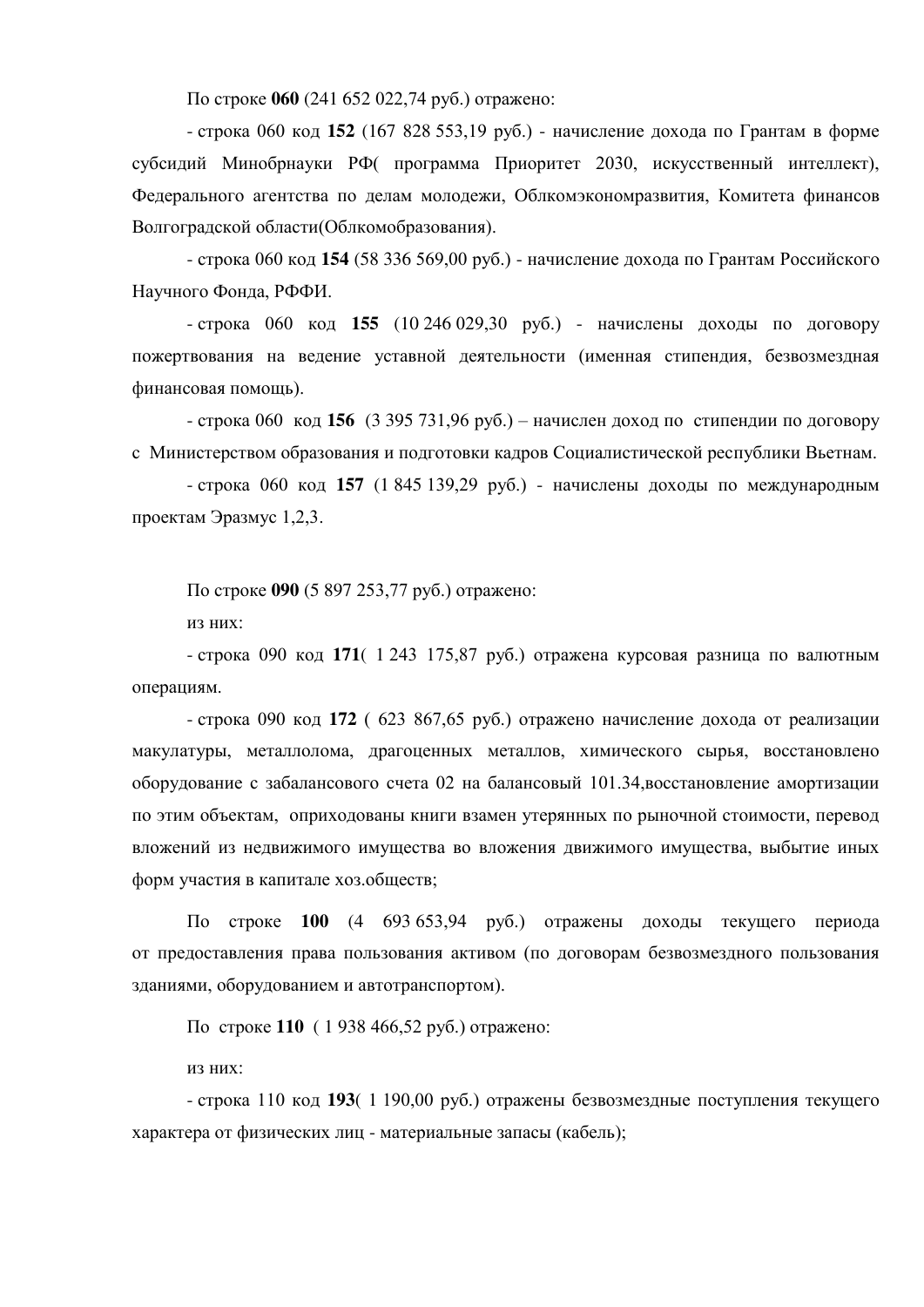- строка 110 код 196 (671 214,92 руб.) отражено пожертвование в форме безвозмездного выполнения работ по устройству летней площадки ИАиС ВолгГТУ с целью организации дополнительной территории для проведения учебных занятий;

- строка 110 код 197 ( 539 944,00 руб.) отражены безвозмездные поступления капитального характера от физических лиц - вычислительная техника, сплит-системы, книги.

# **По КФО 5:**

По строке 060 (342 112 174,22 руб.)- начислен доход текущего года по субсидиям на Иные цели текущего характера.

По строке 070 (500 000,00 руб.)- начислен доход текущего года по субсидиям на Иные цели капитального характера.

## Расшифровка

показателей, отраженных в Справке по заключению учреждением счетов **бухгалтерского учета отчетного финансового года** (ф. 0503710) (справочно)

| Номер          | Наименование показателя   | КОСГУ | Сумма          | Пояснения     |
|----------------|---------------------------|-------|----------------|---------------|
| $(\text{код})$ |                           |       |                |               |
| 1              | $\overline{2}$            | 3     | $\overline{4}$ | 5             |
| 11             | Доходы от оценки активов  | 176   | -106975917,55  |               |
|                | и обязательств, всего     |       |                |               |
| 111            | в том числе: в            | 176   | -106975917,55  | Отражено      |
|                | корреспонденции со счетом |       |                | изменение     |
|                | 103.11                    |       |                | кадастровой   |
|                |                           |       |                | стоимости     |
|                |                           |       |                | имущества(уме |
|                |                           |       |                | ньшение       |
|                |                           |       |                | стоимости     |
|                |                           |       |                | земельных     |
|                |                           |       |                | участков)     |

**КФО4**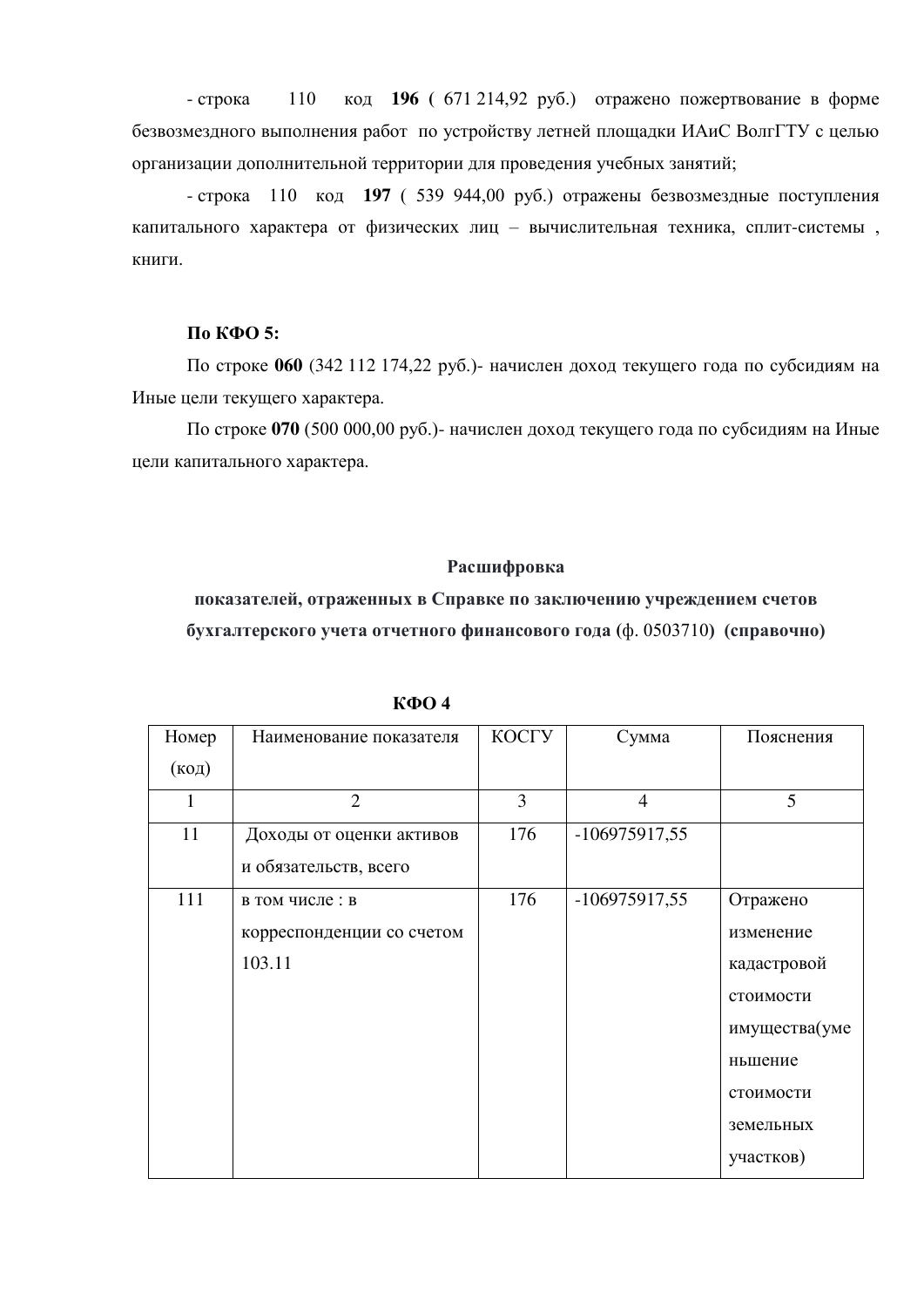| Номер          | Наименование показателя    | КОСГУ | Сумма          | Пояснения                     |
|----------------|----------------------------|-------|----------------|-------------------------------|
| $(\text{код})$ |                            |       |                |                               |
|                | $\overline{2}$             | 3     | $\overline{4}$ | 5                             |
| 12             | Чрезвычайные доходы от     | 173   | 46947,78       |                               |
|                | операций с активами, всего |       |                |                               |
| 124            | иное: в корреспонденции со | 173   | 46947,78       | Списание                      |
|                | счетом                     |       |                | депонированно                 |
|                | 304.02                     |       |                | й<br>зарплаты<br>$\mathbf{c}$ |
|                |                            |       |                | истекшим                      |
|                |                            |       |                | сроком                        |
|                |                            |       |                | исковой                       |
|                |                            |       |                | давности                      |

# Расшифровка

показателей, отраженных в Справке по заключению учреждением счетов **бухгалтерского учета отчетного финансового года** (ф. 0503710) (справочно)

# КФО 5

| Номер          | Наименование показателя       | КОСГУ | Сумма          | Пояснения        |
|----------------|-------------------------------|-------|----------------|------------------|
| $(\text{код})$ |                               |       |                |                  |
|                | $\overline{2}$                | 3     | $\overline{4}$ | 5                |
| 14             | Безвозмездные неденежные      | 195   | 80 000,00      |                  |
|                | поступления капитального      |       |                |                  |
|                | характера от сектора          |       |                |                  |
|                | государственного управления и |       |                |                  |
|                | организаций государственного  |       |                |                  |
|                | сектора всего:                |       |                |                  |
|                |                               |       |                | B<br>рамках      |
|                |                               |       |                | централизованног |
|                |                               |       |                | о снабжения.     |
|                |                               |       |                | Книга            |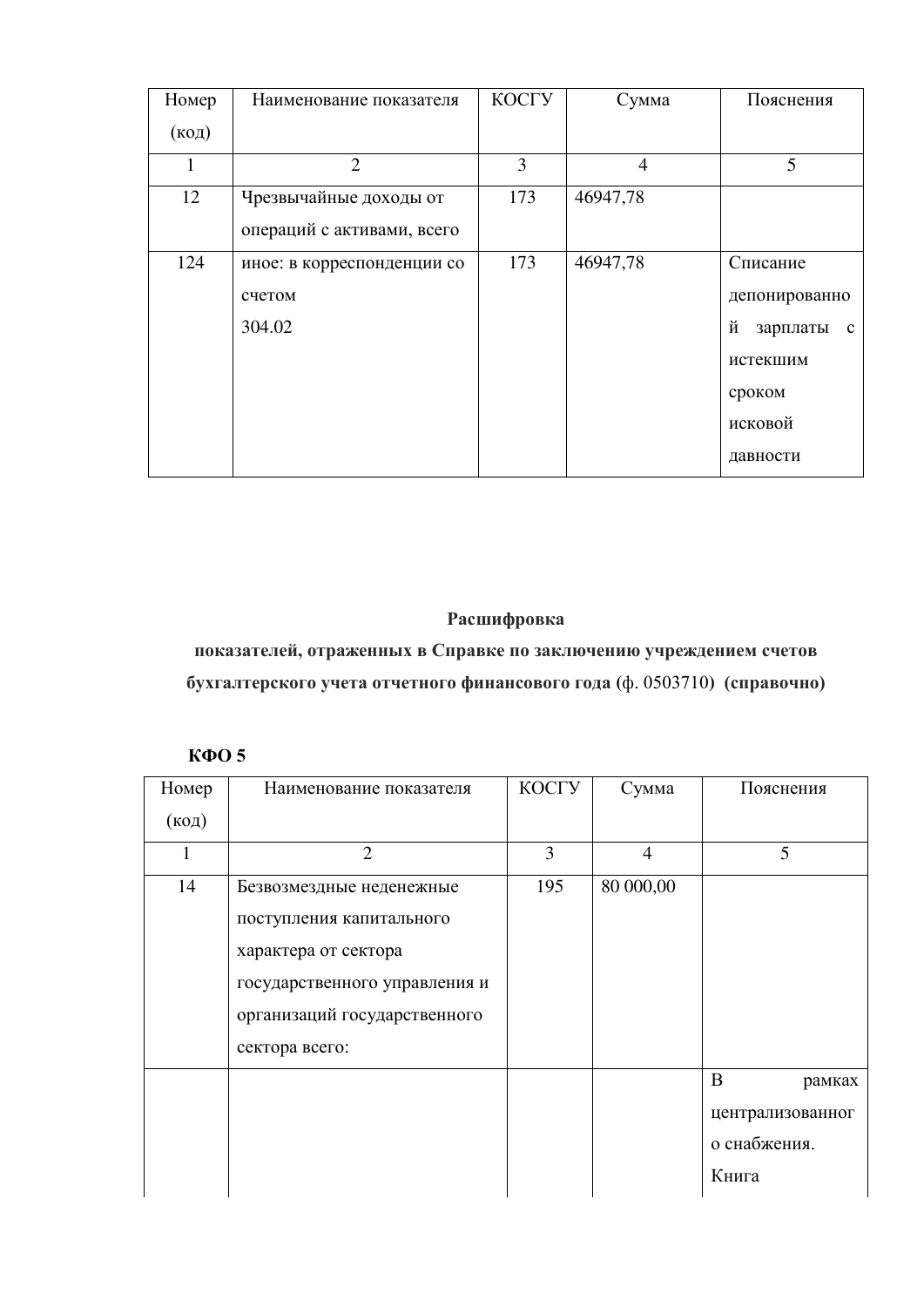| Номер | Наименование показателя     | КОСГУ | Сумма     | Пояснения     |
|-------|-----------------------------|-------|-----------|---------------|
| (код) |                             |       |           |               |
|       |                             | 3     | 4         |               |
|       |                             |       |           | «Православная |
|       |                             |       |           | энциклопедия» |
| 141   | в корреспонденции со счетом | 195   | 80 000,00 |               |
|       | 106.31                      |       |           |               |

# Расшифровка

показателей, отраженных в Справке по заключению учреждением счетов **бухгалтерского учета отчетного финансового года** (ф. 0503710) (справочно)

| Номер | Наименование показателя     | КОСГУ | Сумма          | Пояснения        |
|-------|-----------------------------|-------|----------------|------------------|
| (код) |                             |       |                |                  |
| 1     | $\overline{2}$              | 3     | $\overline{4}$ | 5                |
| 10    | Курсовая разница по         | 171   | 1243175,87     | Отражена         |
|       | денежным средствам в        |       |                | курсовая разница |
|       | корреспонденции со счетом   |       |                | по валютным      |
|       | 201.27                      |       |                | операциям        |
| 11    | Доходы от оценки активов и  | 176   | 5495142,54     |                  |
|       | обязательств, всего         |       |                |                  |
| 112   | в корреспонденции со счетом | 176   | 5495139,87     | Переоценка       |
|       | 205.31                      |       |                | дебиторской      |
|       |                             |       |                | задолженности по |
|       |                             |       |                | валютным         |
|       |                             |       |                | договорам на     |
|       |                             |       |                | платные          |
|       |                             |       |                | образовательные  |
|       |                             |       |                | услуги и         |
|       |                             |       |                | договорам        |
|       |                             |       |                | проживания в     |

 $K$ ФО 2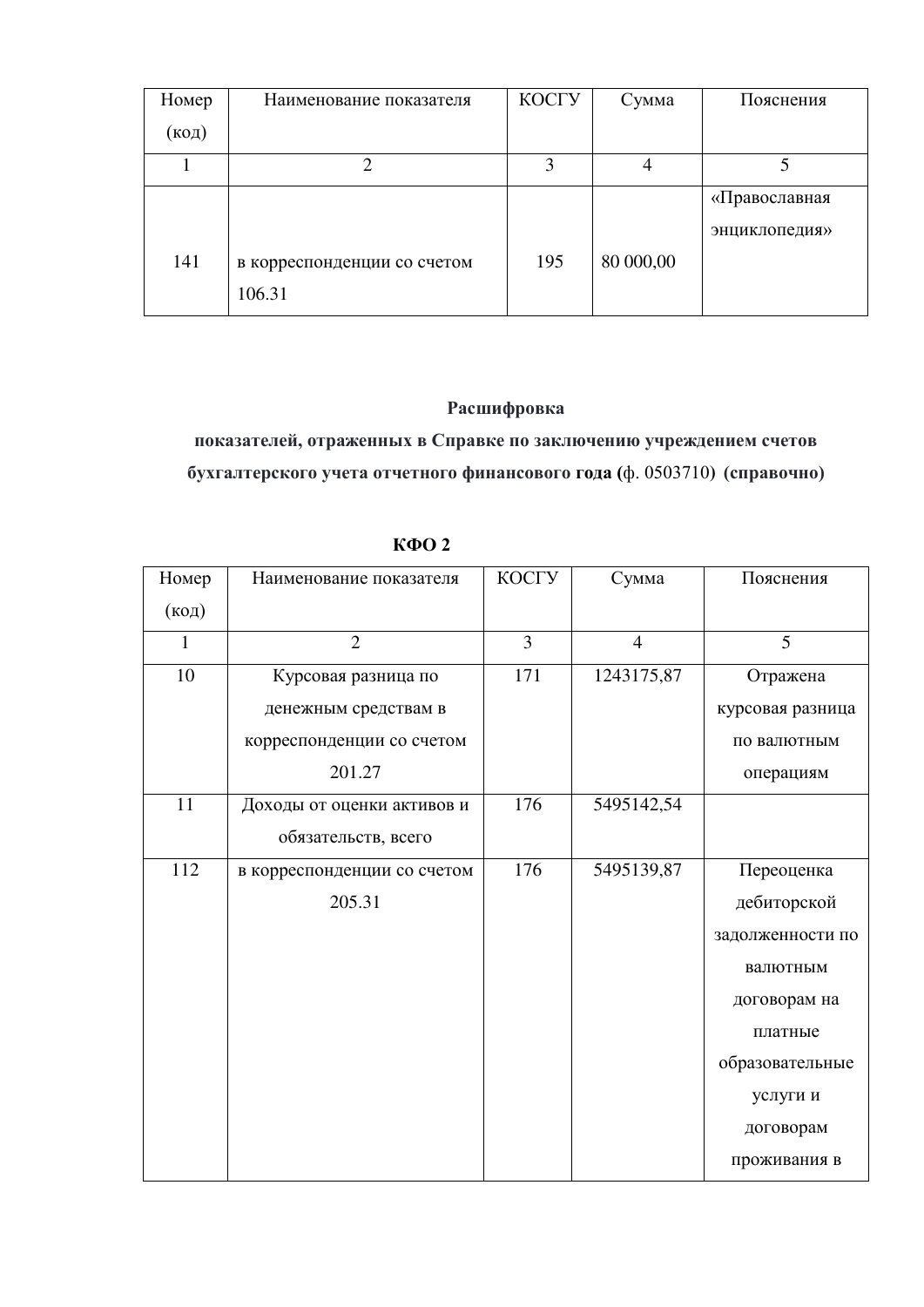| Номер          | Наименование показателя      | КОСГУ          | Сумма          | Пояснения         |
|----------------|------------------------------|----------------|----------------|-------------------|
| $(\text{код})$ |                              |                |                |                   |
| $\mathbf{1}$   | $\overline{2}$               | $\overline{3}$ | $\overline{4}$ | 5                 |
|                |                              |                |                | общежитии         |
| 116            | в корреспонденции со счетом  | 176            | 2,67           | Отражена          |
|                | 302.26                       |                |                | положительная     |
|                |                              |                |                | суммовая разница  |
|                |                              |                |                | между курсом      |
|                |                              |                |                | валюты на момент  |
|                |                              |                |                | оплаты комиссии   |
|                |                              |                |                | банку и курсом    |
|                |                              |                |                | валюты на дату    |
|                |                              |                |                | акта оказанных    |
|                |                              |                |                | услуг             |
| 12             | Чрезвычайные доходы от       | 173            | $-1463592,30$  |                   |
|                | операциям с активами, всего  |                |                |                   |
| 122            | в корреспонденции со         | 173            | $-1965140,03$  | Списание          |
|                | счетами 205.21,205.31,205.35 |                |                | кредиторской и    |
|                |                              |                |                | дебиторской       |
|                |                              |                |                | задолженности по  |
|                |                              |                |                | платному          |
|                |                              |                |                | обучению, платы   |
|                |                              |                |                | за проживание в   |
|                |                              |                |                | общежитии,        |
|                |                              |                |                | комиссии банка за |
|                |                              |                |                | принятие          |
|                |                              |                |                | платежей по       |
|                |                              |                |                | арендной плате,   |
|                |                              |                |                | по возмещению     |
|                |                              |                |                | коммунальных      |
|                |                              |                |                | услуг             |
|                |                              |                |                | арендаторами, в   |
|                |                              |                |                | связи с           |
|                |                              |                |                | невостребованнос  |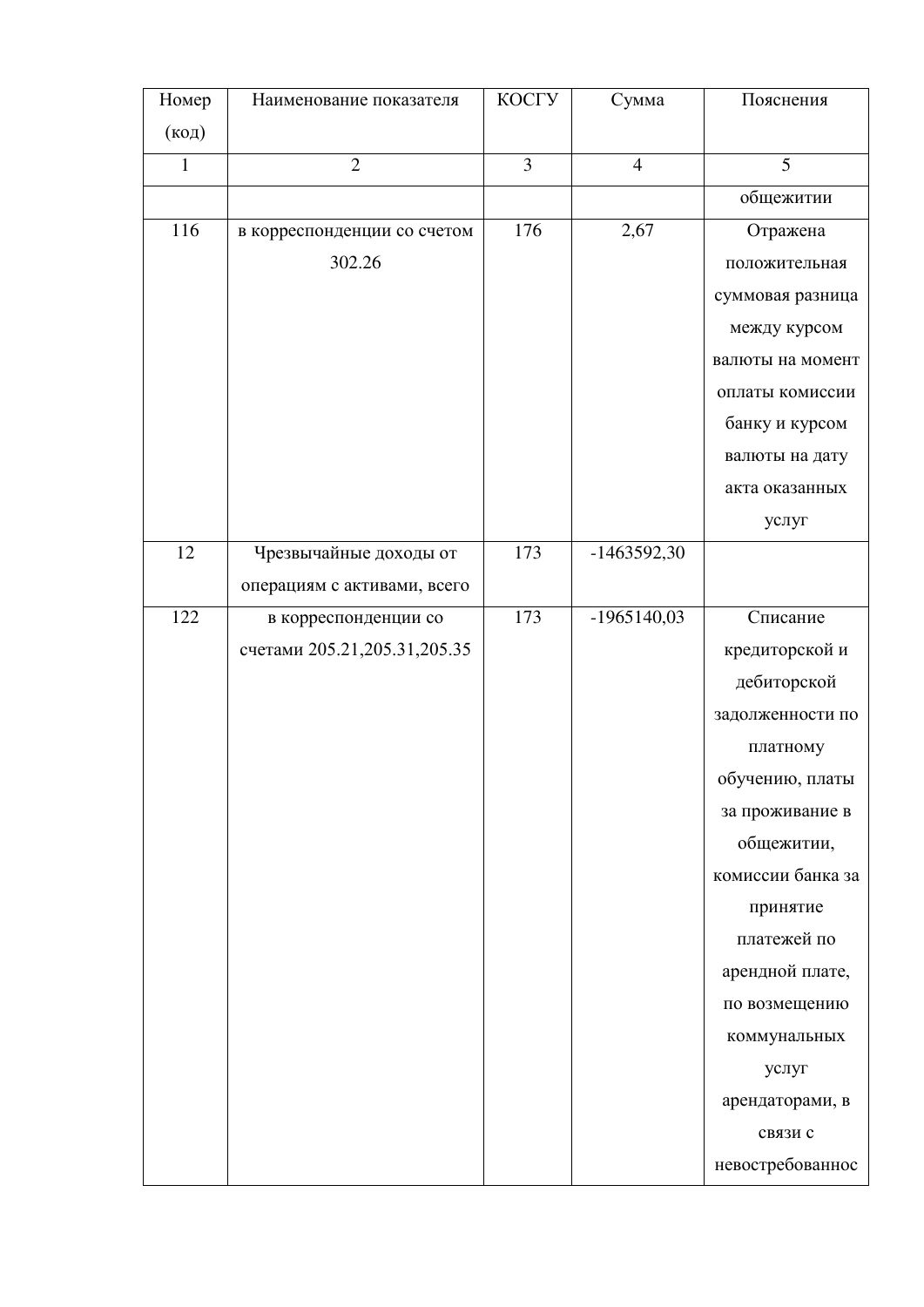| Номер          | Наименование показателя    | КОСГУ          | Сумма          | Пояснения        |
|----------------|----------------------------|----------------|----------------|------------------|
| $(\text{код})$ |                            |                |                |                  |
| $\mathbf{1}$   | $\overline{2}$             | $\overline{3}$ | $\overline{4}$ | 5                |
|                |                            |                |                | тью кредиторами, |
|                |                            |                |                | с истекшим       |
|                |                            |                |                | сроком исковой   |
|                |                            |                |                | давности.        |
| 122            | в корреспонденции со       | 173            | $-3720,26$     | Списание         |
|                | счетами 209.34, 209.41     |                |                | дебиторской и    |
|                |                            |                |                | кредиторской     |
|                |                            |                |                | задолженности по |
|                |                            |                |                | расчетам от      |
|                |                            |                |                | компенсации      |
|                |                            |                |                | затрат, по       |
|                |                            |                |                | расчетам от      |
|                |                            |                |                | штрафных         |
|                |                            |                |                | санкций за       |
|                |                            |                |                | нарушение        |
|                |                            |                |                | условий          |
|                |                            |                |                | контракта, в     |
|                |                            |                |                | связи с          |
|                |                            |                |                | невостребован-   |
|                |                            |                |                | ностью           |
|                |                            |                |                | кредиторами, с   |
|                |                            |                |                | истекшим сроком  |
|                |                            |                |                | исковой          |
|                |                            |                |                | давности         |
| 124            | иное: в корреспонденции со | 173            | 3928,00        | Списание         |
|                | счетом 304.02              |                |                | депонированной   |
|                |                            |                |                | зарплаты с       |
|                |                            |                |                | истекшим сроком  |
|                |                            |                |                | исковой давности |
| 124            | иное: в корреспонденции со | 173            | 500000,00      | Списание         |
|                | счетом 302.26              |                |                | просроченной     |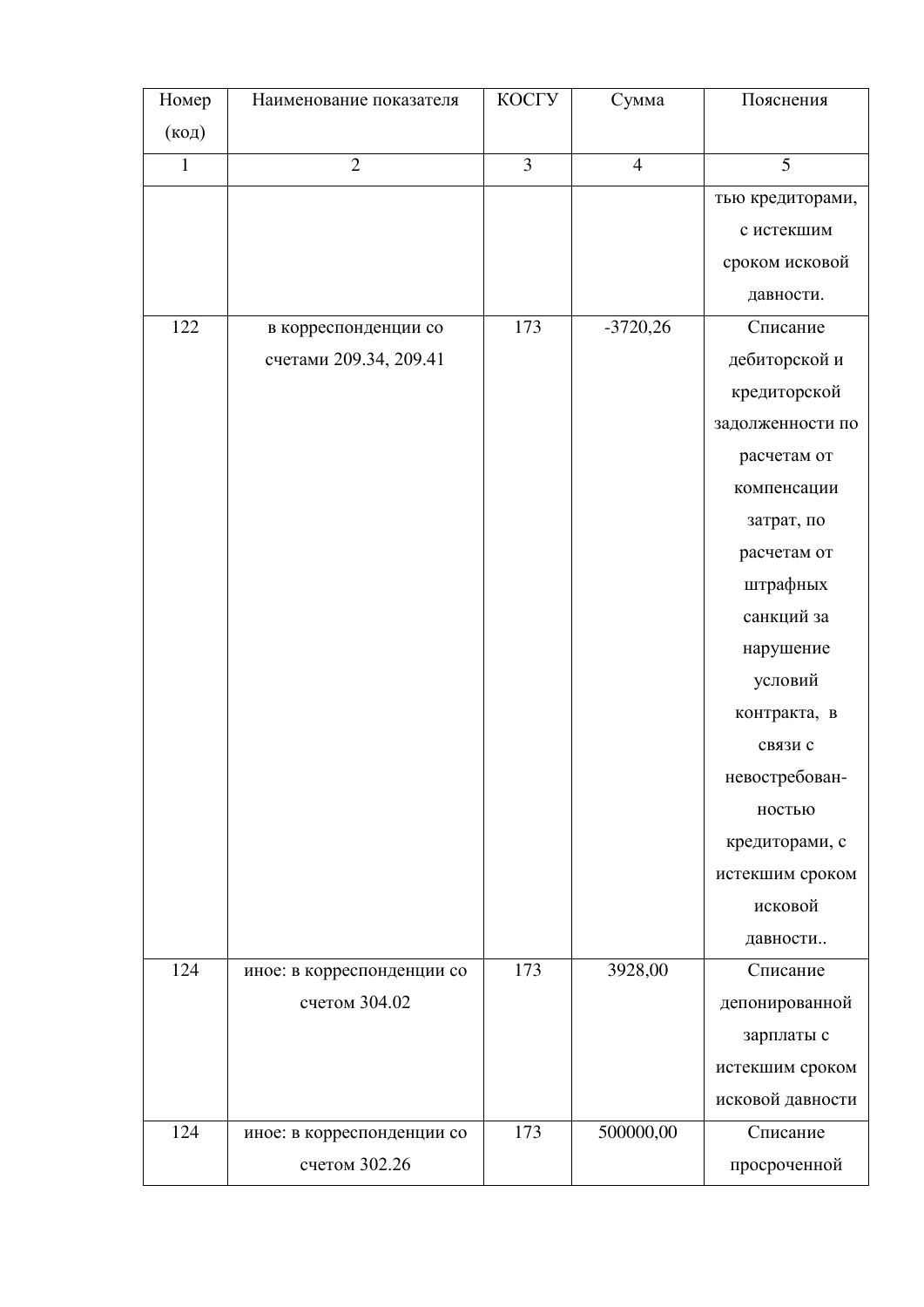| Номер          | Наименование показателя    | КОСГУ          | Сумма          | Пояснения         |
|----------------|----------------------------|----------------|----------------|-------------------|
| $(\text{код})$ |                            |                |                |                   |
| $\mathbf{1}$   | $\overline{2}$             | $\overline{3}$ | $\overline{4}$ | 5                 |
|                |                            |                |                | кредиторской      |
|                |                            |                |                | задолженностипо   |
|                |                            |                |                | оплате за         |
|                |                            |                |                | консалдинговые    |
|                |                            |                |                | услуги) на        |
|                |                            |                |                | основании         |
|                |                            |                |                | Постановления     |
|                |                            |                |                | арбитражного      |
|                |                            |                |                | суда              |
|                |                            |                |                | апелляционной     |
|                |                            |                |                | инстанции от      |
|                |                            |                |                | 17.01.2022г. Дело |
|                |                            |                |                | NoA-12-3647/2021  |
| 124            | иное: в корреспонденции со | 173            | 1339,99        | Списание          |
|                | счетом 302.34              |                |                | просроченной      |
|                |                            |                |                | кредиторской      |
|                |                            |                |                | задолженности по  |
|                |                            |                |                | приобретению      |
|                |                            |                |                | материальных      |
|                |                            |                |                | запасов, признана |
|                |                            |                |                | нереальной к      |
|                |                            |                |                | взысканию по      |
|                |                            |                |                | причине           |
|                |                            |                |                | прекращения       |
|                |                            |                |                | деятельности      |
|                |                            |                |                | юридического      |
|                |                            |                |                | лица в 2021 г.    |
| 13             | Безвозмездные неденежные   | 191            | 115 473,60     |                   |
|                | поступления текущего       |                |                |                   |
|                | характера от сектора       |                |                |                   |
|                | государственного           |                |                |                   |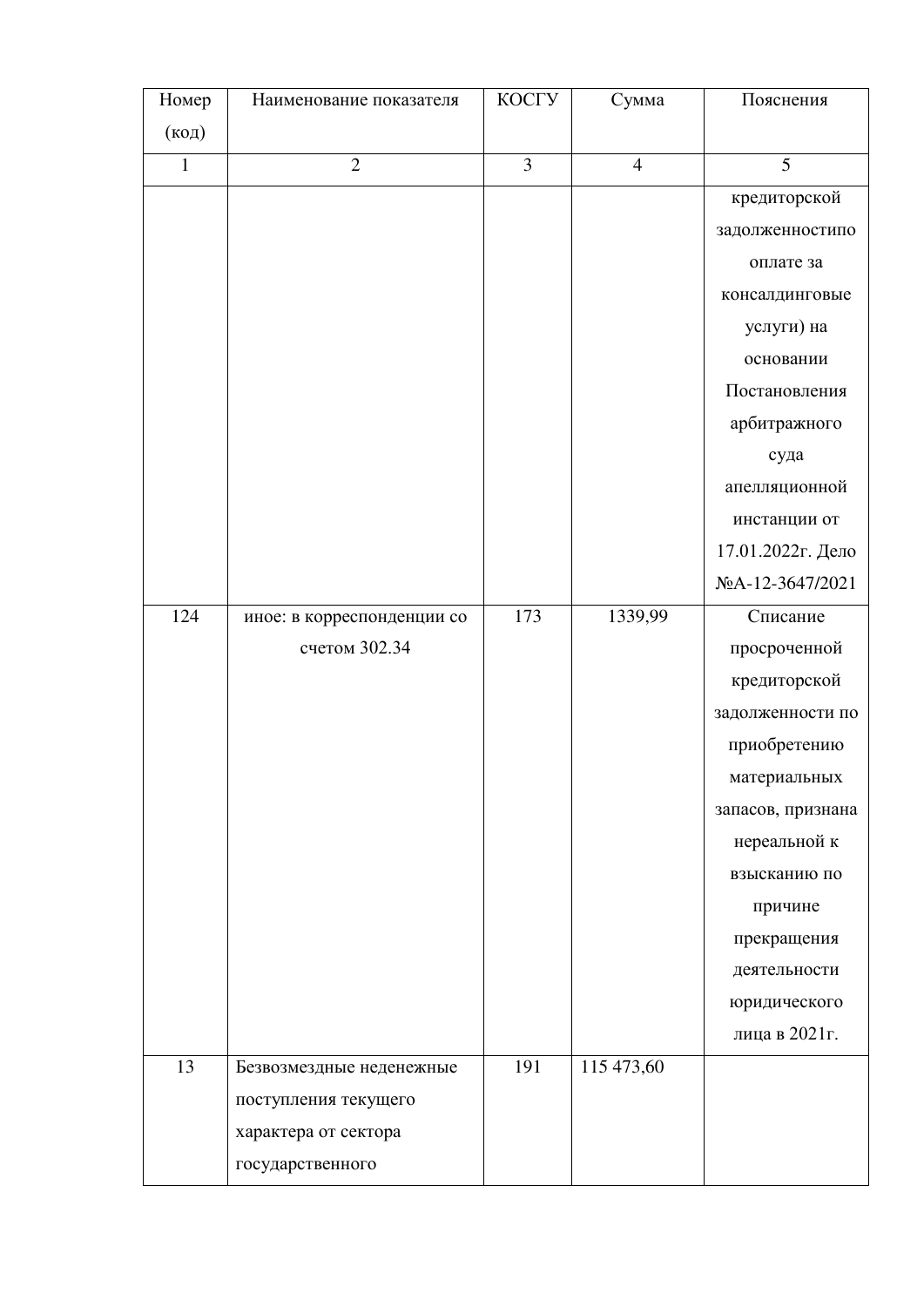| Номер          | Наименование показателя               | КОСГУ          | Сумма          | Пояснения              |
|----------------|---------------------------------------|----------------|----------------|------------------------|
| $(\text{код})$ |                                       |                |                |                        |
| $\mathbf{1}$   | $\overline{2}$                        | $\overline{3}$ | $\overline{4}$ | 5                      |
|                | управления, всего                     |                |                |                        |
| 131            | в корреспонденции со<br>счетом 105.36 | 191            | 115 473,60     | Отражено<br>начисление |
|                |                                       |                |                | дохода<br>ПО           |
|                |                                       |                |                | переданным             |
|                |                                       |                |                | безвозмездно           |
|                |                                       |                |                | мат.запасам            |
|                |                                       |                |                | (книги)                |
|                |                                       |                |                |                        |
| 15             | Прочие неденежные                     | 199            | 610 644,00     |                        |
|                | безвозмездные поступления,            |                |                |                        |
|                | всего                                 |                |                |                        |
| 151            | в корреспонденции со счетом           | 199            | 147 400,00     | Отражено               |
|                | 102.30 стоимости имущества            |                |                | начисление             |
|                |                                       |                |                | дохода<br>$\Pi$ O      |
|                |                                       |                |                | оприходованным         |
|                |                                       |                |                | рыночной<br>$\Pi 0$    |
|                |                                       |                |                | стоимости              |
|                |                                       |                |                | нематериальным         |
|                |                                       |                |                | активам (ноу-хау)      |
| 151            | в корреспонденции со счетом           | 199            | 463 244,00     | Начислен<br>доход      |
|                | 105.36                                |                |                | $\Pi 0$                |
|                |                                       |                |                | оприходованию          |
|                |                                       |                |                | ветоши<br><b>OT</b>    |
|                |                                       |                |                | списания мягкого       |
|                |                                       |                |                | инвентаря,             |
|                |                                       |                |                | металлолом<br>OT       |
|                |                                       |                |                | ремонта,               |
|                |                                       |                |                | вторсырья.             |
| 16             | Иные доходы, всего                    | 189            | 4948653,00     |                        |
| 162            | иное: в корреспонденции со            | 189            | 4948653,00     | Начисление             |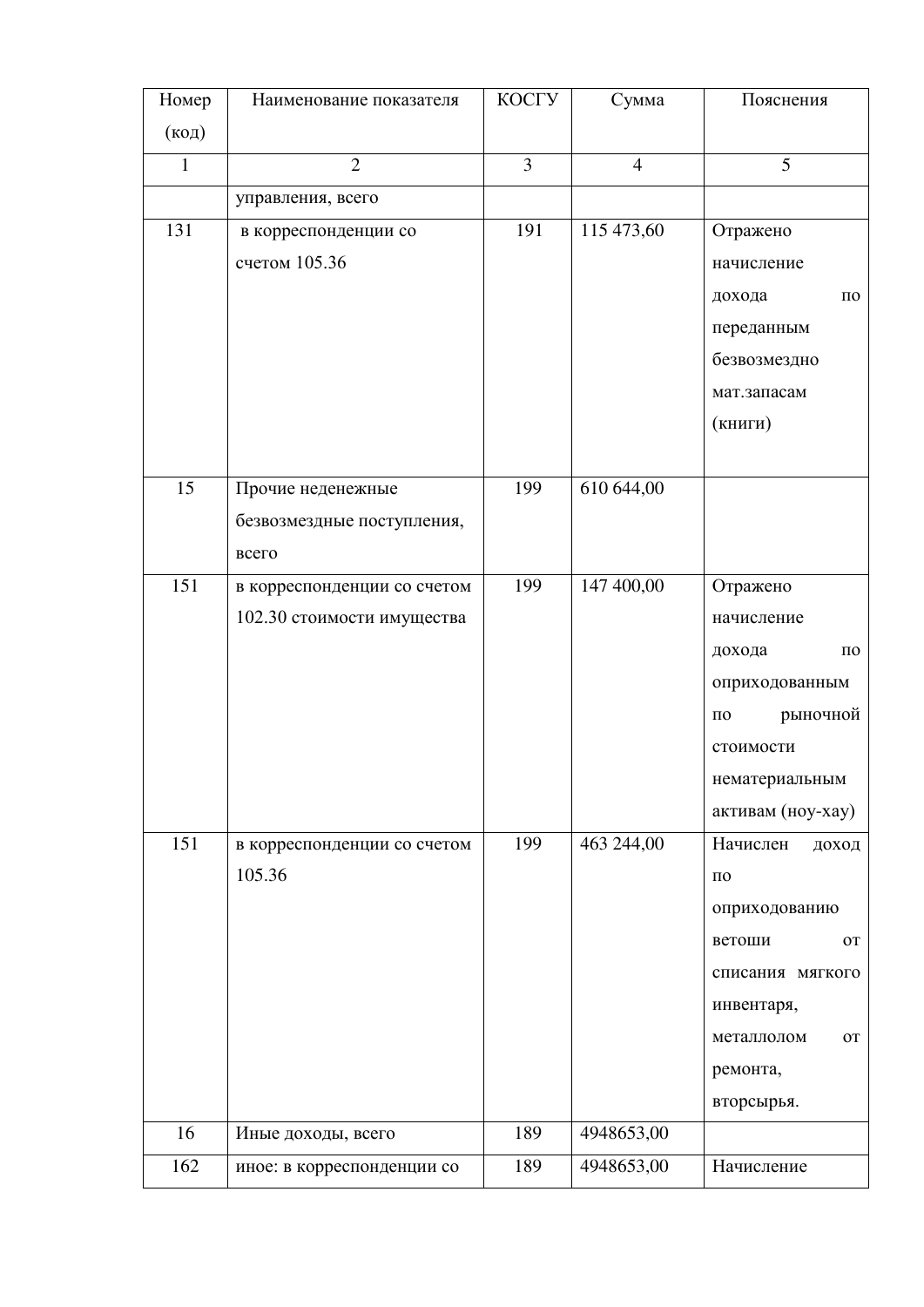| Номер          | Наименование показателя     | КОСГУ          | Сумма          | Пояснения                                        |
|----------------|-----------------------------|----------------|----------------|--------------------------------------------------|
| $(\text{код})$ |                             |                |                |                                                  |
| $\mathbf{1}$   | $\overline{2}$              | $\overline{3}$ | $\overline{4}$ | 5                                                |
|                | счетом 303.03 (расчеты по   |                |                | налога<br>на                                     |
|                | налогу на прибыль           |                |                | прибыль                                          |
|                | организаций)                |                |                | организации<br>3a                                |
|                |                             |                |                | 2021г.                                           |
| 17             | Чрезвычайные расходы по     | 273            | 354811,85      |                                                  |
|                | операциям с активами, всего |                |                |                                                  |
| 171            | От операций с               | 273            | 64769,39       | Списание                                         |
|                | нефинансовыми активами в    |                |                | незавершенного                                   |
|                | корреспонденции со счетом   |                |                | строительства<br>на                              |
|                | 106.11                      |                |                | спортивно-                                       |
|                |                             |                |                | оздоровит.базе                                   |
|                |                             |                |                | «Дубравушка»                                     |
|                |                             |                |                | согл.письма                                      |
|                |                             |                |                | Минобразования                                   |
|                |                             |                |                | $P\Phi$<br>$\, {\bf B}$<br>связи<br>$\mathbf{c}$ |
|                |                             |                |                | невозможностью                                   |
|                |                             |                |                | эксплуатации                                     |
|                |                             |                |                | возведенных                                      |
|                |                             |                |                | строительных                                     |
|                |                             |                |                | конструкции, на                                  |
|                |                             |                |                | основании                                        |
|                |                             |                |                | проведенной                                      |
|                |                             |                |                | строительно-                                     |
|                |                             |                |                | технической                                      |
|                |                             |                |                | экспертизы.                                      |
| 173            | иное: в корреспонденции со  | 273            | 254742,46      | Списание                                         |
|                | счетом 303.05               |                |                | дебиторской                                      |
|                |                             |                |                | задолженности,                                   |
|                |                             |                |                | переплата<br>3a                                  |
|                |                             |                |                | негативное                                       |
|                |                             |                |                | воздействие<br>на                                |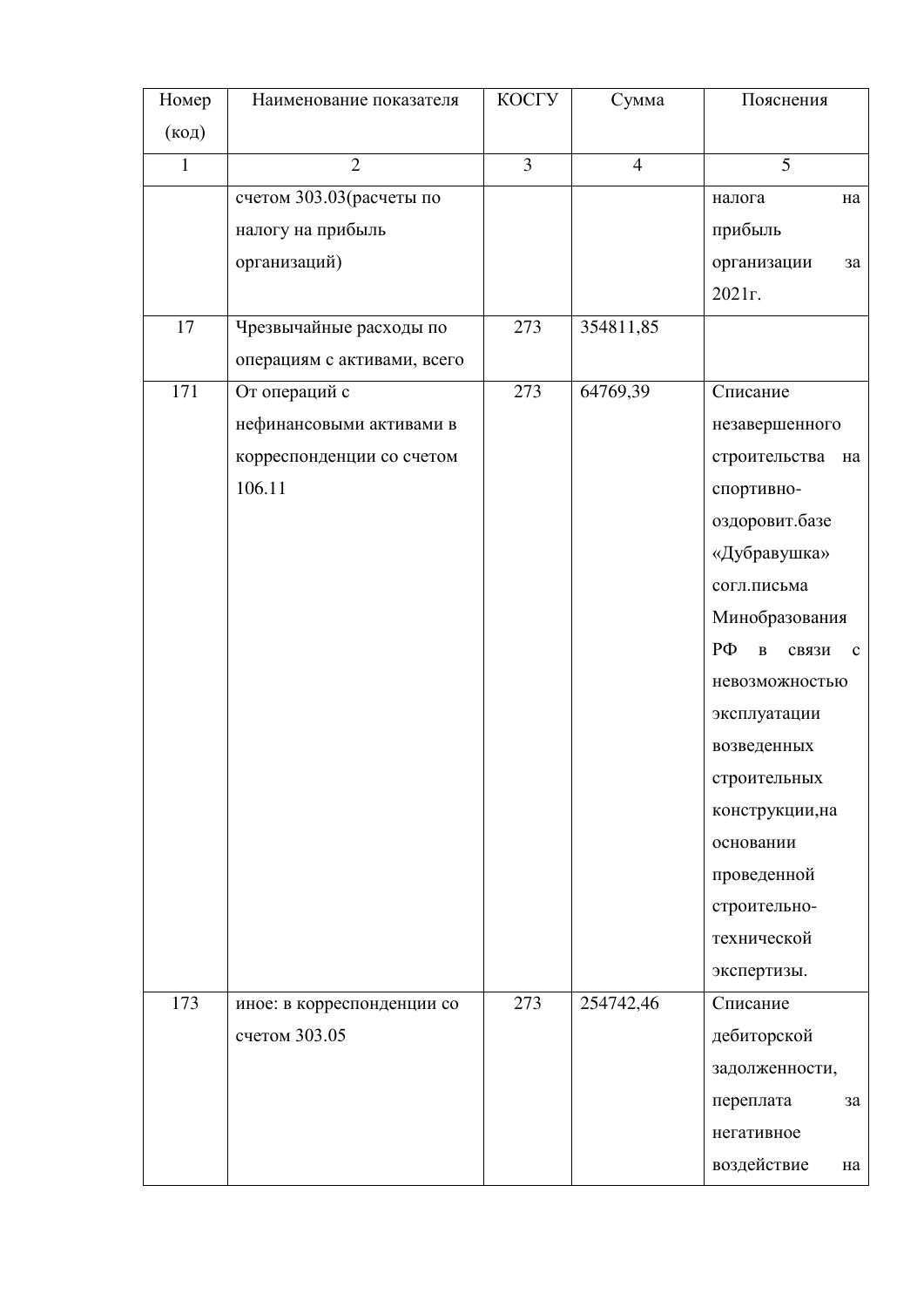| Номер          | Наименование показателя    | КОСГУ          | Сумма          | Пояснения          |
|----------------|----------------------------|----------------|----------------|--------------------|
| $(\text{код})$ |                            |                |                |                    |
| $\mathbf{1}$   | $\overline{2}$             | $\overline{3}$ | $\overline{4}$ | 5                  |
|                |                            |                |                | окружающую         |
|                |                            |                |                | среду в связи с    |
|                |                            |                |                | истекшим сроком    |
|                |                            |                |                | исковой давности.  |
| 173            | иное: в корреспонденции со | 273            | 35300,00       | Списание           |
|                | счетом 206.34              |                |                | дебиторской        |
|                |                            |                |                | задолженности по   |
|                |                            |                |                | предоплате за      |
|                |                            |                |                | мотор-редуктор,    |
|                |                            |                |                | признана           |
|                |                            |                |                | нереальной к       |
|                |                            |                |                | взысканию по       |
|                |                            |                |                | причине            |
|                |                            |                |                | прекращения        |
|                |                            |                |                | деятельности       |
|                |                            |                |                | юридического       |
|                |                            |                |                | лица с             |
|                |                            |                |                | 30.12.2020г. и его |
|                |                            |                |                | последующим        |
|                |                            |                |                | исключением из     |
|                |                            |                |                | ЕГРЮЛ              |

# Пояснения к отчету о движении денежных средств учреждения (ф. 0503723).

Раздел 3. Изменение остатков средств.

По стр. 463 (гр. 4) стр. 464 (гр. 4) отражен перевод денежных средств грантополучателей с КФО 3 на КФО 2 соответственно в сумме (-7 980 000,00 руб.), 7 980 000,00 руб.; на основании поручения научных руководителей грантов для выполнения вузом работ по проектам.

# Сведения об ущербах и хищениях.

В отчетном году ущерб, причиненный хищениями не установлен.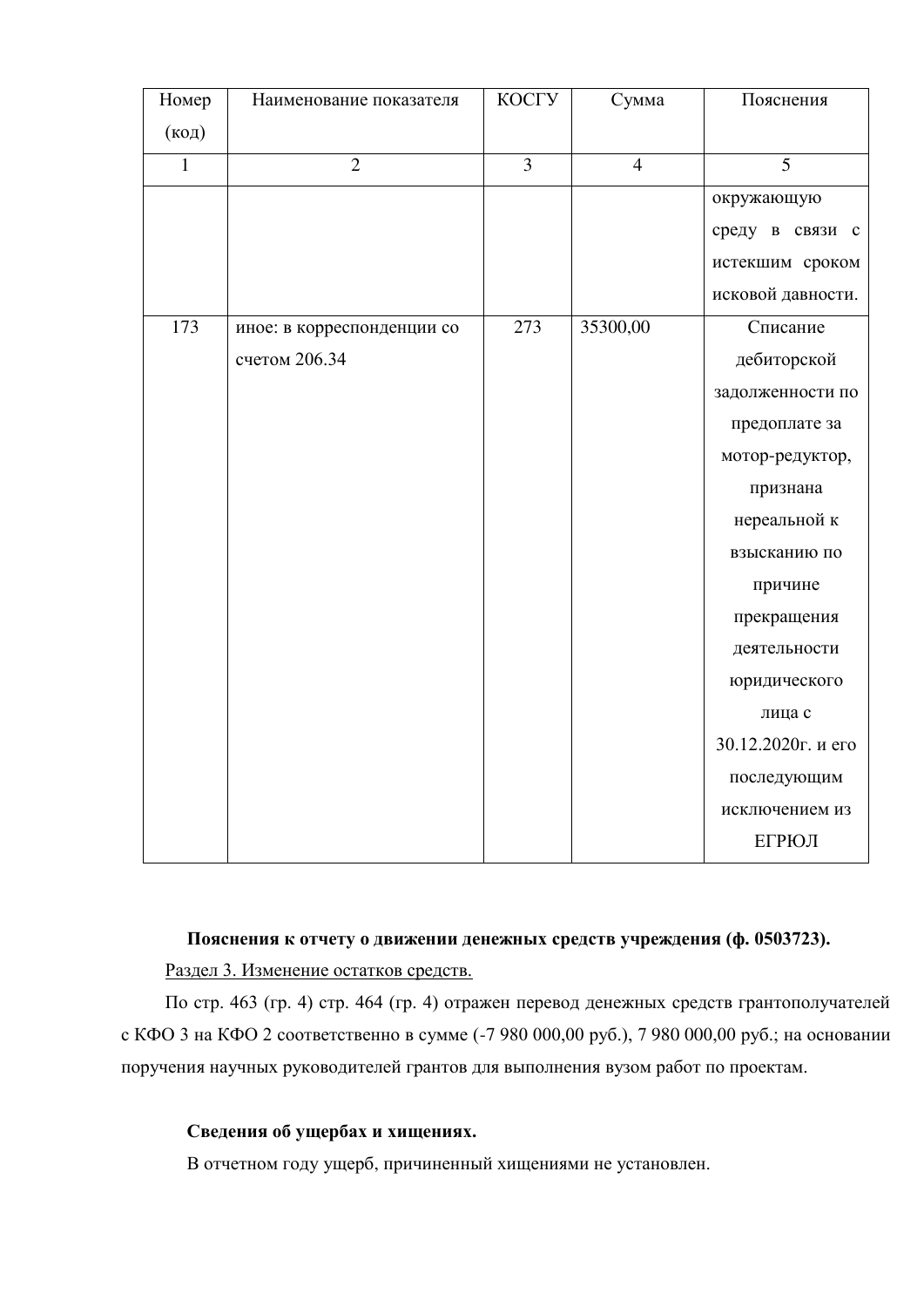### Свеления о провелении инвентаризаций.

В целях составления годовой отчетности Университетом проведена инвентаризация имущества и обязательств в соответствии с приказами от 25.10.2021 г. № 525, от 14.10.2021 №177, от 08.12.2021 №208, от 01.11.2021 №166, от 26.10.2021 №59/2, от 26.10.2021 №100-АХД.

В результате проведенной инвентаризации излишек, недостач, объектов, не отраженных в бухгалтерском учете, не выявлено. Таблица №6 к форме 0503760 не заполнялась в виду отсутствия показателей.

# Пояснения к отчету «Сведения о вложениях в объекты недвижимого имущества, об объектах незавершенного строительства (ф. 0503790).

В графе 17 отражены вложения прошлых лет до отчетного периода в объект:

- 1. В графе 17 отражены вложения прошлых лет до отчетного периода в объект: «Летняя аудитория (площадка) для проведения культурно-массовых и досуговых мероприятий» в сумме  $1513\,452,00$  руб. В графе 19 отражено уменьшение на сумму 1513452,00 руб. в связи с переводом объекта незавершенного строительства из недвижимого имущества в движимое в соответствии с техническим заключением МУП «Центральное Межрайонное  $\overline{b}$ ТИ» г. Волгограда и приказом Волг $\Gamma$ ТУ №279 от 15.06.2021 г.
- 2. В графе 17 отражены вложения прошлых лет до отчетного периода в объект: Незавершенное строительство на спортивно-оздоровительной базе «Дубравушка» в сумме 64 769,39 руб. В графе 19 отражено уменьшение на сумму 64 769,39 руб. в связи со списанием на основании письма Министерства науки и высшего образования РФ от 21.10.2021 №МН-21/1190-АГ «О согласовании списания объекта незавершенного строительства», согласно приказа ВолгГТУ от 19.11.2021 №565 «О списании и демонтаже объекта незавершенного строительства и приказа ВНТК от 22.11.2021 №73 в связи с невозможностью эксплуатации возведенных строительных конструкций на основании проведенной строительно-технической экспертизы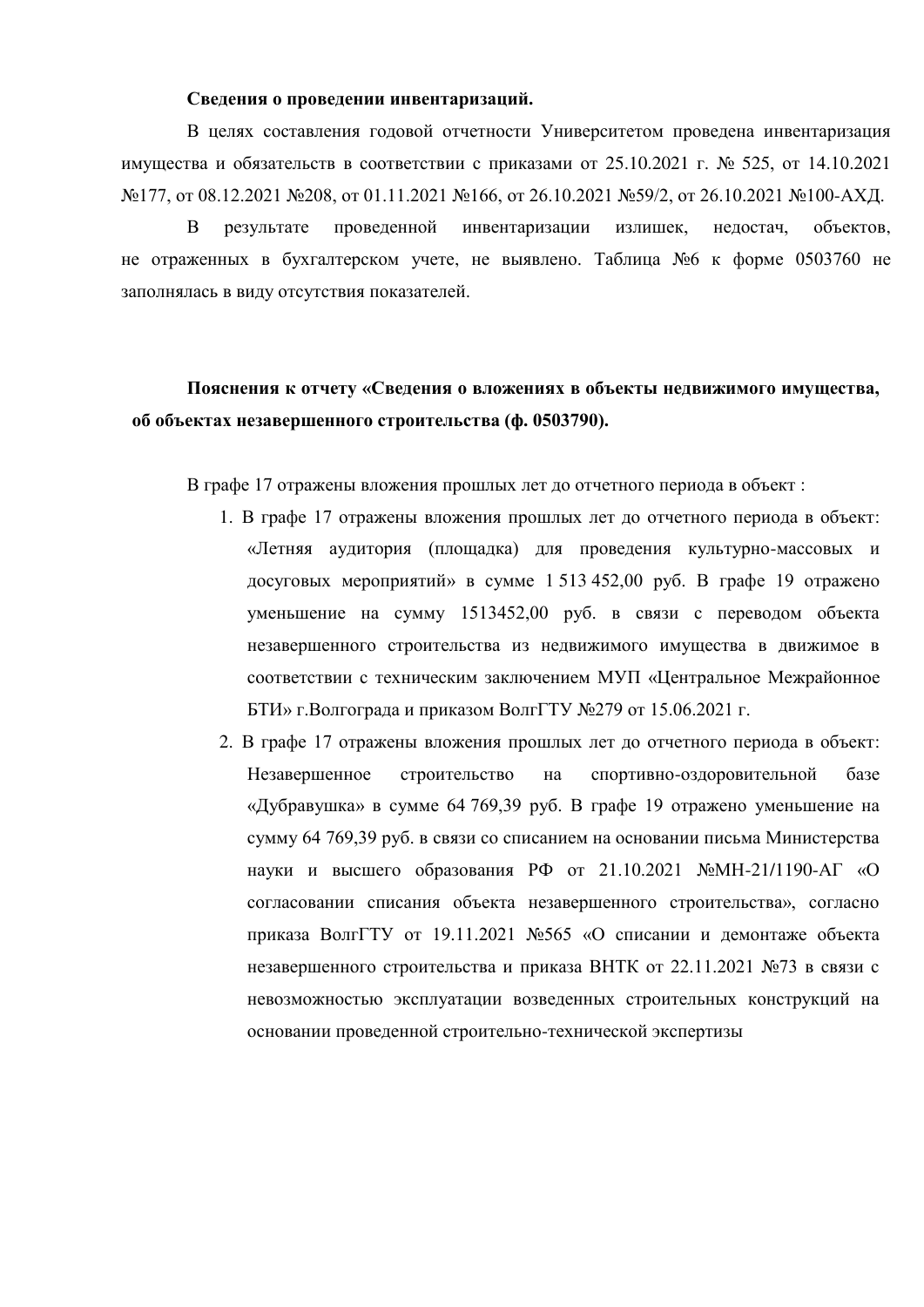Пояснения к отчету «Сведения о принятых и неисполненных обязательствах» **(ɮ.0503775).**

В разделе 3 «Аналитическая информация о расходных обязательствах, принятых сверх утвержденного плана финансово-хозяйственной деятельности» отражено превышение принятых обязательств над плановыми показателями, которое произошло при переучете выплаченных депонентов на 31.12.2021 после формирования плана финансовохозяйственной деятельности 30.12.2021 :

- по КФО 4, КВР 111, КОСГУ 211 –фонд заработной платы в сумме 331 937,28 руб.

- по  $K\Phi$ О 4,  $KBP$  119,  $KOCTY$  213 – начисления на выплаты заработной платы в сумме  $30,46$  pv $6$ .

- по КФО 4, КВР 244, КОСГУ 226 – прочие работы, услуги в сумме 88944,80 руб.

Так же сверх плана ФХД приняты расходные обязательства, которые образовались вследствие формирования плана ФХД на 2021 г. раньше, чем поступили денежные средства гранта областного бюджета в форме субсидий по образовательным программам СПО за  $2021 \text{ T}$ .:

- по КФО 2, КВР 340, КОСГУ 296 в сумме 165 589,18 руб.

Пояснение к отчету «Сведения об изменении остатков валюты баланса (ф.0503773).

#### Форма 0503773 КФО 5

**• по строке 081 графа 6 (90 228,00 руб.)- произведена корректировка остатков на** начало года внеоборотных материальных запасов.

**-** по строке 100, 101 графа 5 (1 039 500,00 руб.)- отражено внедрение федерального стандарта «Нематериальные активы», перевод с забалансового счета 01 на балансовые счета 111.00 неисключительных прав пользования на результаты интеллектуальной деятельности, в том числе долгосрочные.

**-** по строке 250 графа 6 (26 503,23 руб.)- отражены расчеты с контрагентом по компенсации излишне выплаченной стипендии за период август-декабрь 2020г.

**-** по строке 420 графа 6 (26 503,23 руб.)- начислена задолженность перед бюджетом по возврату стипендии прошлых лет, как излишне выплаченных в 2020г.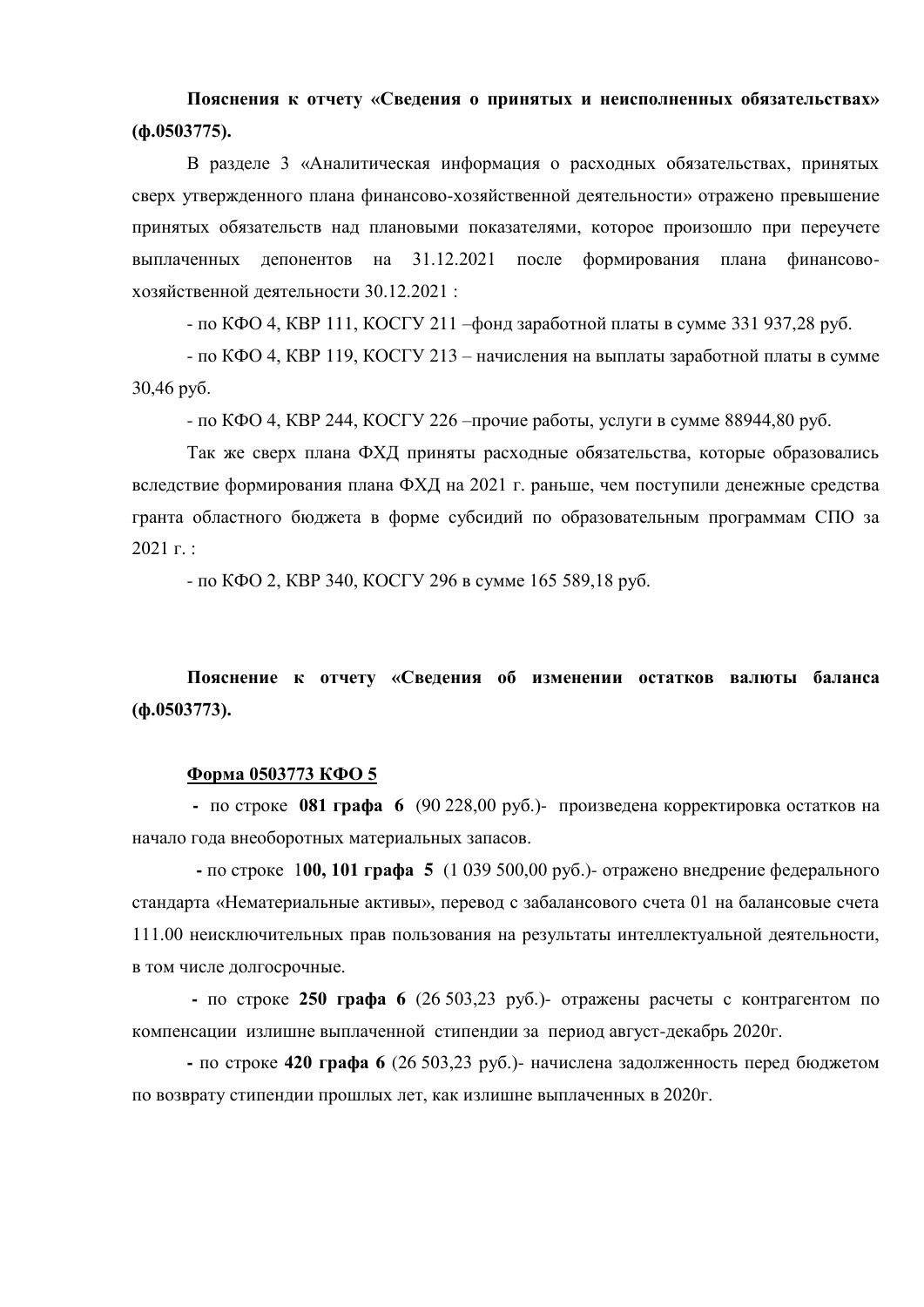## Форма 0503773 КФО 4

**-** по строке 020 графа 6 (1 267 511,59 руб.) отражено:

1 045 661,59 руб.- при принятии к учету допущена техническая ошибка – в отсутствии отметки о начислении амортизации на принятые объекты в 2020г. Ошибка ликвидирована  $01.01.2021<sub>Y</sub>$ 

 $221850$  руб. - корректировка по начислению амортизации за 2020 год по жилому помещению Себряковского филиала ВолгГТУ.

**• по строке 040,050,051 графа 9 без изменения валюты баланса** (0,00 руб.)- отражено: в целях единообразия ведения учета нематериальных активов, согласно введению с 1 января 2021 года Федерального стандарта "Нематериальные активы" и внесению изменений в Инструкции №№ 157н, 174н, а также в Порядок № 209н, произведена группировка счета 4 102 30 000 c остатком на 01.01.2021 $\Gamma$  6 466 620, 00 руб.

по видам имущества:

4 102 3I 000 "Программное обеспечение и базы данных" в сумме 650 950,00 руб.;

4 102 3D 000 "Иные объекты интеллектуальной собственности" в сумме 5 815 670,00руб.

**-** по строке 081 графа 6 (5 186 775,18 руб.)- произведена корректировка остатков на начало года внеоборотных материальных запасов.

**-** по строке 100, 101 графа 5 (95 840,00 руб.)- отражено внедрение федерального стандарта «Нематериальные активы», перевод с забалансового счета 01 на балансовые счета 111.00 неисключительных прав пользования на результаты интеллектуальной деятельности. в том числе долгосрочные.

- по строке **480 графа 6** (-2 473 856,85 руб.) отражено:

-173 057,40 руб.- прекращено право постоянного (бессрочного) пользования земельным участком с кадастровым номером 34:34:040025:1230 с согласия Министерства науки и высшего образования РФ от 12.08.2019 г № МН-1497/НБ, которое не было своевременно отражено в расчетах с учредителем. Ошибка ликвидирована 30.12.2021 г.

-1 896 307,05 руб.- списание ОЦДИ (сооружение тепловых сетей). Не отраженная в отчете за 2020 год.

 $-404$  492,40 pyб.- отражена корректировка на основании приказа от 16.04.2019г. №52-АХД - был осуществлен перенос из ОЦДИ в иное движимое имущество.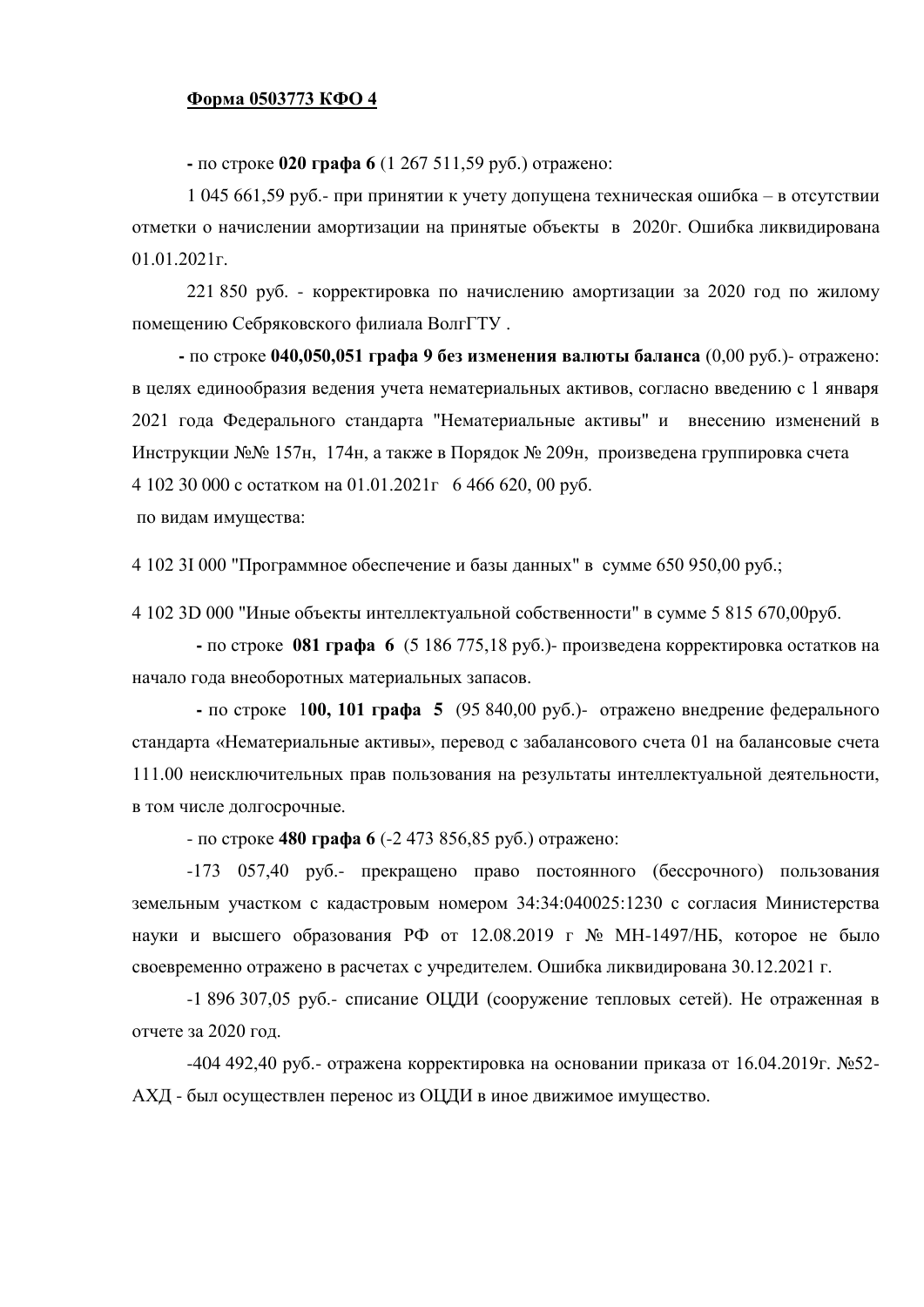#### $\Phi$ орма 0503773 КФО 2

 $\blacksquare$  **1 0 021 <b>rpada 6** (537 024,16 py<sub>0</sub>.) - при принятии к учету допущена техническая ошибка – в отсутствии отметки о начислении амортизации на принятые объекты в 2020г. Ошибка ликвидирована 01.01.2021г.

**-** по строке 040,050,051 графа 9 без изменения валюты баланса (0,00 руб.)отражено: в целях единообразия ведения учета нематериальных активов, согласно введению с 1 января 2021 года Федерального стандарта "Нематериальные активы" и внесению изменений в Инструкции №№ 157н, 174н, а также в Порядок № 209н, произведена группировка счета

 $2 102 30 000$  c остатком на  $01.01.2021$ г 8 053 871, 20 руб.

по видам имущества:

2 102 3I 000 "Программное обеспечение и базы данных" в сумме 1 818 490,00 руб.;

 $21023D000$  "Иные объекты интеллектуальной собственности" в сумме 6 235 381,20 руб.

**-** по строке 081 графа 6 (6 039 058,83 руб.)- произведена корректировка остатков на начало года внеоборотных материальных запасов.

**-** по строке 100 графа 6 (10 031,60 руб.) - увеличение счета 111.40 за счет корректировки начисленной амортизации за 4 квартал 2020 года.

**-** по строке **100, 101 графа 5** (66 200,00 руб.)- отражено внедрение федерального стандарта «Нематериальные активы», перевод с забалансового счета 01 на балансовые счета 111.00 неисключительных прав пользования на результаты интеллектуальной деятельности. в том числе долгосрочные.

**-** по строке 101 графа 6 (3 874 344,00 руб.)- произведена корректировка остатков на начало года долгосрочных прав пользования активами.

- по строке 120,121 графа 6 ( 13 826,50 руб.) - изменение входящего остатка по счету 2 106 30. Остаток составил: по счетам 2 106 3I в сумме 9000,00руб., 106 3D в сумме 4826,50руб., в связи с отнесением затрат прошлых лет на капвложения нематериальных **akturor** 

- по строке **160 графа 6** (-143 166,16 руб.) - отражено:

 $-141$  113,33 руб.- списание расходов будущих периодов по лицензиям и страхованиям , ошибочно не списанных в 2020 году;

-2 052,83 руб.- списание расходов будущих периодов по лицензиям и страхованиям, ошибочно не списанных в 2019 году.

- по строке 250 графа 6 (- 124 191,66 руб.) отражено: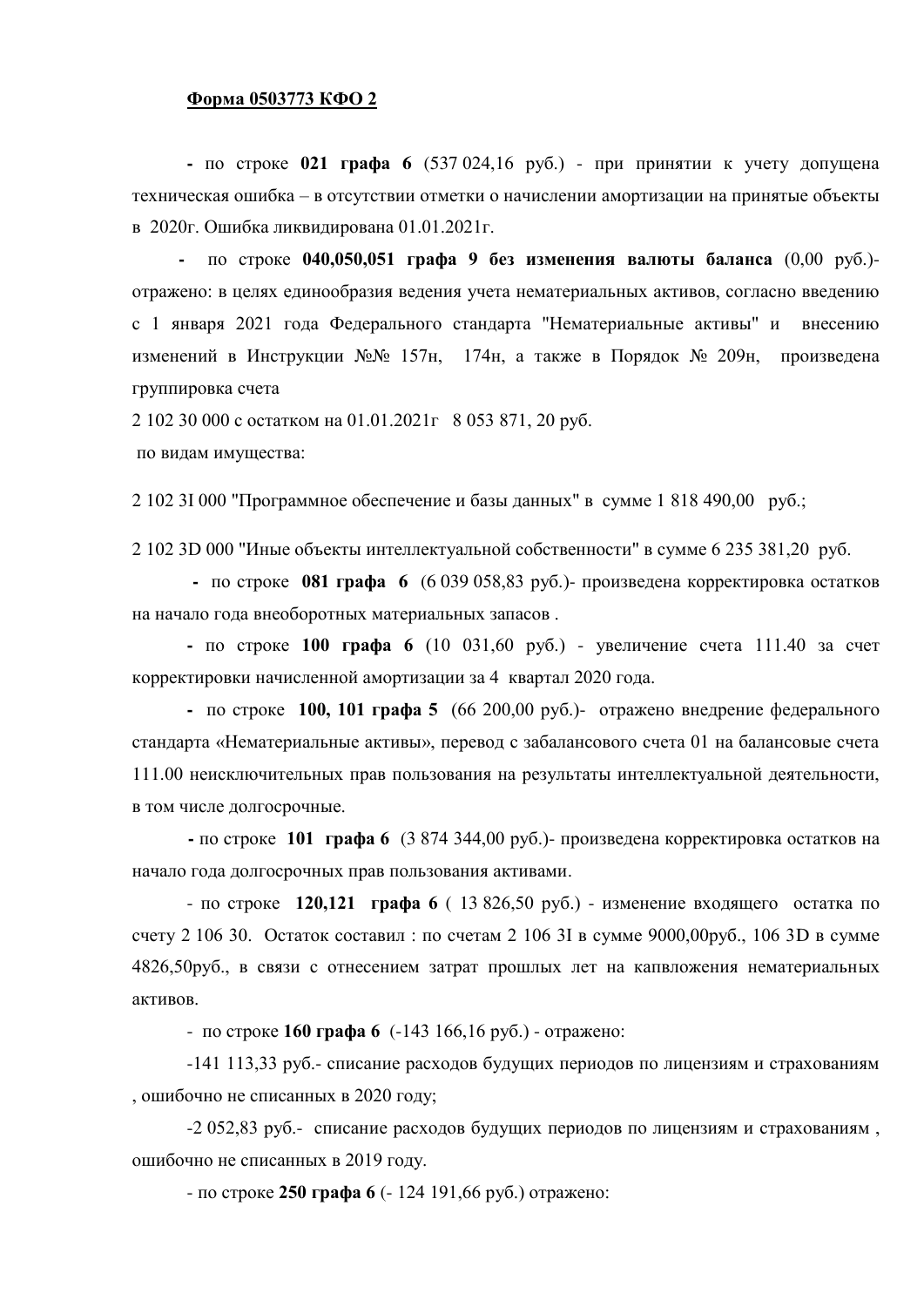-117 124,60 - корректировка начислений дохода прошлых лет по платным образовательным услугам;

 $-263.99$  - корректировка начислений дохода прошлых лет по договорам аренды:

-7340,87 - корректировка начислений дохода прошлых лет по договорам возмещения коммунальных услуг арендаторами;

537,80 - корректировка начислений дохода прошлых лет по договорам возмещения электроэнергии студентами проживающих в общежитии.

- по строке 250 графа 9 без изменения валюты баланса (0,00 руб.) отражено: корректировка договоров и контрагентов по КПС (раздел, подраздел, тип контрагента) по счету 205.00 в сумме 7 157 407,40руб.

- по строке 260 графа 6 ( - 375 809,67 руб.) отражено:

 $-463$  122,00 руб.- корректировка начислений налога на прибыль за 2020 год;

 $12\,000,00$  руб.- возврат средств от поставщика в связи с расторжением договора заключенного в 2020г. за публикацию статьи в журнале;

62 833,33 руб.- корректировка начислений налога на добавленную стоимость за 2020 год;

- 539,00 руб.- переплата пособия по временной нетрудоспособности в связи с перерасчетом за прошлый период;

 $13018,00$  руб.- корректировка входящих остатков по счету 303.05 связанная с отнесением затрат прошлых лет на капвложения нематериальных активов. Корректировка по  $K\Pi C$ .

- по строке 260 графа 9 без изменения валюты баланса (0,00 руб.) отражено: корректировка контрагентов по КПС (раздел, подраздел) по счету 206.26 в сумме 1 703 000,00руб., по счету 206.31 в сумме 122 909,73руб.

- по строке 280 графа 6 (170 485,15 руб.) отражено:

21 252,97 руб.- корректировка суммы в части зачета НДС за декабрь 2020г. за обработку металла энергией взрыва;

150 757,60 руб.- корректировка суммы в части зачета НДС за 2020г. за проживание студентов в общежитии:

-1 525,42 - корректировка КПС по расчетам НДС по авансам полученным.

- по строке 280 графа 9 без изменения валюты баланса (0,00 руб.) отражено:

корректировка КПС (раздел, подраздел) по счету 210.11 в сумме 135 144,38 руб.

- по строке 410 графа 6 (701 377,99 руб.) отражено:

1 540,00 руб. - исправление ошибок прошлых лет в связи с поздним предоставлением документов по оплате за подписку на журналы;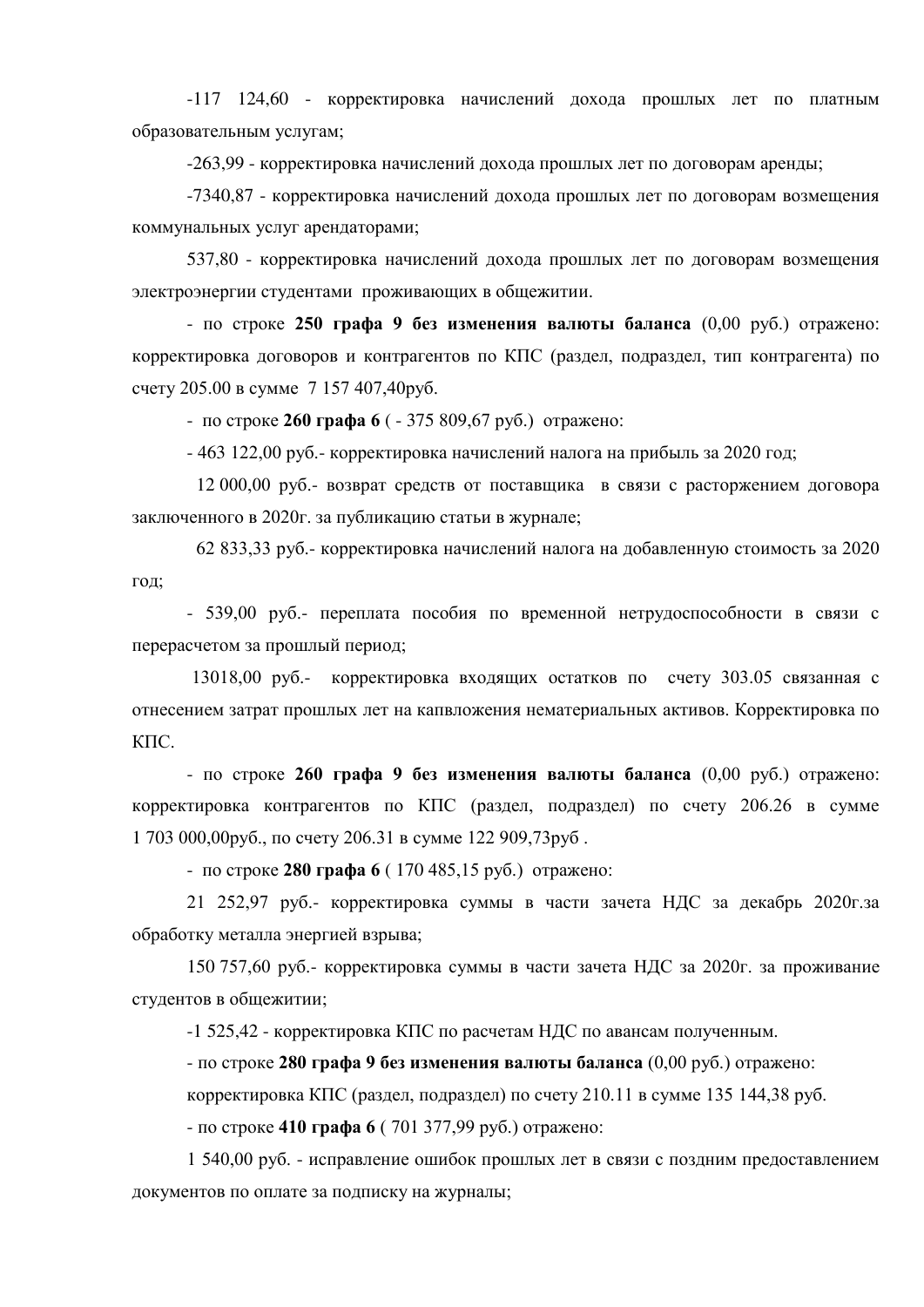3 171,00 руб. - исправление ошибок прошлых лет в связи с поздним предоставлением документов по оплате за информационные услуги за 2020г.;

16 450,00 руб. - исправление ошибок прошлых лет в связи с позлним предоставлением документов по оплате за участие в конференции в 2019г.;

129,60 руб. – исправление ошибок прошлых лет по расчетам по арендной плате за пользование имуществом за 2020г.;

178 595,70 руб. - исправление ошибок прошлых лет в связи с поздним предоставлением документов за повышение квалификации и за участие в научнометодической конференции в 2020г.;

30 900,00 руб. - исправление ошибок прошлых лет в связи с поздним предоставлением документов за участие в смотровых конкурсах в 2020г.;

19 121,41 руб. - исправление ошибок прошлых лет в связи с поздним предоставлением документов по оплате услуг оператора по фискальным данным для кассовых аппаратов в 2019г.

451 470,28 руб. - исправление ошибок прошлых лет в связи с поздним предоставлением счетов за услуги связи, коммунальные услуги, содержание помещений за декабрь 2020г., полученные от поставщиков после составления годовой отчетности и отраженные в 2021 году.

- по строке 410 графа 9 без изменения валюты баланса (0,00 руб.) отражено:

корректировка контрагентов по КПС (раздел, подраздел) по счету 208.34 в сумме 2 050,75руб., по счету 302.26 в сумме 6 916,72 руб., по счету 304.02 в сумме 60 289,08 руб., корректировка типа контрагента по счету  $302.21$  в сумме 9009,12 руб., корректировка контрагентов по КПС( код вида расходов) по счету 302.23 в сумме 1 246 561,19 руб.

- по строке 411 графа 6 (-1 203 226,00 руб.) – исправление ошибок прошлых лет по учету договоров аренды за 2020г. как долгосрочные.

- по строке 420 графа 6 (-1 166 969,33 руб.) отражено:

 $-1$  250 468,00 руб. - корректировка начислений налога на прибыль за 2020 год.

94,18 руб. – корректировка начислений по НДС за 2020г.

13 018,00 руб. – корректировка входящих остатков по счету 303.05 связанная с отнесением затрат прошлых лет на капвложения нематериальных активов. Корректировка по КПС.

70 386,49 руб.- корректировка начисления платежей за негативное воздействие на окружающую среду за 4 квартал 2020 года.

 $-$  по строке 430 графа 6 (1 525,42 руб.) отражена корректировка КПС по расчетам НДС по авансам полученным.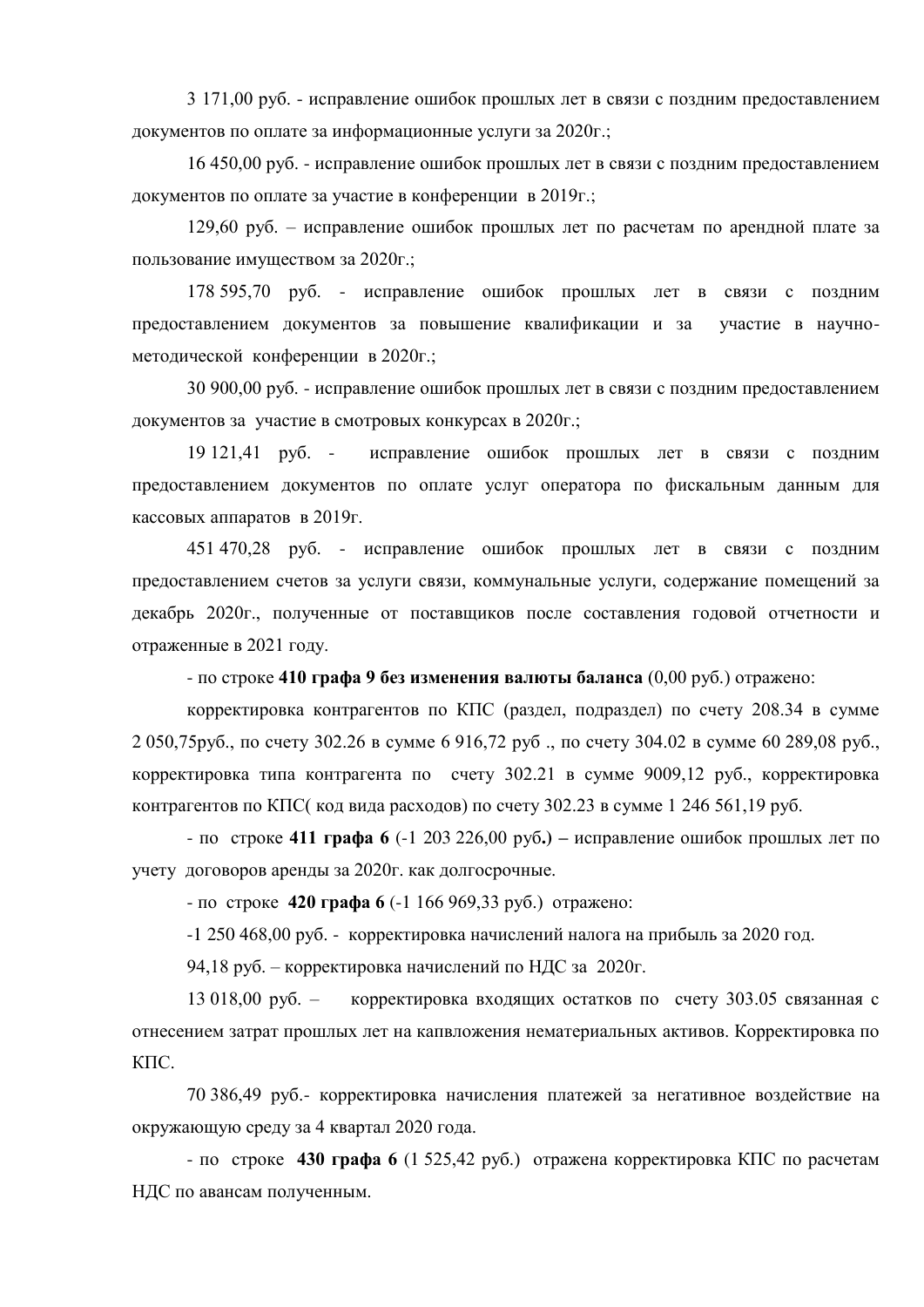- по строке **470 графа 6** (-351 385,01 руб.) отражено:

-229 046,06 - корректировка начислений дохода прошлых лет по платным образовательным услугам и грантам:

-263,99 - корректировка начислений дохода прошлых лет по договорам аренды;

-122 074,96 – корректировка начислений дохода прошлых лет по договорам возмещения коммунальных услуг арендаторами.

- по строке 470 графа 9 без изменения валюты баланса (0,00 руб.) отражено: корректировка договоров и контрагентов по КПС (раздел, подраздел, тип контрагента) по счету 205.00 в сумме 7 575 491,75 руб.

### $\Phi$ орма 0503766 (КФО 5)

На 01.01.2022 г. неисполненных плановых назначений нет.

# Пояснения к «Сведениям об остатках денежных средств учреждения» (ф.0503779).

### **(ɄɎɈ 2)**

В разделе 1 указаны остатки средств на расчетных счетах в кредитных организациях, открытых для обеспечения целей гособоронзаказа на основании Федерального закона от 29.06.2015 г. № 159-ФЗ "О внесении изменений в Федеральный закон "О государственном оборонном заказе" и отдельные законодательные акты Российской Федерации", а также указаны остатки на валютных счетах открытых для ведения валютных операций в соответствии с Федеральным законом от 10.12.2003 г. № 173-ФЗ по оплате иностранными студентами за обучение по договорам на образовательные услуги и за проживание в обшежитиях.

С 25.06.2021г в Сбербанке открыт новый расчетный счет 40503810811000000004 в рублевом эквиваленте по оплате иностранными студентами за обучение по договорам на образовательные услуги и за проживание в общежития.

**В графе 3** - остатки денежных средств на начало периода в сумме 46 510 802,37руб., израсходованы на ведение образовательной деятельности и содержание общежитий, в том числе:

 $p/c$  40503840181677441988 в сумме 6 060 762,43 руб.;  $p/c$  40503840210080000001 в сумме 39 505 436,15 руб  $p/c$  40503840401000030362 в сумме 1 332,72 руб.; р/с 40503978810080000001 в сумме 943 271,07 руб.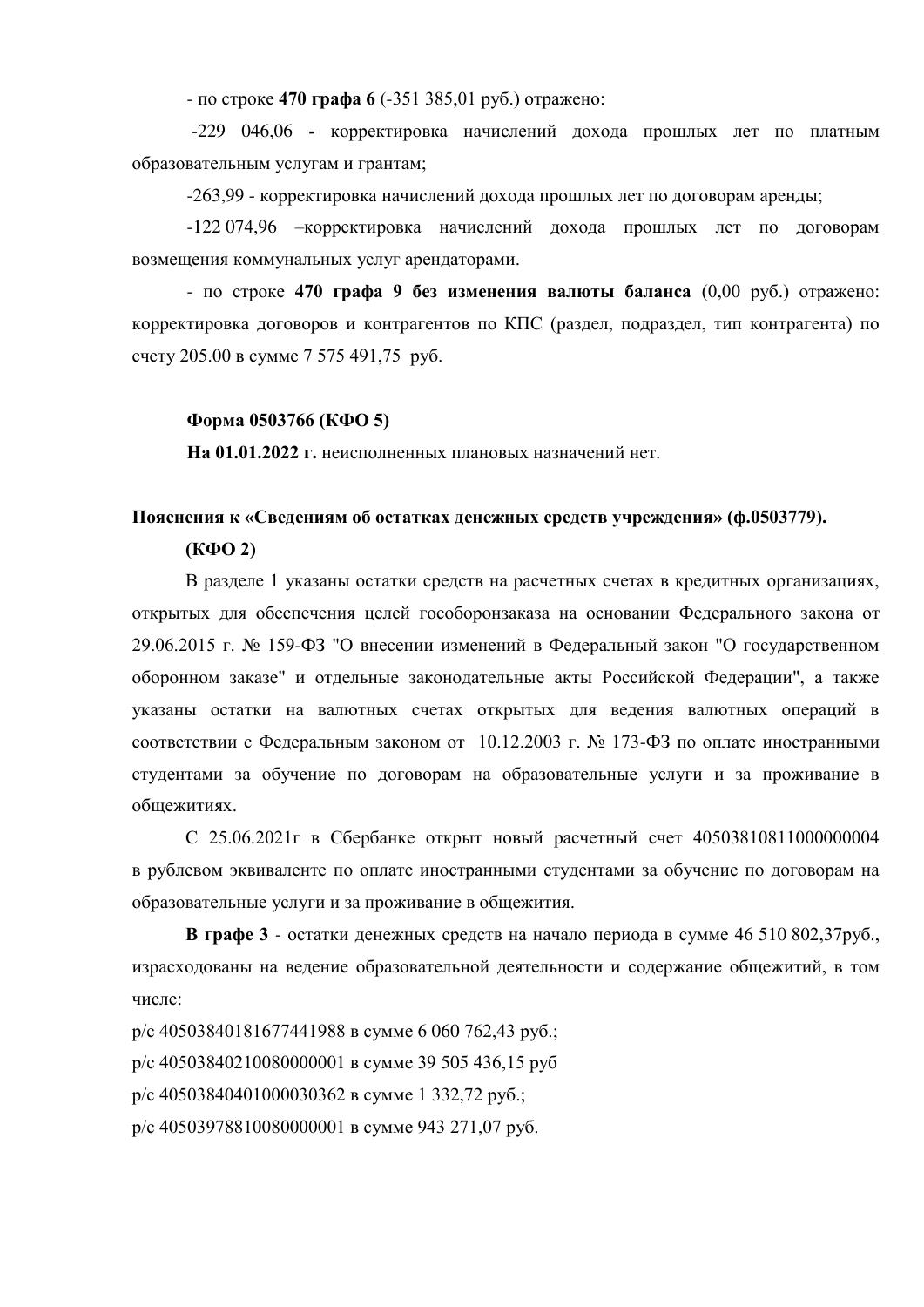$-$ остатки денежных средств на начало периода на р/с 40506810401000000581 в сумме  $2194473.99$  руб. израсходованы на оплату зарплаты, налогов, закупку сырья и прочих расходов в целях выполнения оборонного заказа по договору № ЛБС15/018097.

**В графе 5** на конец отчетного периода:

35 377 923,42 руб., предназначенные для оплаты затрат на ведение образовательной деятельности и содержание общежитий, в том числе:

р/сч. 40503840210080000001 в сумме 32 856 961,76 руб.;

р/сч. 40503978810080000001 в сумме 2 215 262,43 руб.;

р/сч. 40503810811000000004 в сумме 305 699,23 руб.

-остатки в сумме 4 930 110,46 руб. предназначены для расходов в целях выполнения оборонного заказа, в том числе:

 $p/cq$  40506810201000000192 в сумме 4 818 417,56 руб. по договору № ДБС15/018097;  $p/cq$  40506810401000000578 в сумме 111 692,90 руб. по договору № ДБС15/018097.

# Пояснение к отчету «Сведения об исполнении судебных решений по денежным **обязательствам учреждения» (ф.0503295).**

**• по строке 11 графа 8** «не исполнено денежных обязательств на 01.01.2022г. по исполнительным документам» отражена сумма 176 160,00 руб. – возмещение ущерба на основании определения Центрального районного суда г. Волгограда от 14.12.2021 г. по делу № 2-6722/2021. Оплата не была произведена в связи с неверно предоставленными банковскими реквизитами истца.

#### Разлел 5

#### Прочие вопросы деятельности университета

В целях обеспечения ведения бухгалтерского учета, своевременного составления и представления бухгалтерской отчетности Университет в отчетном периоде руководствовался:

- Федеральным законом от 06.12.2011 г. № 402-ФЗ «О бухгалтерском учете»;

- Инструкцией по применению Единого плана счетов бухгалтерского учета утвержденной Приказом Минфина России от 01.12.2010 г. № 157н;

- Инструкцией по применению плана счетов бухгалтерского учета бюджетных учреждений, утвержденной Приказом Минфина России от 16.12.2010 г. № 174н;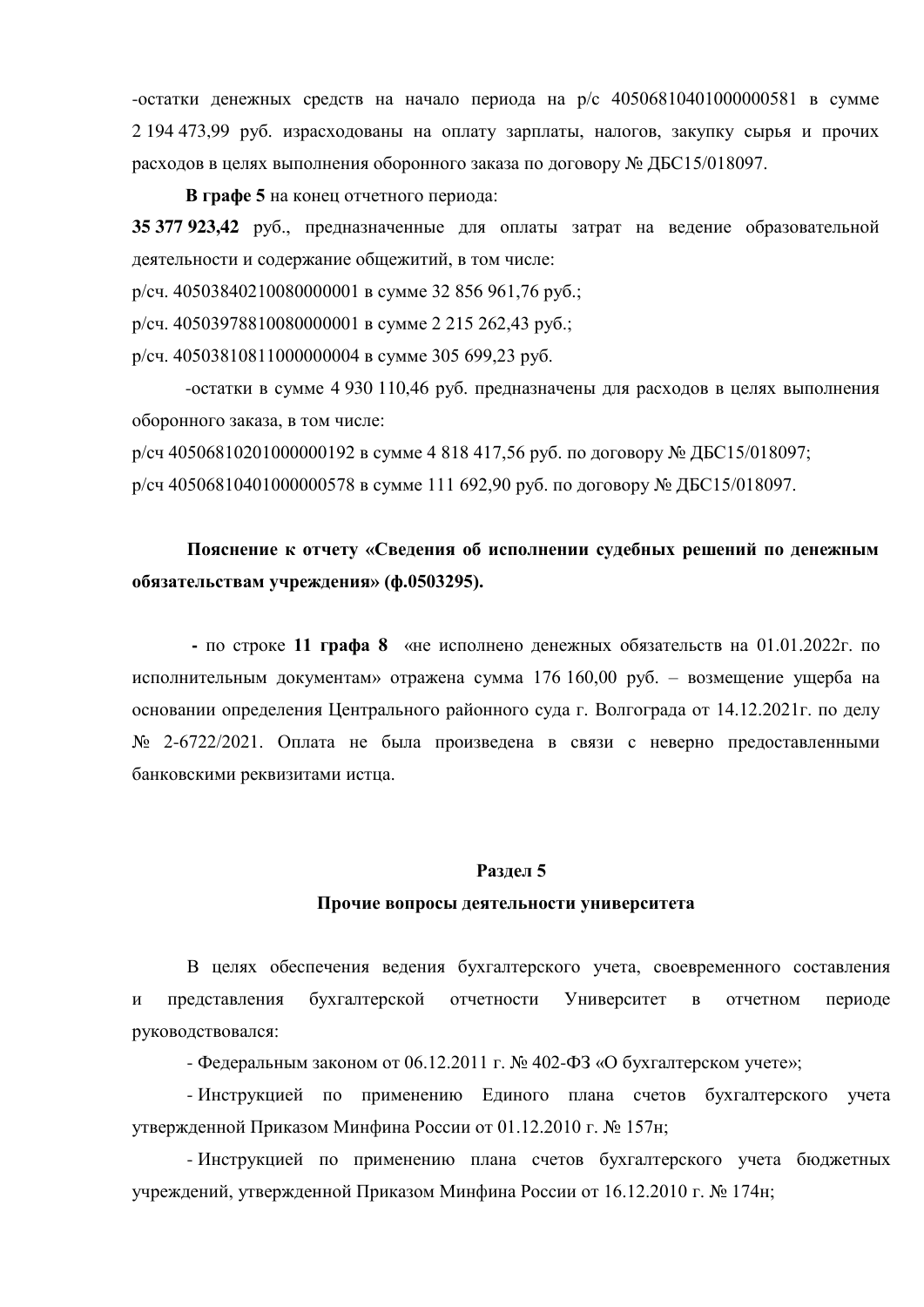- Инструкцией о порядке составления, представления годовой, квартальной бухгалтерской отчетности государственных (муниципальных) бюджетных и автономных ∨чреждений, утвержденной Приказом Минфина России от 25.03.2011 г. № 33н;

- Порядком применения классификации операции сектора государственного управления, утвержденным приказом Минфина РФ от 29.11.2017 г. № 209н;

- Порядком формирования и применения кодов бюджетной классификации РФ их структуре и принципах назначения, утвержденным приказом Минфина РФ от 08.06.2018 г. № 132ɧ.

- Утвержденными приказами Минфина РФ федеральными стандартами бухгалтерского учета:

Приказ Минфина России от 07.12.2018 N 256н (ред. от 19.12.2019) "Об утверждении федерального стандарта бухгалтерского учета для организаций государственного сектора "Запасы"; Приказ Минфина России от 29.06.2018 N 145н (ред. от 16.12.2019) "Об утверждении федерального стандарта бухгалтерского учета для организаций государственного сектора "Долгосрочные договоры"; Приказ Минфина России от 30.05.2018 N 124н (ред. от 19.12.2019) "Об утверждении федерального стандарта бухгалтерского учета для организаций государственного сектора "Резервы. Раскрытие информации об условных обязательствах и условных активах"; Приказ Минфина России от  $30.05.2018$  N 122н (ред. от 10.12.2019) "Об утверждении федерального стандарта бухгалтерского учета для организаций государственного сектора "Влияние изменений курсов иностранных валют"; Приказ Минфина России от 30.12.2017 N 278н (ред. от 13.12.2019) "Об утверждении федерального стандарта бухгалтерского учета для организаций государственного сектора "Отчет о движении денежных средств"; Приказ Минфина России от 31.12.2016 N 256н (ред. от 10.06.2019) "Об үтверждении федерального стандарта бухгалтерского учета для организаций государственного сектора "Концептуальные основы бухгалтерского учета и отчетности организаций государственного сектора"; Приказ Минфина РФ от 31.12.2016г. №257н «Об утверждении федерального стандарта бухгалтерского учета для организаций государственного сектора «Основные средства»; Приказ Минфина РФ от 31.12.2016г. №258н «Об утверждении федерального стандарта бухгалтерского учета для организаций государственного сектора «Аренда»; Приказ Минфина РФ от 31.12.2016г. №259н «Об утверждении федерального стандарта бухгалтерского учета для организаций государственного сектора «Обесценение активов»; Приказ Минфина РФ от 31.12.2016г. №260н «Об утверждении федерального стандарта бухгалтерского учета для организаций государственного сектора Представление бухгалтерской (финансовой) отчетности»; Приказ Минфина РФ от 30 декабря 2017 г. N 275н «Об утверждении федерального стандарта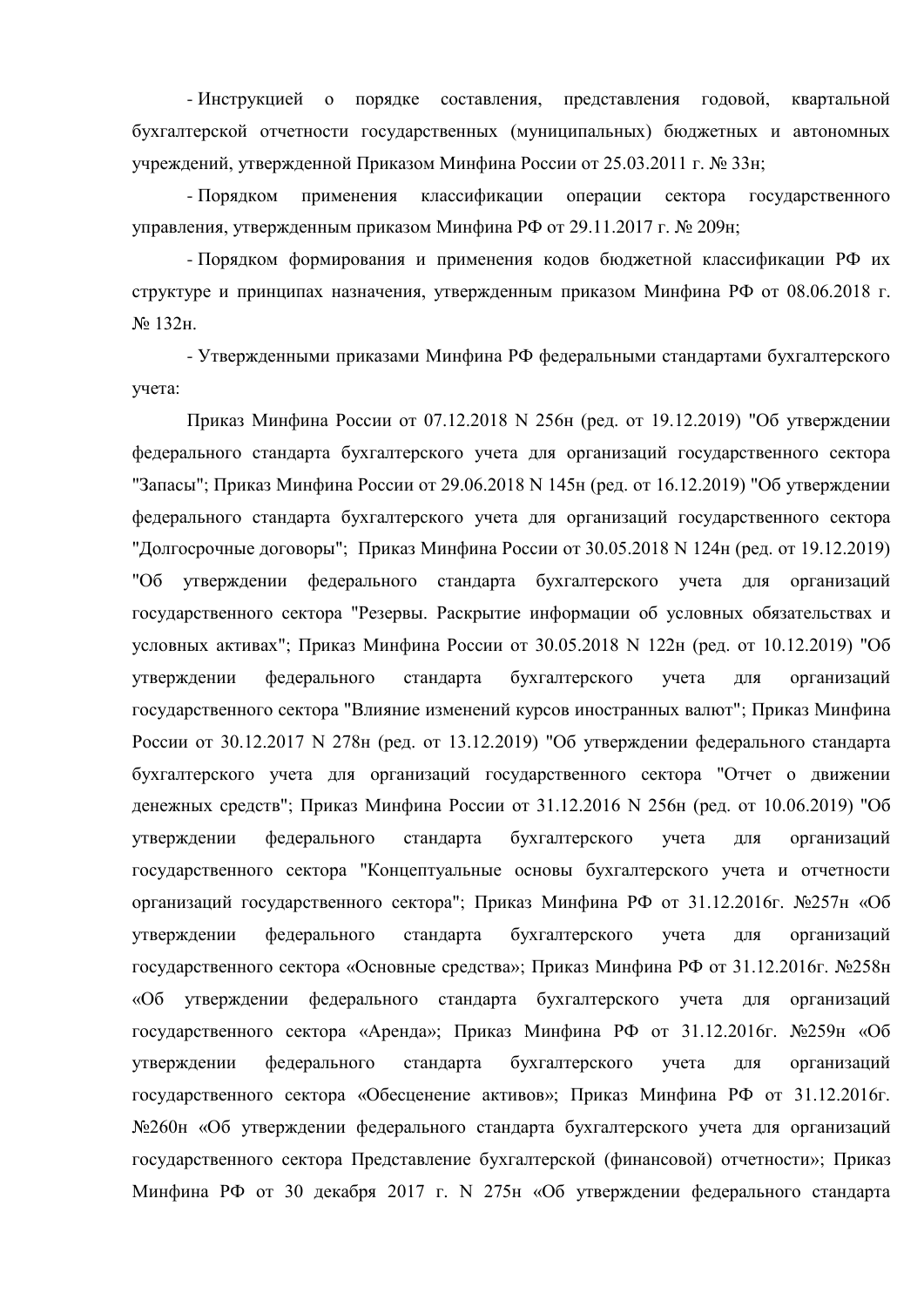бухгалтерского учета для организаций государственного сектора «Событие после отчетной даты»»; Приказ Минфина РФ от 30 декабря 2017 г. N 274н «Об утверждении федерального стандарта бухгалтерского учета для организаций государственного сектора «Учетная политика, оценочные значения и ошибки»; Приказ Минфина РФ от 27 февраля 2018 г. N 32н «Об утверждении федерального стандарта бухгалтерского учета для организаций государственного сектора « Доходы»; Приказ Минфина РФ от 28 февраля 2018 г. N 37н «Об утверждении федерального стандарта бухгалтерского учета для организаций государственного сектора «Бюджетная информация в бухгалтерской (финансовой) отчетности», Приказ Минфина РФ от 15 ноября 2019 г. N 181н «Об утверждении федерального стандарта бухгалтерского учета для организаций государственного сектора «Нематериальные активы», Приказ Минфина РФ от 15 ноября 2019 г. N 184н «Об утверждении федерального стандарта бухгалтерского учета для организаций государственного сектора «Выплаты персоналу».

- Приказами и указаниями Минобрнауки РФ;

- Приказом по Учетной политике Университета от 08.02.2019г. № 45а.

(с изменениями и дополнениями).

Направления деятельности университета в 2021 г. не менялись. В связи с этим, таблица №1 к форме 0503760 не заполнялась.

Сведения об особенностях ведения Университетом бухгалтерского учета представлены в таблице № 4 к форме 0503760. Ведение бухгалтерского учета и составление отчетности в Университете производится с использованием программы 1С.

Особенности ведения бухгалтерского учета указаны в Учетной политике, утвержденной приказом ректора от 08.02.2019 г. № 45а (с изменениями и дополнениями).

В целях составления годовой отчетности Университетом проведена инвентаризация имущества и обязательств в соответствии с приказами от 25.10.2021 г. № 525, от 14.10.2021 №177, от 08.12.2021 №208, от 01.11.2021 №166, от 26.10.2021 №59/2, от 26.10.2021 №100-АХД.

В результате проведенной инвентаризации излишек, недостач, объектов, не отраженных в бухгалтерском учете, не выявлено. Таблица №6 к форме 0503760 не заполнялась в виду отсутствия показателей.

С филиалами периодически проводятся совещания по вопросам ведения бухгалтерского и налогового учета.

В целях отражения в бухгалтерской отчетности достоверных данных об активах и обязательствах, а также в целях обеспечения сохранности финансовых и нефинансовых активов в отчетном периоде проводились инвентаризации. В университете проводятся